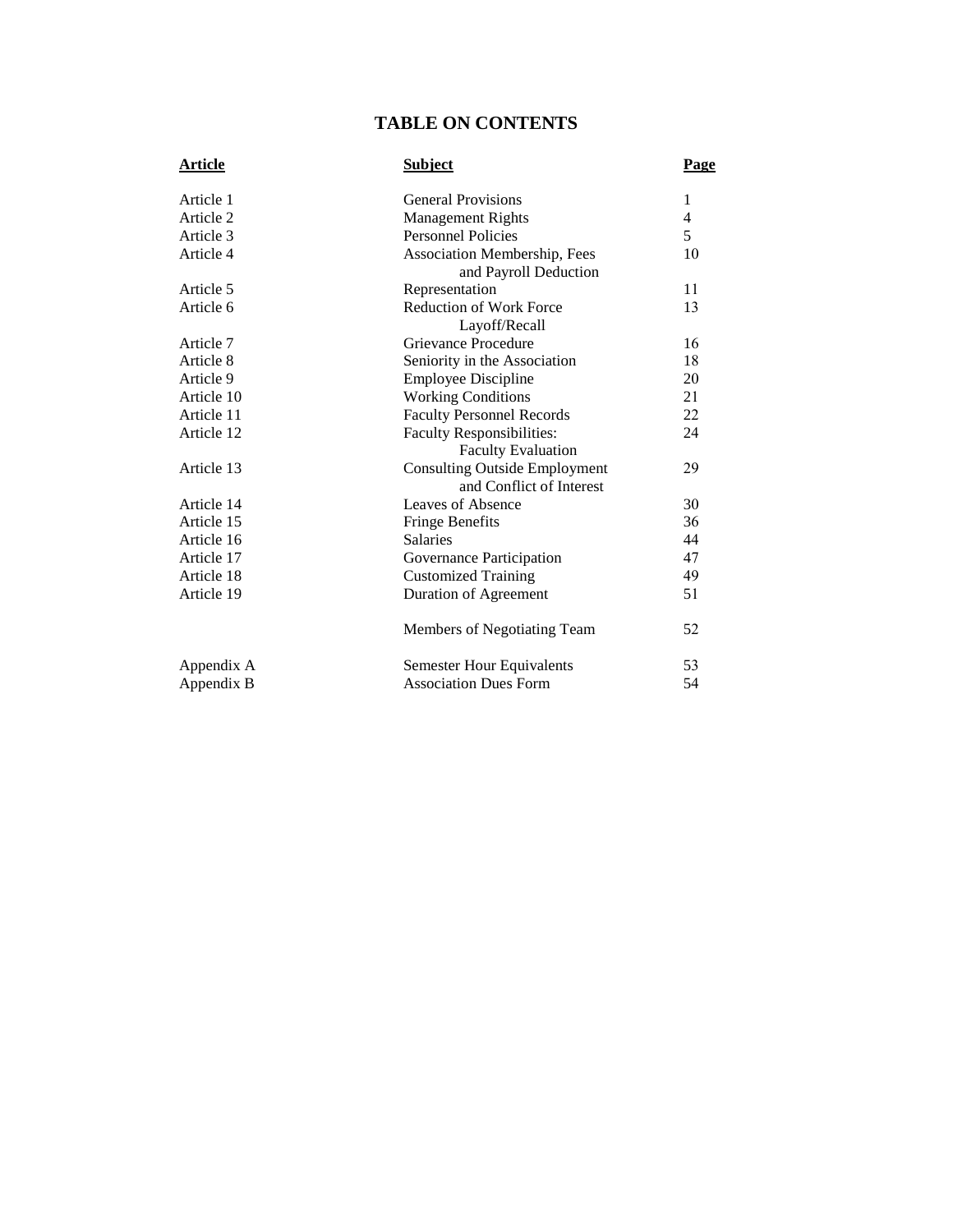## **ARTICLE 1**

## **GENERAL PROVISIONS**

### 1.1 Purpose

This Agreement is negotiated pursuant to the Public Employment Relations Act, Act No. 336 of the Public Acts of 1947 as amended, to establish the wages, hours, and conditions of employment for the members of the bargaining unit herein defined. The Board and the Association recognize the importance of order and peaceful labor relations for the mutual interest and benefit of the Employer, the Bargaining Unit Members, and the Association. The Board and the Association further recognize the mutual benefits of just and expeditious resolution of disputes which may arise regarding this Agreement; and accordingly, have included herein a grievance procedure for the effective processing and resolution of such disputes.

1.1.1 The parties shall commence negotiations toward a modification of this agreement no later than one hundred twenty (120) days prior to its expiration date, unless a valid legal question concerning the Association's representational status is raised prior to the commencement of such one hundred twenty (120) day period, or both parties mutually agree to the commencement of negotiations. Each party shall give the other party written notice of desired contract changes or additions prior to the commencement of such negotiations.

#### 1.2 Recognition

The Northern Michigan University Board of Trustees, the Employer, hereinafter referred to as the "Board," or "University" or "Employer" hereby recognizes the Northern Michigan University Faculty Association (affiliated with the Michigan Association of Higher Education-Michigan Education Association-National Education Association), hereinafter referred to as the "Association," as the exclusive bargaining representative of all full- and regular part-time Northern Michigan University Faculty Association faculty members employed or to be employed in the following classifications: Paraprofessional, Substitute, Instructor-TAS, Assistant Professor-TAS, Associate Professor-TAS, and Professor-TAS with academic rank; Counselor/Advisor, but excluding any other employees of the Board of Trustees. Excluded: All others including any other Administrative/Professional employees; Executive/Management employees; supervisors; other employees with academic rank; research assistants; graduate assistants; tutorial assistants; student employees including work-study employees, casual employees; temporary employees; and all employees currently represented by certified bargaining units.

1.3.1 Bargaining Unit Members; Faculty Members

The term "bargaining unit member" or "faculty member" when used hereinafter in this Agreement shall refer to all members of the designated bargaining unit and reference shall include both male and female members.

- 1.3.2 "Association" or "Bargaining Unit" means the Northern Michigan University Faculty Association-MAHE-MEA-NEA.
- 1.3.2.1 "Association" members are employees who elect to pay dues to the Northern Michigan University Faculty Association-MAHE-MEA-NEA.
- 1.3.3 "Department" is used exclusively to mean ANY academic department to which association members are assigned. In the event that any of the current departments are eliminated or combined, the administration will inform the Association about what departments will include the faculty affected by the eliminations/combinations.
- 1.3.4 "Department head" is used exclusively to mean any academic department head, associate dean or director for academic departments to which association members are assigned.
- 1.3.5 "College" shall mean the College of Health Sciences and Professional Studies, the College of Arts Sciences, the College of Technology and Occupational Sciences or the College of Business.
- 1.3.6 "Dean" is used to mean the Dean of the College of Health Sciences and Professional Studies, the Dean of the College of Arts and Sciences the Dean of the College of Technology and Occupational Sciences or the Dean of the College of Business.
- 1.3.7 "Academic year" refers to the fall and winter semesters and in that order.
- 1.4 Conflicts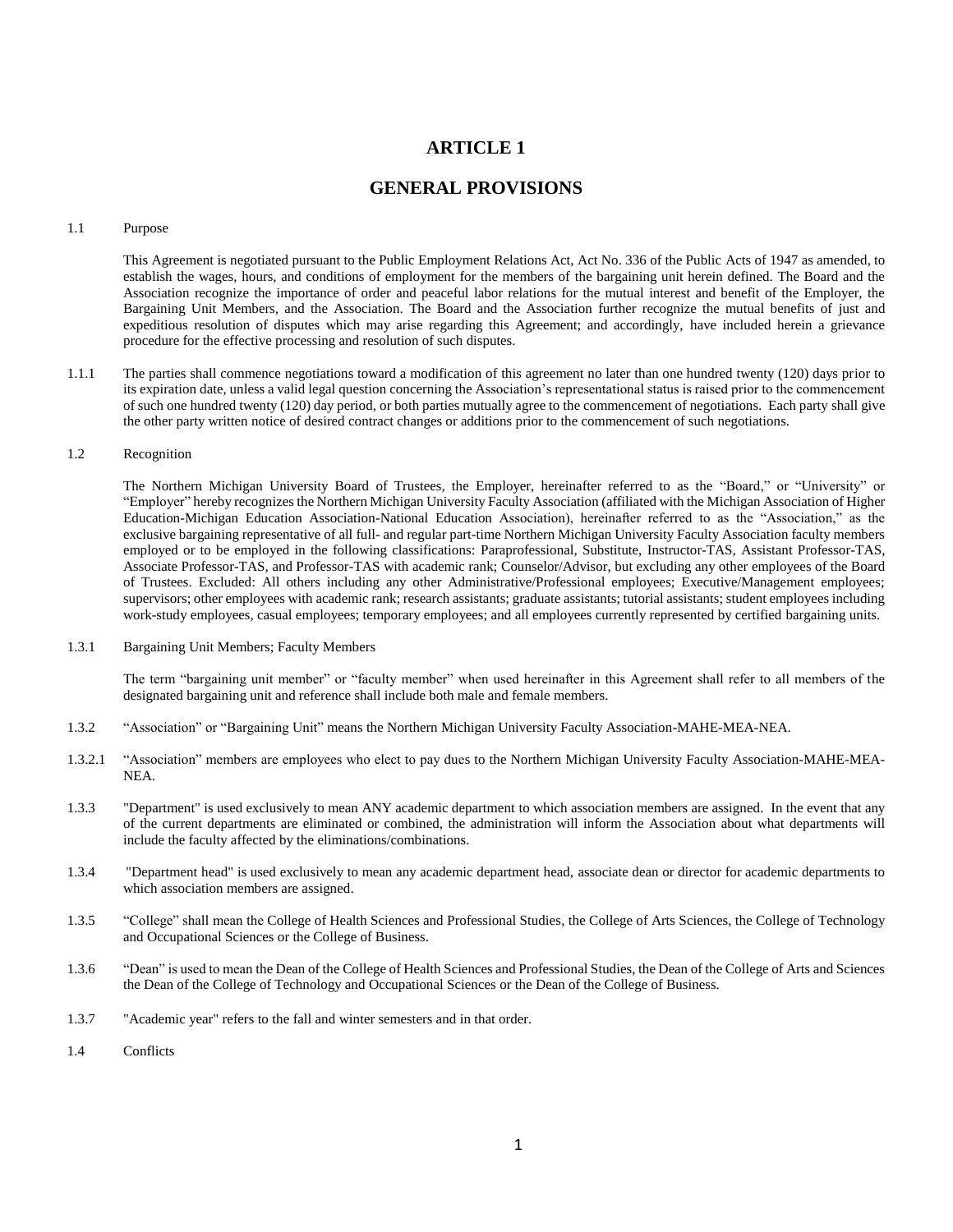This Agreement shall prevail over any Board policies or bylaws which are in conflict with its provisions. Any individual contract between the Board and an individual bargaining unit member heretofore executed shall be subject to and consistent with the terms and conditions of this Agreement.

#### 1.5 Complete Agreement

This collective bargaining Agreement represents the complete agreement between the parties and supersedes any and all prior agreements, understandings, customs, and practices. This Agreement incorporates all the mutually-agreed-to subjects of negotiation, and both parties acknowledge that they were free to discuss all matters of concern dealing with wages, hours, and working conditions. During the term of this Agreement, neither party will be required to negotiate with respect to any such matters, whether or not covered by this Agreement and whether or not within the knowledge or contemplation of either or both of the parties at the time they negotiated or signed this Agreement. This collective bargaining Agreement may be amended, modified, or supplemented only by a written document signed by authorized representatives of both parties.

#### 1.6 Special Conferences

The Dean(s) and the Department Head(s) may hold up to five (5) special conferences per department per semester with at least three (3) representatives of the association (including the president and grievance officer). The Association, the Dean and the Department Head shall confer at such reasonable times as either party may request to consider problems concerning this agreement or other matters of mutual concern, such as educational policies, staffing, curriculum development, etc. Special conferences shall include an agenda of the matters to be taken up at the meeting. Matters to be taken up at the meeting shall be confined to those included on the agenda.

1.7 Nondiscrimination

The Board agrees to continue to abide by all federal and state laws regarding discrimination in employment. The Board will not knowingly discriminate against any member of the Association because of membership or non-membership in the Association or for engaging in activities which may be supportive of or against the Association or any other employee group, providing such activities do not interfere with the proper performance of job duties. The Board will not knowingly aid, promote, or finance any group or organization (other than the Association) which purports to engage in collective bargaining on behalf of faculty members in the bargaining unit. The extent of any aid to the Association shall be as specified elsewhere in this Agreement. Any claimed breach of this clause shall be remedied through the procedures provided by law and not through the grievance procedure.

- 1.8 The Association agrees to abide by all federal and state laws regarding discrimination.
- 1.9 If any provision of this Agreement or any application of this Agreement to any bargaining unit member or employee or group of bargaining unit members or employees is held to be contrary to law, then such provision or application shall not be deemed valid and subsisting, except to the extent permitted by law; but all other provisions or applications shall continue in full force and effect.
- 1.10 No Strike

The Association agrees that it will not authorize, sanction, or support, nor will any of its members participate in any strike, work stoppage, work slowdown, or other job action which in any way interferes with the normal operation of University.

- 1.10.1 The Board agrees that it will refrain from locking out members of the bargaining unit or from any threat thereof.
- 1.11 Inclement Weather

When the University determines that employees are not required to report to work, or to continue working if they have reported, the employees affected will suffer no loss of pay for the hours not worked. Employees on sick leave or a previously scheduled personal leave day will not be given any additional time off with pay at a later date.Those employees who are required to work at times when the University operations are curtailed due to inclement weather, will be paid their regular salary and will be given compensatory time off with pay at a later date. Such compensatory time off is to be arranged with a supervisor and is to normally be used within thirty (30) days of accrual.

The University will make a reasonable attempt to notify employees through media announcements; however, it will not be responsible for unauthorized announcements**.** Employees who are not working on the Marquette campus will be governed by their local weather conditions**.** Employees are expected to contact the Office of Public Safety and Police Services for information on curtailments. The NMU Public Safety and Police Services webpage includes details of inclement weather actions, including the inclement weather policy:

<https://www.nmu.edu/academicaffairs/inclement-weather-policy>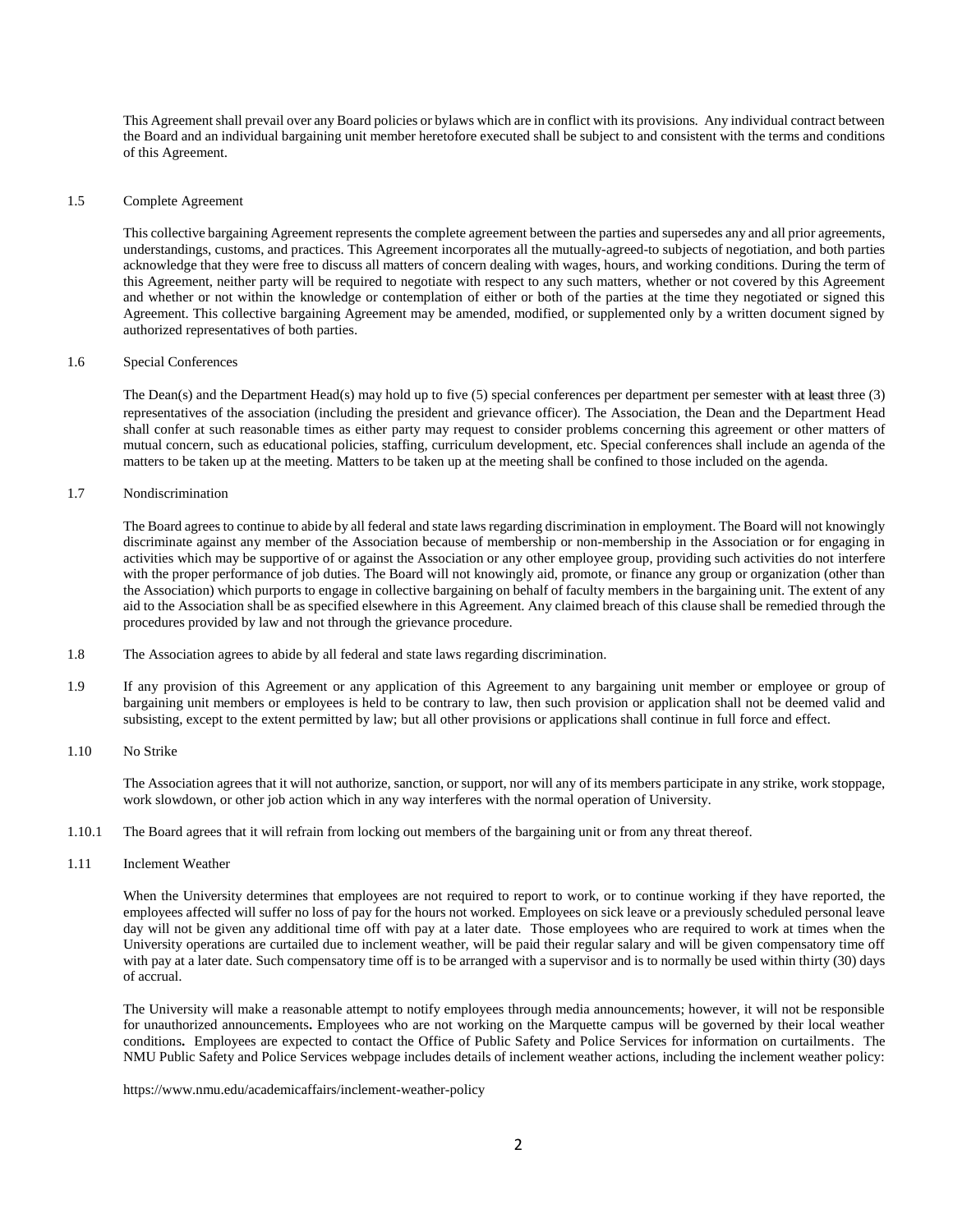### 1.12 Subcontracting

If work currently done by faculty members can be performed within the required time limits and at a cost equal to or less than the cost of subcontracting the work and at a standard comparable to the subcontracting work, then such work shall not be subcontracted. However, administrators of the NMUFA represented programs may be assigned to perform work which NMUFA faculty members may perform provided that this assignment does not result in a reduced assignment to any full- or part-time faculty member or prevent the recall of a faculty member who has been laid off in full or part and who is eligible for recall.

### 1.13 Information

The Board will send to the Association, within twenty-one (21) calendar days after the execution of this agreement, a list of bargaining unit members stating each faculty member's name, sex, rank, date of original appointment at Northern Michigan University, date of appointment to current rank, date of birth, highest degree held, salary and fringe benefits and mailing address. The Board will send the Association a list of any changes in the list (including resignations, retirements, or deaths) on a monthly basis. The Board will also forward to the Association copies of all notices terminating the employment of unit members at the same time such notices are sent to members.

- 1.13.1 Within twenty-one (21) calendar days after the start of each academic semester, the Board will send to the Association a list of all non-NMUFA represented personnel (by department or other administrative unit) who are employed on campus and off campus on a full-time or part time basis. This list shall detail the employee's name, course taught credit hour load, the employee's title, employee's class and full-time equivalency (FTE).
- 1.13.2 Within twenty-one (21) calendar days after the start of the winter semester prior to the expiration of the master agreement, the Board will send to the Association a list of all non-NMUFA represented faculty (by department or other administrative unit) who are employed on campus and off campus in a full-time or part-time role. This list shall state each employee's name, sex, rank, date of original appointment at Northern Michigan University, date of appointment to current rank, highest degree earned, salary and fringes.
- 1.14 In recognition that some faculty members covered by the Association are not housed in the of College Technology and Occupational Sciences, the appropriate Dean for these individuals would be the Dean of the College and the appropriate Department Head would be the one for the department in which they are assigned. College of Technology and Occupational Sciences bylaws would, however, apply to these individuals. CTOS bylaws, including all proposed changes, should be shared with the Department Head and Dean of those faculties working in other departments prior to submission for approval by the Provost.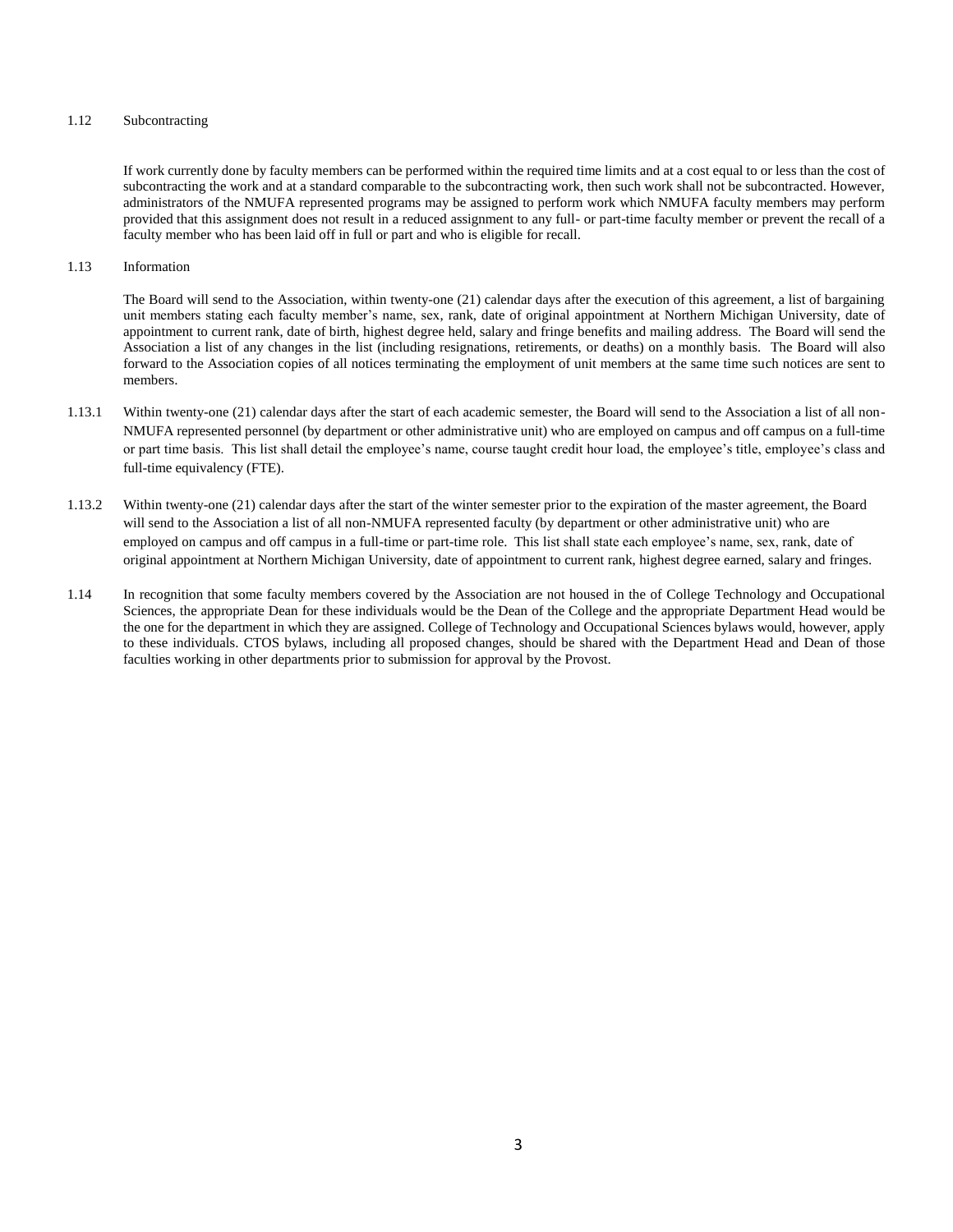## **ARTICLE 2 MANAGEMENT RIGHTS**

All Management rights and functions, except those which are clearly and expressly abridged by this Agreement, shall remain vested exclusively in the University. It is expressly recognized, merely by way of illustration and not by way of limitation that such rights and functions include, but are not limited to:

- (1) full and exclusive control of the Management of the University, the supervision of all operations, the methods, processes, means, and personnel by which any and all work will be performed, the control of property and the composition, assignment, direction, and determination of the size and type of its working forces;
- (2) the right to determine the work to be done and the standards to be met by employees covered by this Agreement;
- (3) the right to change or introduce new operations, methods, processes, means of facilities, and the right to Determine whether and to what extent work shall be performed by employees;
- (4) the right to hire, establish, and change work schedules, set hours of work, establish, eliminate, or change classifications, assign, transfer, promote, demote, release, and lay off employees;
- (5) the right to determine the qualifications of employees and to suspend, discipline, and discharge employees for cause;
- (6) the right to reassign, at its discretion, administrators to bargaining unit positions, in accordance with the seniority provisions of this Agreement;
- (7) the right to maintain an orderly, effective, and efficient operation of the University.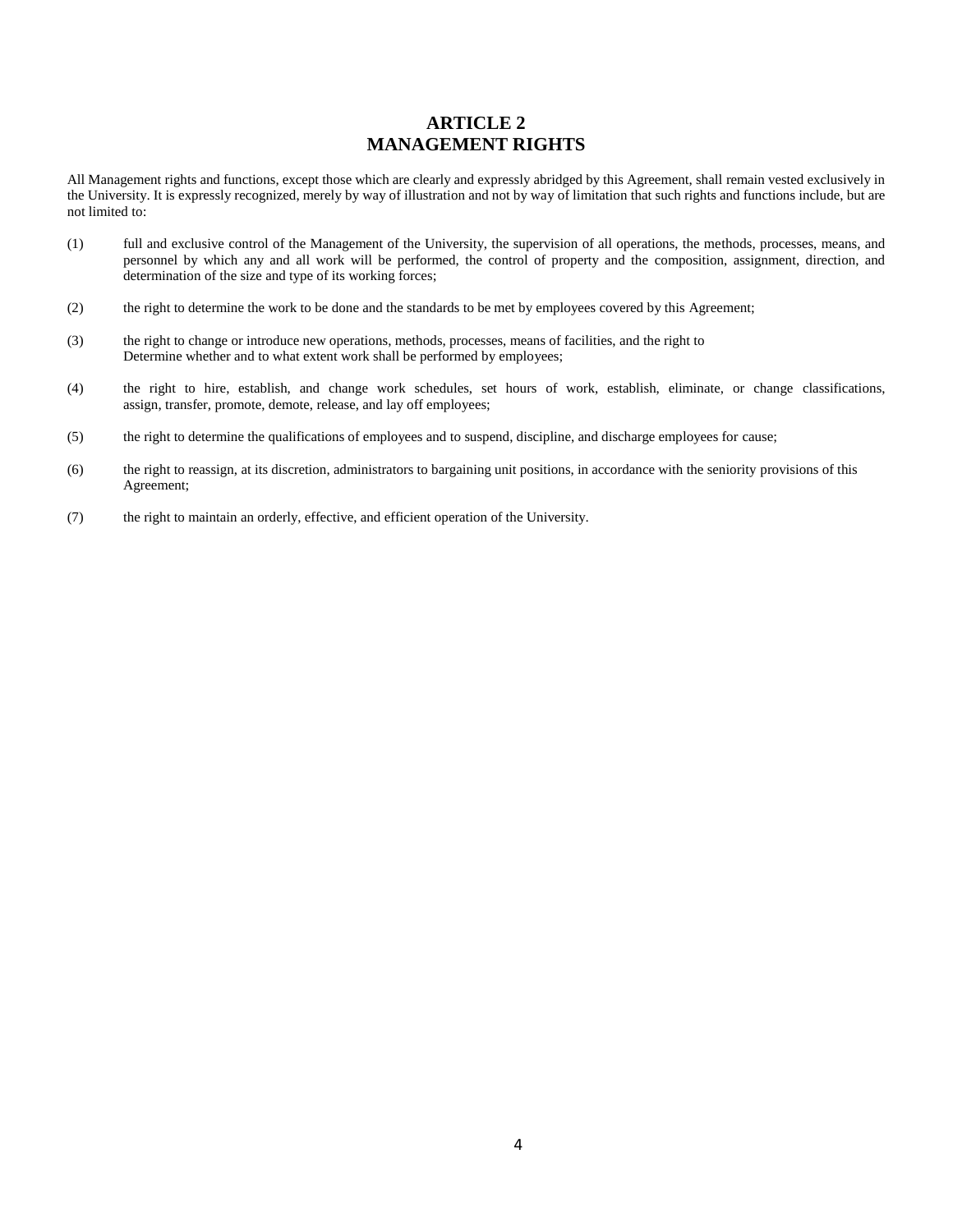## **ARTICLE 3 PERSONNEL POLICIES TYPES OF APPOINTMENTS, CLASSIFICATION REQUIREMENTS, VACANCIES, PROMOTIONS, AND TRANSFERS**

### 3.0 Types of Appointments

Types of appointments relate primarily to Articles 3, 6, and 8 of this Agreement. However, to the extent that the types of appointments are referenced elsewhere in this Agreement, the listed appointments only shall apply and "grant" or "grant/contract" faculty members shall be treated as Term contract faculty members.

- 3.0.1 There shall be three types of initial faculty appointments:
	- (a) Term
	- (b) Continuing Earning
	- (c) Continuing
- 3.0.2 Initial faculty appointment shall be the first date of hire in an employment timeline, regardless of appointment type.
- 3.0.3 Both parties agree to confer on the development of the scope of work of a full-time online faculty member during the life of this agreement.
- 3.1.1 Term appointments shall normally be made for two (2) or three (3) years. Term appointments for less than two (2) years may be made for such reasons as late resignation, illness of regular faculty, enrollment requirements, program demands, or replacements for leaves of absence. Persons employed on two- (2) year or three- (3) year term appointments shall be given first consideration for newly authorized two- (2) or three- (3) year term appointments, provided they meet the qualifications specified for the position and have had satisfactory annual evaluations. Persons on term appointments who already hold the appropriate terminal degree shall be given serious consideration for available continuing appointments, provided they meet the qualifications specified for the position and have had satisfactory annual evaluations.
- 3.1.2 Faculty members who have completed five (5) years of full-time service in term contracts for the *same* department at the university and are reappointed in that department for a sixth year shall be eligible for continuing appointment, and will be subject to review according to 3.2.4.1
- 3.2 Continuing Appointments
- 3.21 Continuing faculty may be dismissed only for just cause.
- 3.22 Continuing faculty may be laid off only if the faculty member's position is eliminated, and Article 6.2 options are considered.
- 3.2.3 Continuing Earning
- 3.2.3.1 All faculty members on Continuing-Earning appointments will have a provisional period not exceeding seven (7) consecutive years.
- 3.2.3.2 As a result of an unsatisfactory annual evaluation based on the judgmental criteria, a faculty member may be issued a notice of termination after any evaluation during the provisional period.
- 3.2.3.3 Five (5)consecutive years of satisfactory annual evaluations completes the provisional period, and the faculty will be eligible for continuing status, and will use the criteria in 3.2.4.1 to apply.
- 3.2.4 Continuing
- 3.2.4.1 Faculty members who are eligible for a continuing appointment, as defined in 3.1.2 or 3.2.3.3, shall submit an application for a Continuing appointment to the Faculty Evaluation Committee by October 1st. The individual faculty member's application for a Continuing appointment must be complete at the time the document is submitted to the FEC. In rare instances, additional materials may be requested of the faculty member by the FEC, Department Head or Dean.
	- FEC recommendations shall be sent to the Department Head by November 15<sup>th</sup>.
	- Department Head recommendations shall be sent to the Dean by December 15<sup>th</sup>.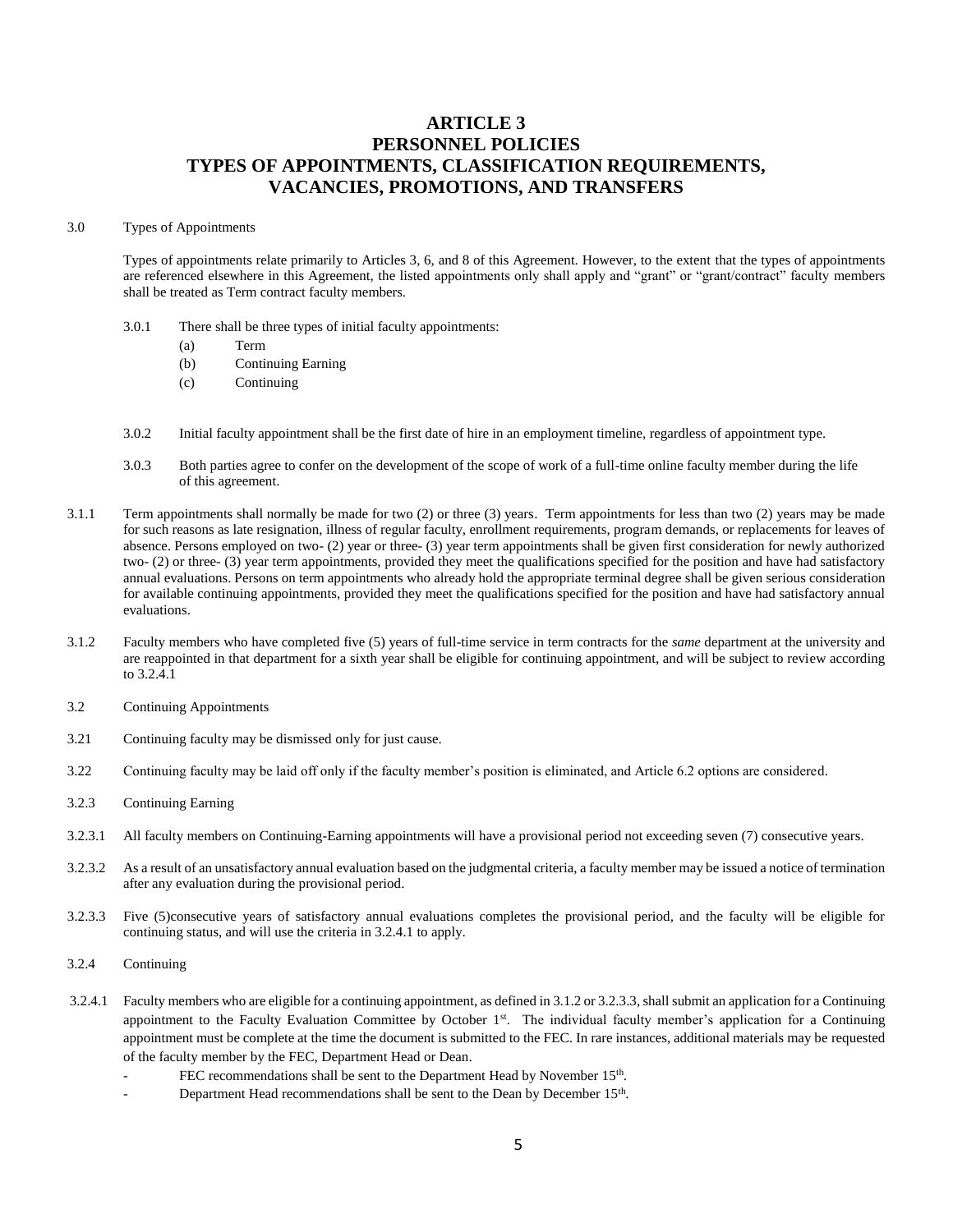- Recommendations from the Dean shall be sent to the Provost and Vice President for Academic Affairs by February 1st.
- Recommendations of the Provost and Vice President for Academic Affairs for continuing appointments shall be forwarded to the Board of Trustees by April 8<sup>th</sup>.
- 3.2.4.2 Judgmental Standards for the Award of Continuing Status

The award of continuing status is based on the record of accomplishments in the three broad areas of Assigned Responsibilities, Scholarship Professional Development, and Service.

In order to be awarded continuing status, the faculty member's application must provide:

- 1. Evidence of satisfactory annual evaluations, including meeting expectations for responsibilities; scholarship and professional development; service; and stated goals.
- 2. Evidence of effective rapport with students and colleagues.
- 3. Evidence that proper safety training is provided with NMU resources and that proper safety protocols are observed in student learning environments.
- 3.2.4.3 In the absence of earlier notice of termination, a faculty member with a term or continuing earning appointment, who is eligible for a continuing position, shall be given written notice not later than May 5 of the academic year in which they applied. The faculty member will be notified of (1) continuing status having been granted or (2) the termination of the appointment at the end of the seventh year.

#### 3.3 Classification Requirements

General Education and Experience Provisions:

Only educational obtainments related to the bargaining unit member's assigned responsibilities shall be considered for achievement of or promotion to any rank or classification.

Only educational obtainments verified by granting institutions accredited by the appropriate regional accrediting agency shall be recognized by the Employer for purposes of hire or promotion. All other educational obtainments shall be recognized only after evaluation by and written approval of the Dean.

Experience shall mean actual, compensated, full-time (as defined by the Employer or self-employment as verified by the individual's IRS form 1040-C returns or other substantiated documentation satisfactory to the Employer showing substantial business activity for the taxable year) and verified work performance in a field or area related to the bargaining unit member's assigned responsibilities.

In determining whether to grant credit for nonacademic training or experience, the University will consider the guidelines for semester hour equivalents set forth in Appendix A.

In determining whether to grant credit for field experience, preference will be given for technical, industrial, or business experience which identifies Journeyman level work performed at a licensed or certification level.

### 3.3**.**1 Substitute

The University may hire qualified substitute faculty members when deemed necessary by the appropriate administrator. Such faculty members shall not obtain or accrue bargaining unit seniority nor shall such a substitute faculty member have any expectation of continued employment by virtue of such an appointment. Substitute faculty members will be paid the hourly rate set forth in Article 16 of this Agreement unless the appropriate administrator determines a higher rate of pay is necessary to secure a substitute. Payment of a higher rate will at no time set a precedent for subsequent payments to any substitute faculty member.

#### 3.3**.**2 Paraprofessional

The Paraprofessional classification is adjunct to the professional faculty member in a classroom setting. The faculty member in the Paraprofessional classification will be paid on an hourly rate. The position will require supportive duties in the instructional program without having the principal responsibilities of major instruction.

Responsibilities of the position will include, but not be limited to the following:

- 1. Tutorial services.
- 2. Assist the students and/or faculty member with dangerous and/or sophisticated equipment.
- 3. Assist the students having problems with technical related theory.
- 4. Assist the faculty member in demonstrations and major presentations.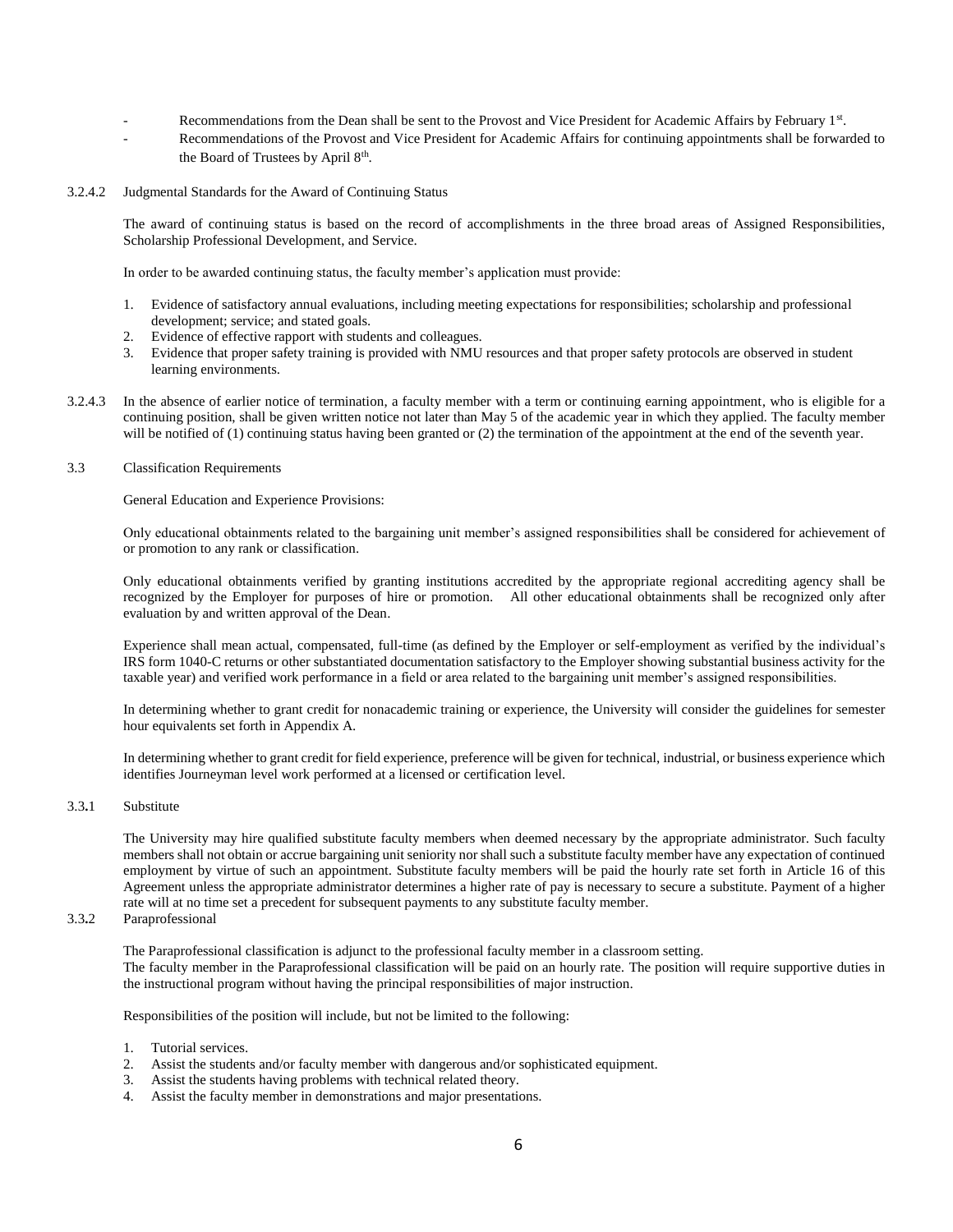- 5. Substitute for the faculty member on short demonstrations or presentations while the faculty member spends time with students who require the faculty member's professional attention.
- 6. Assist the professional staff in customer service duties and securing instructional supplies.

#### 3.3.3 Instructor-TAS

Education:

A baccalaureate degree or equivalent amount of nonacademic training as determined by the Employer

Experience:

At least three (3) years of field or work experience.

#### 3.3.4 Assistant Professor-TAS

Education:

A master's degree. Exceptions may be made because of unusual scholarly and/or professional achievements, as determined by the department head and the dean.

Experience:

At least three (3) years of field or work experience

## 3.3.5 Associate Professor-TAS

Education:

A master's degree

Experience:

At least three (3) years of field or work experience plus five (5) years of teaching experience

### 3.3.6 Professor-TAS

Education:

A master's degree

Experience:

At least three (3) years of field or work experience plus eleven (11) years of teaching experience

3.3.7 Licensure or Certification

Any association member required to be licensed or certified by any agency of the State of Michigan or the United States of America in order to teach, will be required to obtain or achieve such licensure or certification.

3.5 Vacancies

- 3.5.1 In the event that the Employer determines that a vacancy exists in the bargaining unit, notice shall be communicated pursuant to Sections 3.5.4 through 3.5.7 respectively. Assignment to such openings shall be made to the applicant who is best qualified for the position. When an applicant from within the bargaining unit and an applicant from outside the University are equally qualified, the bargaining unit applicant shall be given preference. When two (2) or more bargaining unit applicants are equally qualified, seniority shall govern.
- 3.5.2 Bargaining unit members who believe that they meet the minimum classification requirements for appointment as defined in Section 3.3 shall be eligible to apply for such opportunities.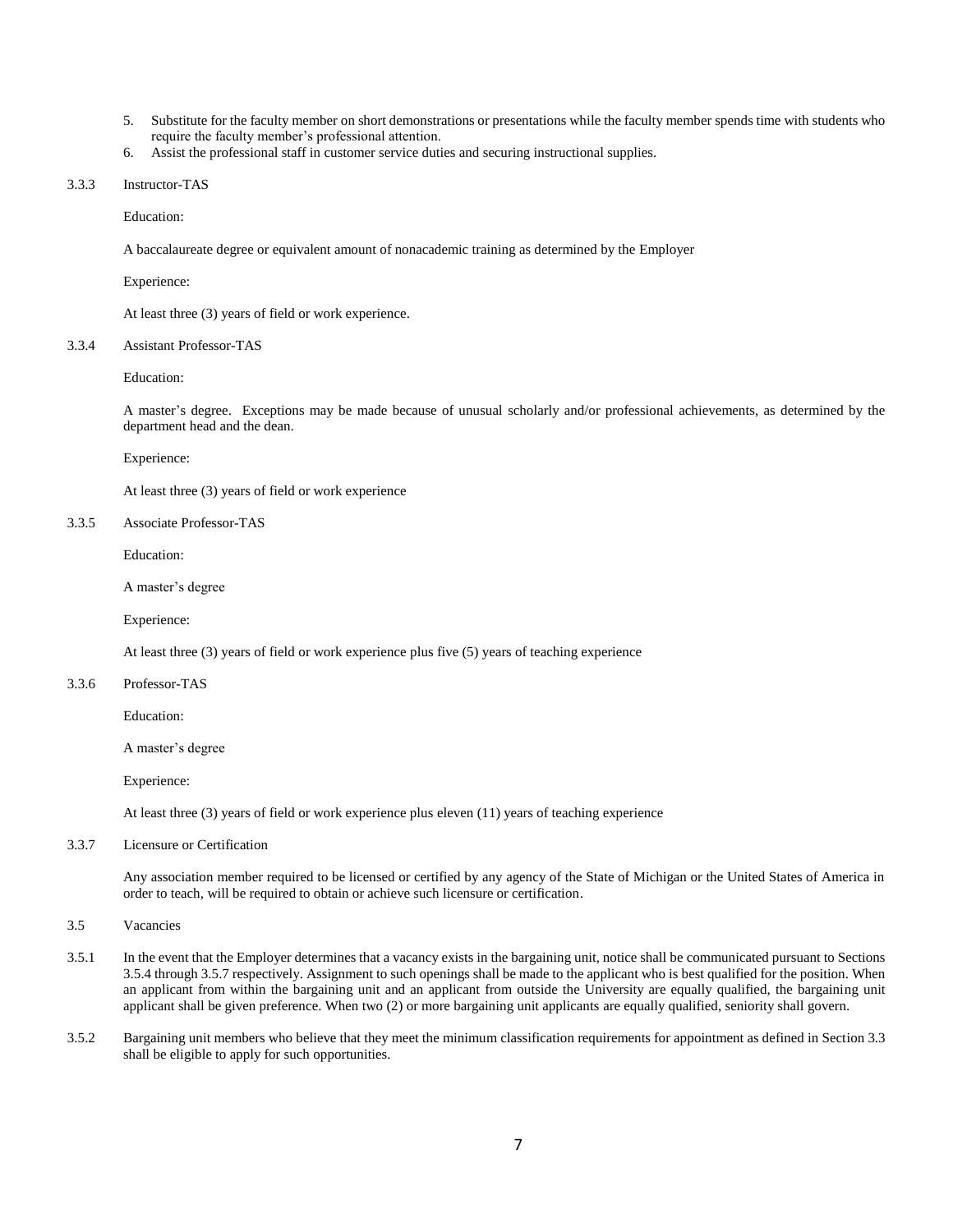- 3.5.3 With respect to non-promotional openings, attendance, discipline record, training, job skills, education, work experience in a program where the opening exists, other related work experience, interpersonal skills, and the overall needs and interests of the University shall be among the factors in determining the qualifications of an individual for assignment to a vacant or newly established position.
- 3.5.4 If two (2) or more people apply for a position, the faculty member(s) not selected shall be sent written notification of rejection within three (3) working days after the successful applicant has accepted the position.
- 3.5.5 Each individual bargaining unit candidate is responsible for ensuring that the candidate's application for an opening accurately sets forth whatever qualifications the candidate desires to have the Employer consider in evaluating the candidate's candidacy, and that the records of the University or other knowledge made known by the candidate to the University indicate the candidate's qualifications for the opening.
- 3.5.6 Newly appointed faculty members to a University position shall receive an appointment letter from the Provost and Vice President for Academic Affairs specifying the following: effective date and length of employment, classification, departmental appointment, compensation data, and terms and conditions of the appointment, if applicable.
- 3.6 Promotion Policy and Procedures
- 3.6.1 For the purposes of promotion review, there shall be a faculty evaluation committee (FEC) with the size and membership selection method to be determined by the department bylaws
- 3.6.1.1 Faculty members may, upon application and approval by the Board, advance from their current rank to the next higher rank in the progression. Promotions shall be granted only to faculty members who demonstrate a record of accomplishment in the judgmental criteria since the last promotion or initial appointment (whichever is more recent), which reflect significant growth and development required for the rank for which the faculty member is applying.
- 3.6.1.2 Promotion is based on formal education, and performance relating to the three (3) judgmental criteria set forth in this Agreement and expectations under these criteria as set forth in the departmental bylaws. To be eligible for promotion consideration, a candidate must have achieved the minimum qualifications for the next higher rank as specified in this Agreement, and full consideration must be given to application of the judgmental criteria to promotion requirements as set forth in the Agreement and the departmental bylaws.
- 3.6.2 Promotion review shall be conducted in accordance with the following schedule:

Faculty applications for promotion shall be submitted to the Faculty Evaluation Committee by October 1st. The individual faculty member's promotion application file must be complete at the time promotional package is submitted to the FEC. In rare instances, additional materials may be requested of the faculty member by the FEC, Department Head or Dean.A copy of each recommendation letter (concurrence or non-concurrence) from each of the below recommending parties shall be placed in the faculty member's promotion package. The entire package, following completion of the promotion application process, will be stored and maintained in the respective departmental office.

- FEC recommendations shall be sent to the Department Head by November 15<sup>th</sup>.
- Department Head recommendations shall be sent to the Dean by December 15<sup>th</sup>.
- Recommendations from the Dean shall be sent to the Provost and Vice President for Academic Affairs by February 1st.
- Recommendations of the Provost and Vice President for Academic Affairs for promotion shall be forwarded to the Board of Trustees by April 8<sup>th</sup>.
- 3.6.3 When a faculty member is notified of a negative recommendation, the faculty member shall have an opportunity to lodge an appeal at the next level of review within fourteen (14) calendar days of the receipt of such recommendation. In the event of an appeal, each of the above deadlines shall be extended thirty (30) calendar days.
- 3.6.4 If any individual or the FEC fails to submit a recommendation or response within the time periods specified above, the process shall proceed to the next step without the benefit of the recommendation, unless an extension is granted to the faculty member, appropriate administrator, or the FEC at the next step.
- 3.6.5 The effective date for continuing status and/or promotion is the beginning of the academic year for faculty on an academic-year appointment.
- 3.7 Judgmental Criteria for Promotion

A faculty member who requests consideration for promotion shall have met the minimum qualifications as stipulated in section 3.3 of this article for the next promotional level and present in the faculty member's promotional package information bearing on the quality of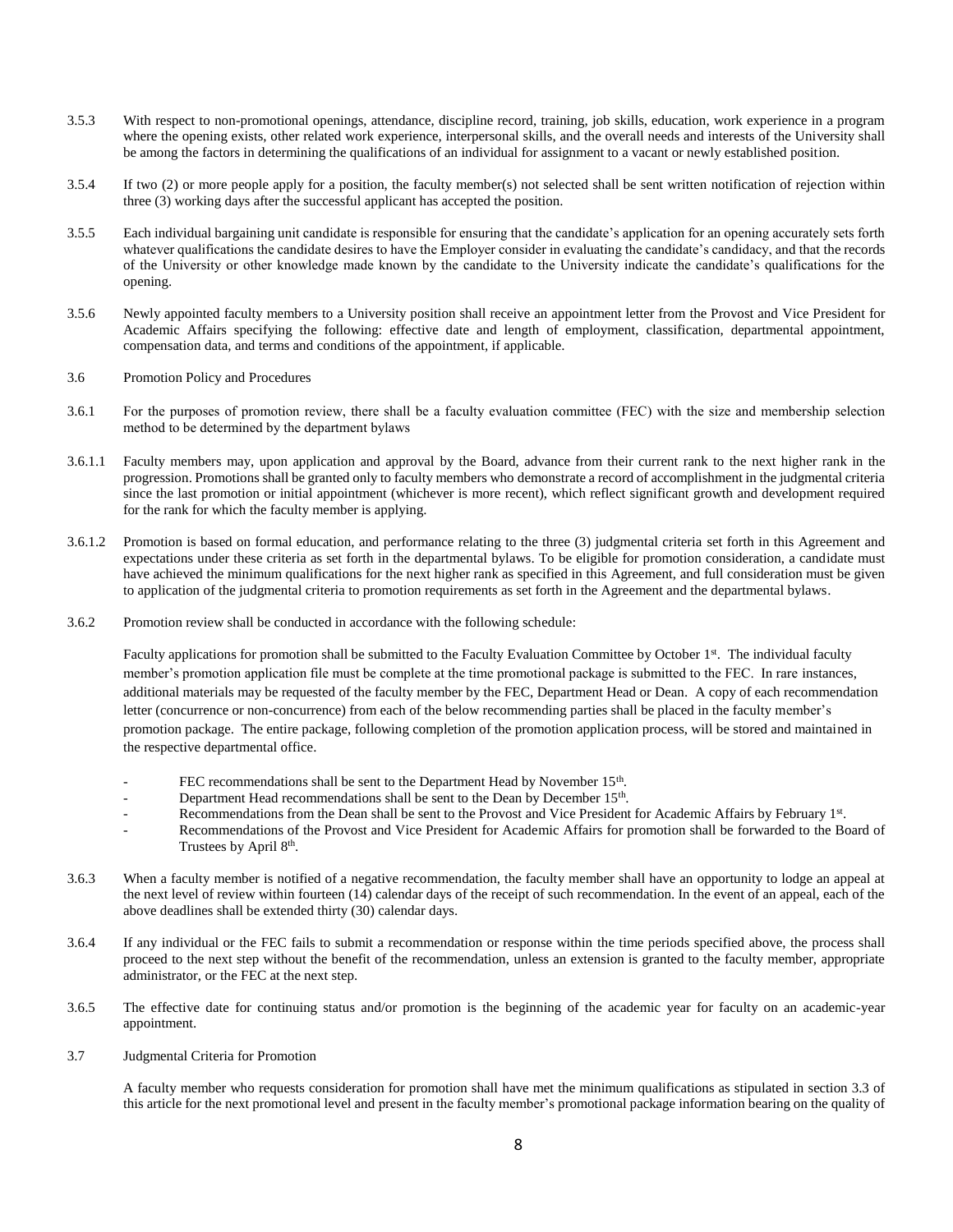the faculty member's performance since the faculty member's last promotion; this information shall include a written narrative which provides evidence and supporting documentation in each of the following judgmental criteria:

- 1. Evidence of growth in teaching effectiveness, advising effectiveness, and other service to students (see TOS bylaws for specific criteria).
- 2. Evidence of continued growth in professional development and scholarship (see TOS bylaws for specific criteria).
- 3. Evidence of growth and development in professionally related service, including both academic and external communities (see TOS bylaws for specific criteria).
- 3.8 Promotion Application Procedures
- 3.8.1 The application for promotion will include a written narrative not to exceed fifteen (15) pages describing the faculty member's professional growth and development since the date of appointment or last promotion (whichever is more recent). This narrative will address the judgmental criteria as outlined in Sections 3.3, 3.7 and the departmental bylaws. Evidence substantiating growth and development in each judgmental criterion will be placed in an appendix separated by index tabs labeled to correspond to each of the three (3) judgmental criteria.
- 3.8.2 The application document shall begin with a general information Section summarizing the faculty member's years of service in previous ranks held at the University or other relevant professional experience relating to the faculty position currently held.
- 3.8.3 If the faculty member has completed an additional degree since the date of appointment or last promotion, whichever is most recent, a clear statement of the professional growth resulting from that educational experience must be included.
- 3.8.4 The application document will then continue with the narrative describing the faculty member's performance and contributions pursuant to each of the three (3) judgmental criteria. This narrative will incorporate and build upon prior years' formal annual evaluations and must include student evaluation results as stipulated in section 12.7 of Article 12**.**
- 3.9 Transfers Due to Illness or Injury

Without limiting the applicability of the provisions in article 15.1 (sick leave) or the policies of the university to implement the Americans with disabilities act, the University will make a reasonable effort to reassign on a full- or part-time basis faculty members partially incapacitated as a result of an accident or faculty members who, because of health, or other personal circumstances, are not able to continue in their present position. Such reassignment may be made only to an open position which the faculty member is capable of performing.

The regular posting procedure shall not apply to such reassignment.

A faculty member who is so reassigned will be paid at the rate established for the position to which the faculty member is reassigned but in no event less than the faculty member's current rate or the maximum rate of the pay grade, whichever is lower.

3.10 Temporary Transfer or Assignment

A temporary transfer or assignment is defined as the movement of a faculty member to a position within the same department or to another department due to sickness, accident, disciplinary layoff, leaves of absence, or sudden and unexpected fluctuation in a department's activity. An attempt shall be made to affect such transfer on a voluntary basis. If there are no volunteers, the Employer may proceed to affect the transfer. Faculty members are expected to perform the full range of duties characteristic of the position to which they are temporarily transferred. It is understood that it is not the intent of the Employer to erode the bargaining unit through the use of temporary transfers.

If the temporary transfer is to a position of higher classification and the transfer exceeds two (2) weeks, the transferred faculty member will be paid the minimum rate for the higher classification or the transferred faculty member's current salary, whichever is higher, for all the work performed beyond the two- (2) week period. If the transfer is to a lower classification, the transferred faculty member will be paid at the transferred faculty member's current salary.

A temporary transfer shall not exceed a six (6) month period, at which time the transferred faculty member will be returned to the transferred faculty member's former position, unless the transferred faculty member is the successful applicant for the vacated position. If the position is still required after six (6) months, it will be posted in the normal manner as provided in Article 3 unless the absent faculty member is expected to return in the near future, or the fluctuation in the department's activity is expected to decrease in the near future. Should outside recruitment prove necessary in filling a temporary position, faculty members who are laid off and qualified will be given first consideration. In the event that two (2) or more laid off faculty members are qualified, seniority will govern.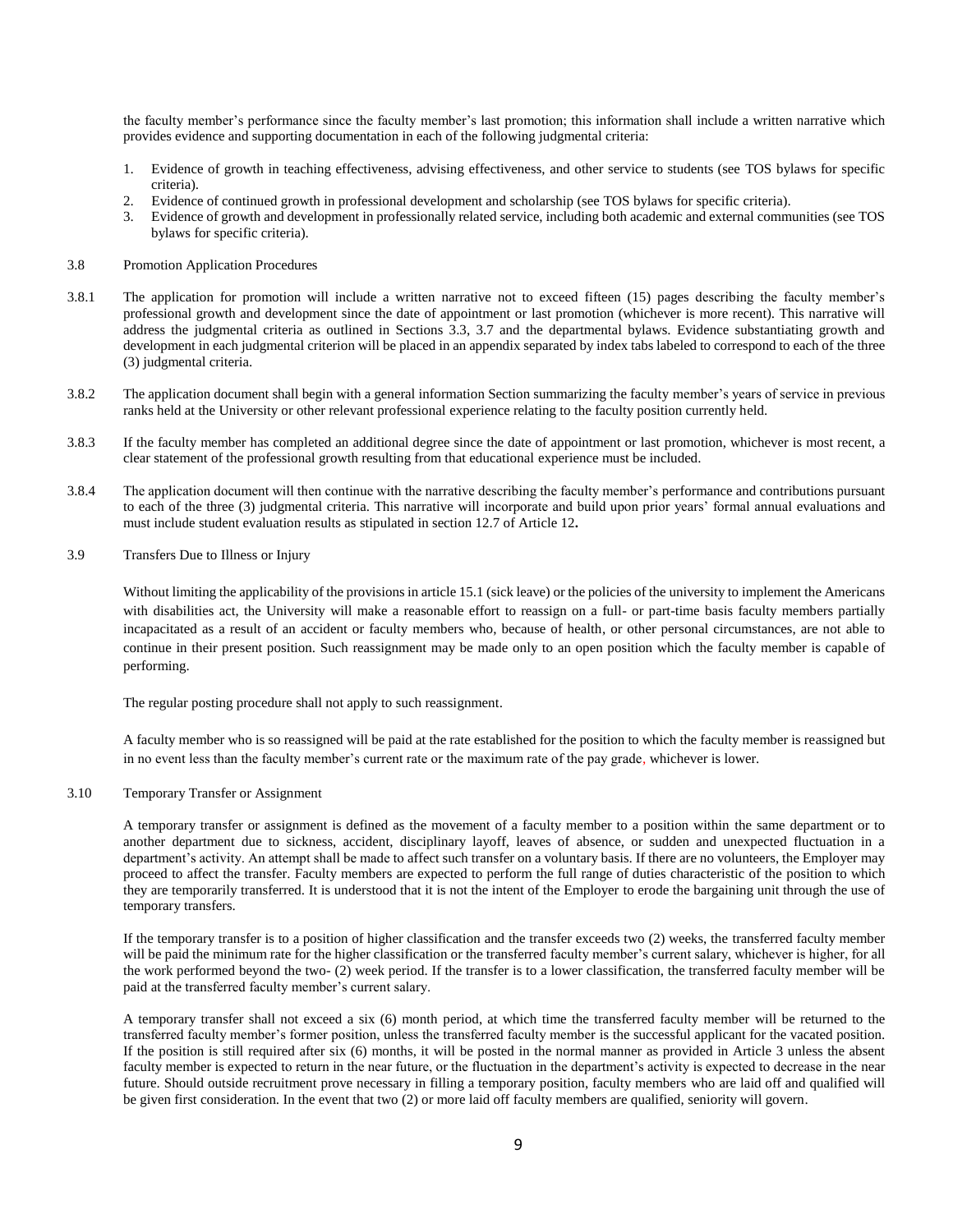## **ARTICLE 4 ASSOCIATION MEMBERSHIP, FEES, AND PAYROLL DEDUCTION**

- 4.1 This Article applies to all employees in the bargaining unit. The bargaining unit is described in Article 1. All employees in the bargaining unit are "bargaining unit members". Association members are those that pay dues.
- 4.2 The Association represents all employees in the bargaining unit.
- 4.3 Each bargaining unit member can freely choose to become a member of the Association, or to not become a member of the Association.
- 4.3.1 Bargaining unit membership and Association membership are distinct.
- 4.3.2 An employee is always a bargaining unit member; an employee becomes an Association member only through choice. If an employee chooses not to become an Association member he/she will remain a bargaining unit member, remain entitled to representation by the Association, remain covered by this collective bargaining agreement, and remain entitled to any benefits set forth in this collective bargaining agreement.
- 4.4 An employee who becomes an Association member will be required to pay Association dues (the amounts and regularity of those dues payments to be decided by the Association). An employee choosing to become an Association member will be required by the Association to sign a payroll deduction authorization form (acceptable to the University) authorizing the University's Payroll Office to deduct Association dues from the employee's paychecks.
- 4.5 The Association will present the signed dues deduction authorization forms directly to the University's Payroll Office. Any such authorization form shall remain in effect until revoked in writing (signed) by the employee. A revocation shall become effective at the beginning of the first regular payroll period subsequent to the date on which it is received in the Payroll Office.
- 4.5.1 Each employee may submit a signed payroll deduction authorization form (via the Association) to the Payroll Office twice per fiscal year (beginning of fall semester through end of summer session).
- 4.5.2 The Association shall annually certify in writing to the University's Payroll Office no later than the third Friday in September, the authorized amount to be deducted from each Association member who submits a signed payroll deduction authorization form. The University's Payroll Office shall deduct the authorized amount from each of the employee's regular paychecks and shall within fifteen (15) days after deduction transmit the amounts to the Association, together with a list setting forth the name of each employee for whom deductions were made.
- 4.5.3 The University's Payroll Office shall use its best efforts to make the aforesaid deductions in the manner set forth but assumes no responsibility for any errors in making such deductions other than to correct such errors. In the event of overpayment, the Association agrees to refund such monies within twenty (20) days.
- 4.6 Neither the University nor the Association will discriminate against any employee because the employee chooses to become an Association member or chooses not to become an Association member.
- 4.6.1 Joining the Association is not a condition of employment; an employee cannot and will not be terminated because the employee chooses to not join the Association.
- 4.6.2 Paying Association dues is not a condition of employment; an employee cannot and will not be terminated because the employee chooses to not pay Association dues.
- 4.6.3 The University will not tolerate harassment or discrimination against any employee who chooses to become an Association member or chooses not to become an Association member. Any employee who believes he/she has been harassed or discriminated against in violation of this subsection should complain as set forth in the University's harassment / EEO policy. Any employee determined to have harassed and/or discriminated against a colleague because that colleague chose to become an Association member or chose to not become an Association member, or chose to pay Association dues or chose to not pay Association dues, will be subject to appropriate corrective/disciplinary action, up to and including termination "for cause."
- 4.6.4 The Association agrees to indemnify and hold the University harmless against any and all claims, suits and/or other forms of liability that may arise out of or by reason of deductions made by the University pursuant to this Article, or by reason of the University complying with the provisions of this Article.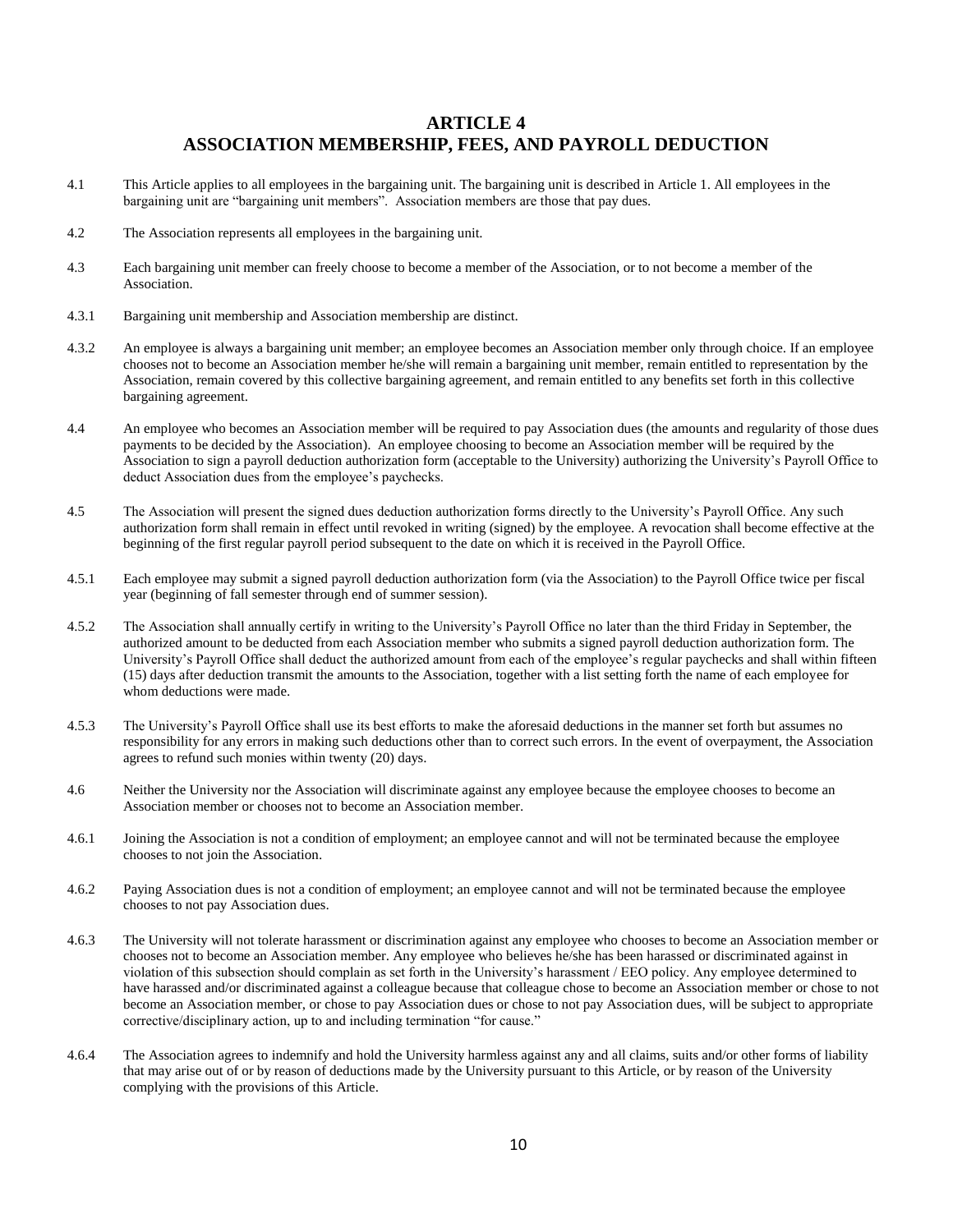## **ARTICLE 5 REPRESENTATION**

### 5.1 The Association shall be afforded:

- (a) The right to send through the regular University campus mail service newsletters and such other communications as are necessary to the conduct of the Association's business as a collective bargaining agent, provided such use of the mail shall not cause an unreasonable load on the system.
- (b) The privilege of scheduling monthly Association meetings and meetings for the purpose of ratification on campus in appropriate facilities, provided written requests for such space are made a reasonable time in advance and suitable facilities are available at the time requested, and the Association conforms to all regulations established by the Employer. The Employer reserves the right to charge a reasonable fee for any set-up or clean-up costs incident to provision of such space.
- (c) The privilege of contracting, at the same rate charged to registered campus organizations, for such of the following services as are needed for the Association's conduct of its business as a collective bargaining agent: printing address labels, label affixing, material folding and insertion, duplicating, copying, audio-visual, and food; provided, however, that time and material are available at the time requested and that provision of such service does not interfere with normal University operations.
- 5.2 The Board will provide the Association with such additional information from its records as is necessary to enable the Association to carry out its function of bargaining with respect to wages, hours, and conditions of employment of bargaining unit members; provided, however, that this provision shall not be construed to require the Board to prepare or develop information for the Association or to provide information in any form other than that of copies of already existing records.
- 5.3 The rights granted herein to the Association shall not be granted or extended to any competing labor organization, except as may be otherwise required by law.
- 5.4 Before appointing any bargaining unit members to any committees, task forces, councils, or other advisory or policy-making bodies created or maintained by the Board, the Board will seek recommendations for such appointment from the Association.
- 5.5 The Local Association shall specify in writing those duly authorized representatives of the Association and/or any MEA-NEA representative(s) who may transact Association business.
- 5.6 Designated officials of the Association shall be allowed reassigned time with pay for official business of the Association provided that the faculty member has given to the faculty member's supervisor and the designated representative of the Office of the Provost and Vice President for Academic Affairs written notice of not less than seven (7) working days, and further provided that the faculty member's absence from the job will not interfere with the normal operation of the Department's programs and services. Such reassigned time shall not exceed a combined total of five (5) days per contract year for all Association officials and shall be granted to not more than two (2) faculty members at any one (1) time. Additional unpaid reassigned time may be granted for official Association business provided that written notice of not less than seven (7) working days is given to the supervisor and the designated representative of the Office of the Provost and Vice President for Academic Affairs and further provided that such absence will not interfere with the normal operation of the Department's programs and services.
- 5.6.1 The Association President shall be afforded four (4) credit hours on a reassigned time basis to be allocated by the Provost and Vice President for Academic Affairs each semester. Prior to the beginning of each semester, in coordination with the Department Head, the Association will notify the Provost and Vice President for Academic Affairs how the reassigned time will be used.
- 5.6.2 The Association Grievance Officer shall be afforded two (2) credit hours on a reassigned time basis to be allocated by the Provost and Vice President for Academic Affairs each semester. Prior to the beginning of each semester, in coordination with the Department Head, the Association will notify the Provost and Vice President for Academic Affairs how the reassigned time will be used.
- 5.7 When contract negotiations are conducted during regular working hours, reassigned time shall be provided for the Association's negotiating committee.
- 5.8 Neither party in any negotiations shall have any control over the selection of the negotiating or bargaining representatives of the other party. The parties mutually pledge that their representatives will be clothed with all necessary power and authority to make proposals, consider proposals, and make concessions in the course of negotiations.
- 5.9 There shall be two (2) signed copies of any final Agreement. One (1) copy shall be retained by the Board and one (1) by the Association.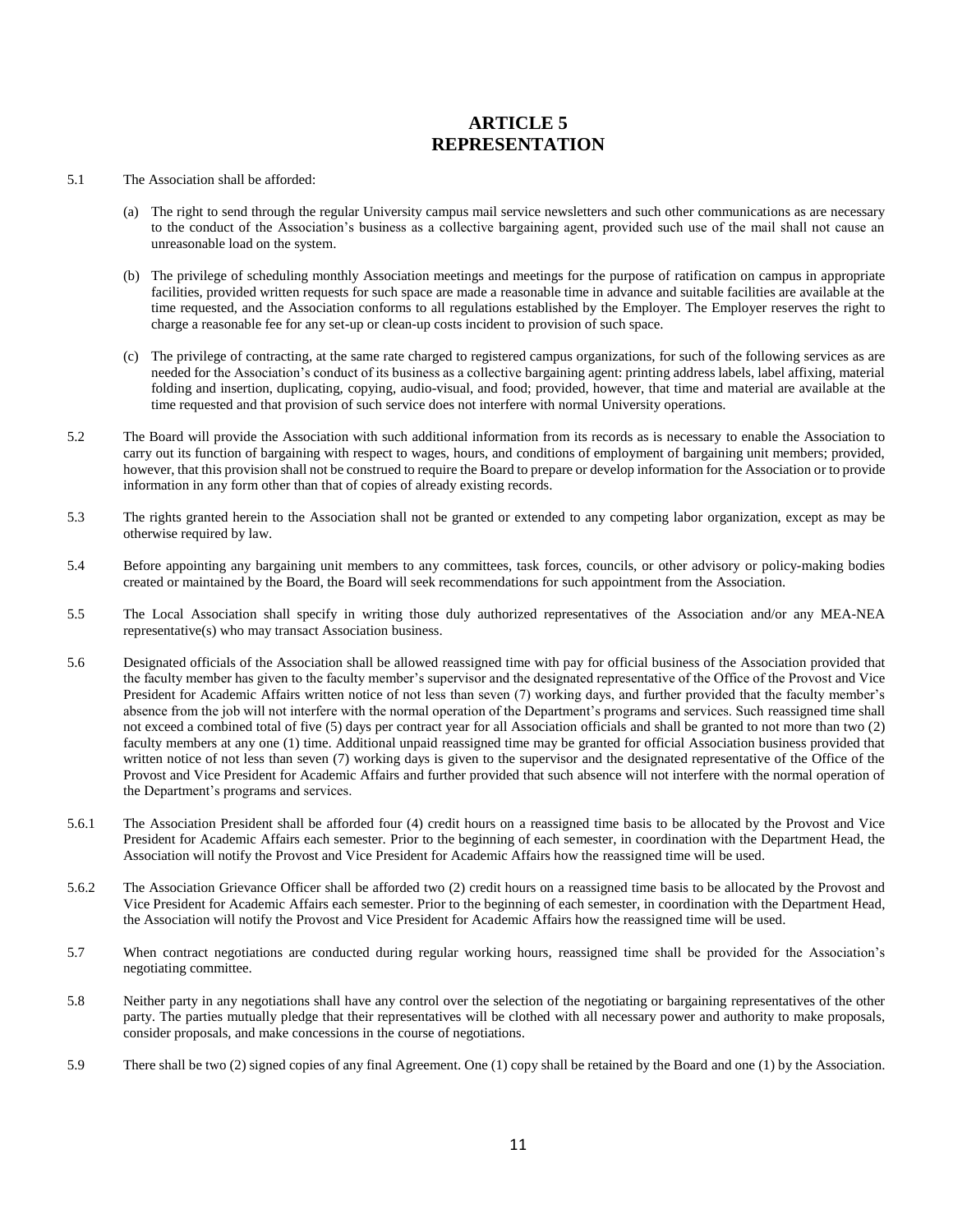5.10 The Association may schedule a two- (2) hour meeting for members of its bargaining unit during the annual orientation process at the beginning of the academic year.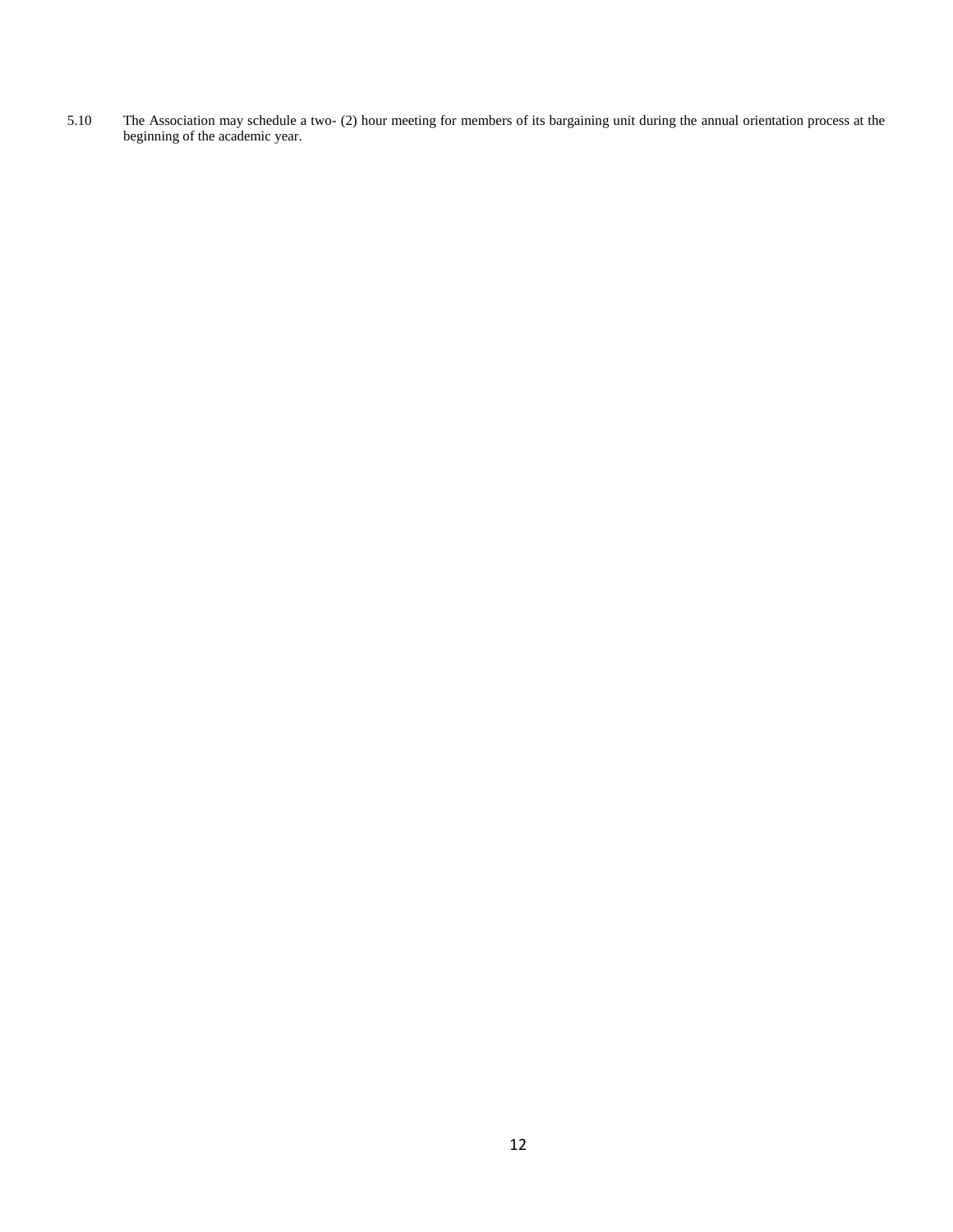## **ARTICLE 6 REDUCTION OF WORK FORCE—LAYOFF/RECALL**

- 6.1 In the event the Employer determines that it is necessary to reduce the number of Continuing faculty members, or to discontinue a position to which such a faculty member is assigned, or to eliminate a program or department in whole or in part, or to reorganize a program or department in whole or in part, whether due to lack of work, reallocation of resources, change in institutional priorities, general or specific declines in student enrollment, efficiency or economy of operations, budgetary reductions, or similar reasons, the Employer agrees to provide the affected Continuing faculty member and the Association with the following periods of notice:
	- (a) 0 1 year of service: 3 months notice
	- (b) 1 2 years of service: 6 months notice
	- (e) Over 2 years of service: 12 months notice

The decision as to the faculty members to be laid off shall not be grievable. The notice provisions of Section 6.1 do not apply to Term contract or continuing earning faculty members. However, to the extent possible (limited to the time remaining on the Term contract or continuing earning faculty member's contract when the decision not to reappoint is made), a Term contract or continuing earning faculty member will be provided notice on a similar basis.

- 6.1.1 Upon inquiry by any bargaining unit member, the University will make reasonable efforts to keep the bargaining unit member informed about the status of grant renewals. In addition, the University will promptly notify affected bargaining unit members of renewals when such notice is received by the University from the granting agency.
- 6.2 Prior to the implementation of a layoff of any particular full-time faculty member, a reduced assignment may be offered.

Continuing faculty members shall not be laid off or offered a reduced assignment until after the options below, if applicable, are considered:

- (a) supplementation of teaching with nonteaching duties;
- (b) transfer to a vacant nonteaching position;
- (c) reassignment to another department;
- (d) shared load between departments ;
- (e) retraining to fill a vacant position for which the person can become qualified;
- (f) early retirement (buy-out).

If a reduced assignment is accepted, the faculty member's full medical insurance coverage will be maintained for one (1) semester while the faculty member is on a reduced assignment.

- 6.3 In the event of a layoff, the Employer shall inform the Association President of its contemplated actions. Such notice shall be given at least ten (10) days prior to any layoff notices being sent to bargaining unit members. If the Association so requests, the Employer shall meet with the Association prior to the mailing of any layoff notices. At such meetings, the Association may present to the Employer for consideration by the Employer any suggestions it may have regarding the layoff or how it will be accomplished.
- 6.3.1 Within ten (10) working days of issuing layoff notices to a bargaining unit member, any affected bargaining unit member must request, in writing, an opportunity to exercise the bargaining unit member's seniority rights under this Agreement or the right will be deemed to be waived. Within fifteen (15) working days of issuing layoff notices, the Employer shall convene a meeting to afford each bargaining unit member who has so requested the opportunity to exercise the bargaining unit member's seniority rights. In the event the bargaining unit member has qualifications and experience at least equal to another less senior bargaining unit member, the bargaining unit member shall be allowed to displace the less senior bargaining unit member and the Employer shall notify the displaced bargaining unit member and that bargaining unit member shall be afforded the same opportunity to exercise seniority if that bargaining unit member so desires. Such a notice of bumping shall not be deemed a layoff notice, and the bargaining unit member so displaced shall cease the bargaining unit member's employment at the University not later than the work day on which the bargaining unit member receiving the original layoff notice would have been laid off had the bargaining unit member receiving the original layoff notice not been able to successfully exercise that bargaining unit member's seniority.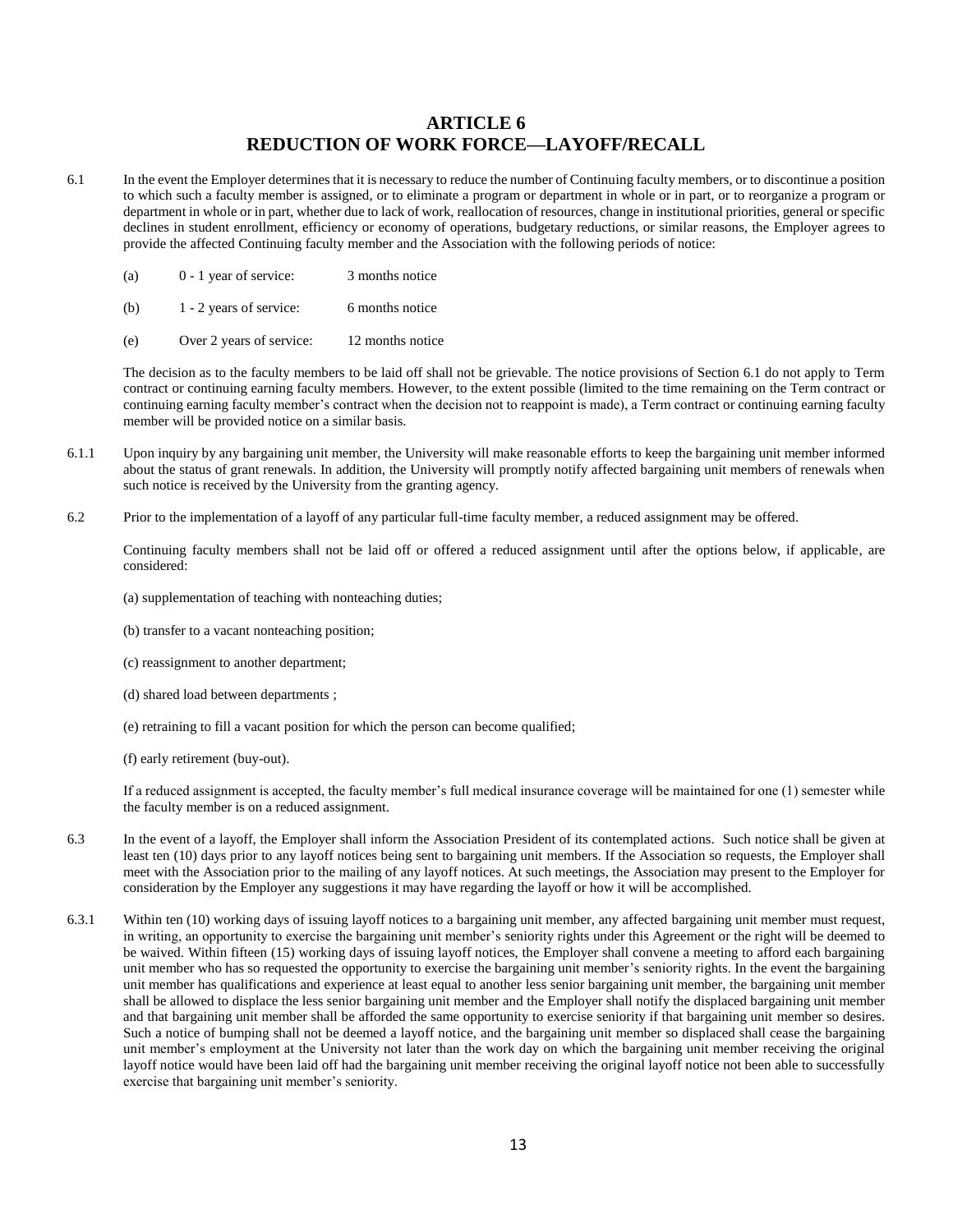Bargaining unit members who bump into Term contract positions funded by grants or contracts, shall be employed in such a position on the first working day following the termination of the then current grant or contract when the University has received formal notice that the grant or contract funding the position has been extended or renewed.

- 6.3.1.1 For purposes of Sections 6.3.1 and 6.5, the University shall determine whether a bumping bargaining unit member has qualifications and experience at least equal to another less senior bargaining unit member by reviewing the full range of duties to which the less senior bargaining unit member may be assigned. The University academic administrator making such a determination is strongly encouraged to consult with other departmental faculty when reviewing the qualifications and experience of the bumping bargaining unit member.
- 6.4 If a layoff begins before the required period of written notice is satisfied, the affected faculty member shall be paid salary, and fringe benefits shall be continued for the balance of the required notice period. Salary and fringe benefits will not be provided by the Employer after the required period of written notice has been satisfied. However, a faculty member who is laid off may contact the Human Resources Department to make arrangements for the continuation of group life insurance. Federal law provides for the continuation of health insurance benefits as a result of a layoff or other terminations of employment. Details are available from the Human Resources Department.
- 6.5 Term contract faculty members without seniority cannot bump Continuing contract faculty members. A Term contract faculty member may be bumped at the end of the Term contract faculty member's then current appointment period by either:
	- (a) a Continuing contract faculty member with more years of service in the bargaining unit who is fully qualified to perform the specific duties of the Term contract position or
	- (b) a Term contract faculty member with more years of service in the bargaining unit who possesses qualifications equal to or greater than the faculty member to be bumped.
- 6.5.1 A Continuing faculty member who successfully bumps into a Term contract position shall retain Continuing rank, recall, and seniority rights for up to two (2) calendar years. Such a faculty member may not, however, exercise recall rights during the faculty member's period of appointment to a Term contract position. It is also agreed that retention of rank is not a guarantee of the same salary rate the faculty member earned in the Continuing position.
- 6.5.2 In the event a Continuing faculty member is laid off as a result of the elimination of a general fund position, then the duties of that position shall not be replaced by use of a Term contract position. If, however, nonpermanent funding monies become available specifically for that position, then the position will be first offered to the laid off faculty member.

The ability of the program to fulfill its assigned instructional/service responsibilities must be maintained. In the event that a layoff is necessary and further provided that the bumping faculty member and the remaining faculty members must be qualified and able to perform the available work, faculty members will be laid off in the following order, unless it can be demonstrated that the program would be adversely affected by this specific layoff sequence.

If the layoff of a Continuing faculty member is necessary:

- (a) Continuing Earning faculty members
- (b) Full-time Continuing Earning faculty members
- If the layoff of a Term contract faculty member is necessary:
- (a) Part-time Term contract faculty members
- (b) Probationary Term contract faculty members
- (c) Full-time Term contract faculty members

Subject to the above considerations, within an affected classification in a department, the faculty member with the least seniority will be subject to layoff provided that the remaining faculty members have the ability to perform the available work.

6.5.3 Full-time Term bargaining unit members, with seniority, who are offered an assignment which is less than full time shall be deemed to have been laid off and may exercise their seniority rights to bump a less senior bargaining unit member as provided in Article 6. This provision shall only be construed to allow a more senior bargaining unit member to bump a less senior bargaining unit member from the less senior bargaining unit member's entire position not to add to the reduced time assignment.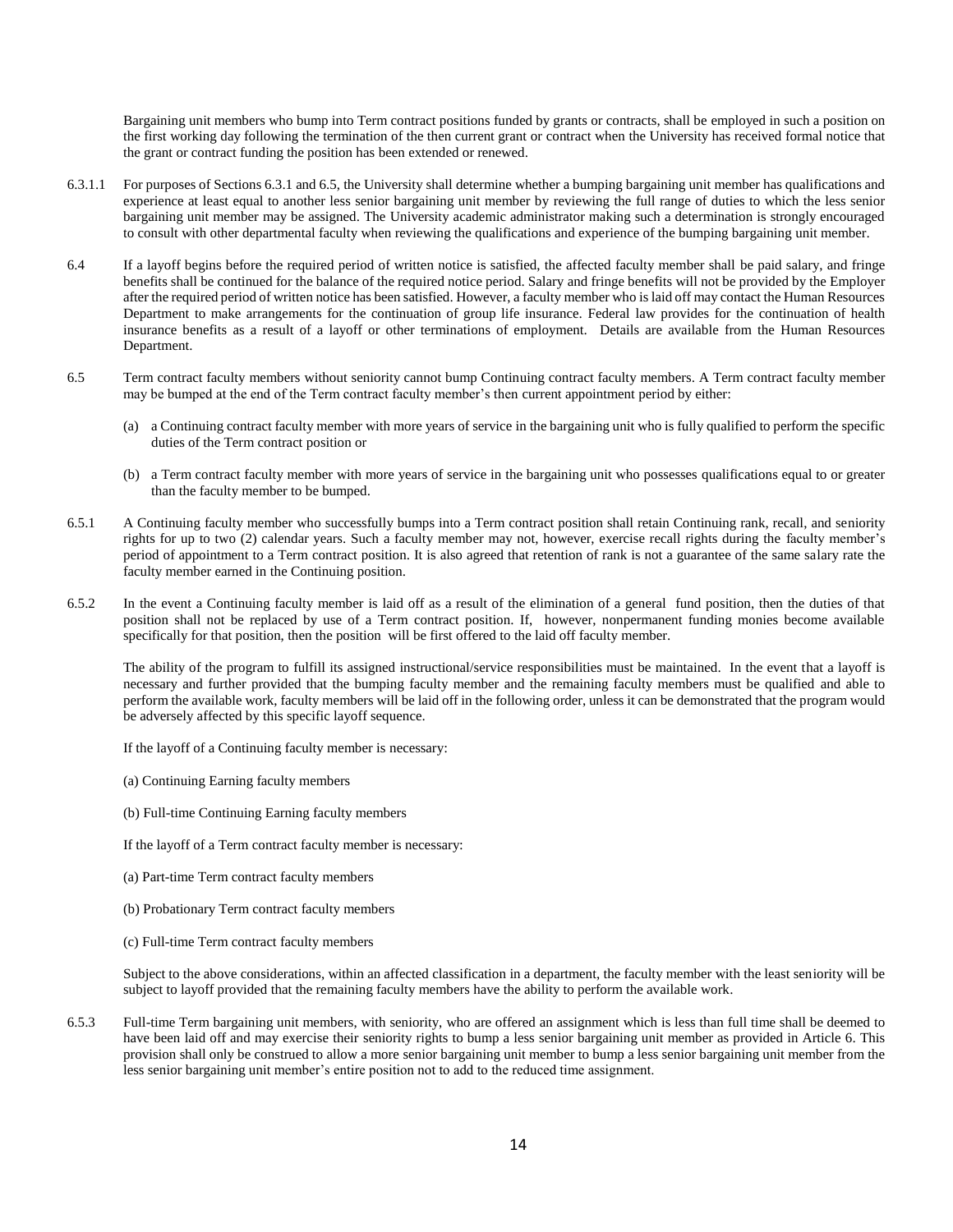### 6.6 Recall

#### (a) Faculty Members with Seniority

When an opening occurs in a position from which a faculty member with seniority has been laid off, a faculty member laid off from that position shall, during a period of two (2) years or length of service, whichever is shorter, from the date of that faculty member's layoff, be eligible for recall for such an opening. If, in the judgment of the Employer, two (2) or more Continuing faculty members on layoff are equally qualified for the job opening, the most senior faculty member shall be offered the job first. All rights to recall shall terminate either upon the expiration of two (2) calendar years from the date of layoff or length of service, whichever is shorter, or in the event that a laid-off faculty member does not report for work within ten (10) working days after the date on which the notice of recall is mailed by certified mail to the last address supplied to the University by the faculty member, whichever date occurs first. It shall be the bargaining unit member's responsibility to provide a current address where the bargaining unit member may be reached in the event a position in the bargaining unit member's field of specialization becomes available.

### (b) Term Contract Faculty Members

Bargaining unit members in Term contract positions which have terminated shall, for a period of two (2) calendar years from time of termination or length of continuous service, whichever is shorter, be entitled to recall rights for new Term contract positions for which they are fully qualified (including possession of proper certification if required), that may become available in the Department provided they received satisfactory evaluations while on a Term contract appointment. All rights to recall shall terminate either upon the expiration of two (2) calendar years from the date of layoff or length of service, whichever is shorter, or in the event that a laid off faculty member does not report for work within ten (10) working days after the date on which the notice of recall is mailed by certified mail to the last address supplied to the University by the faculty member, whichever date occurs first. It shall be the bargaining unit member's responsibility to provide a current address to the Human Resources Department where the bargaining unit member may be reached in the event a position in the bargaining unit member's field of specialization becomes available. Recall rights end when a position is offered by the University and is not accepted by the former faculty member.

- 6.7 It is mutually agreed and understood that "fully qualified" for the purpose of Section 6.6(b) includes the current expertise necessary to meet the position requirements without any training period. A brief orientation period will be afforded a Continuing contract faculty member bumping into a term contract position.
- 6.8 Names of faculty members removed from a classification or laid off in a reduction of the working force and recalled to work shall be given to the Association in writing.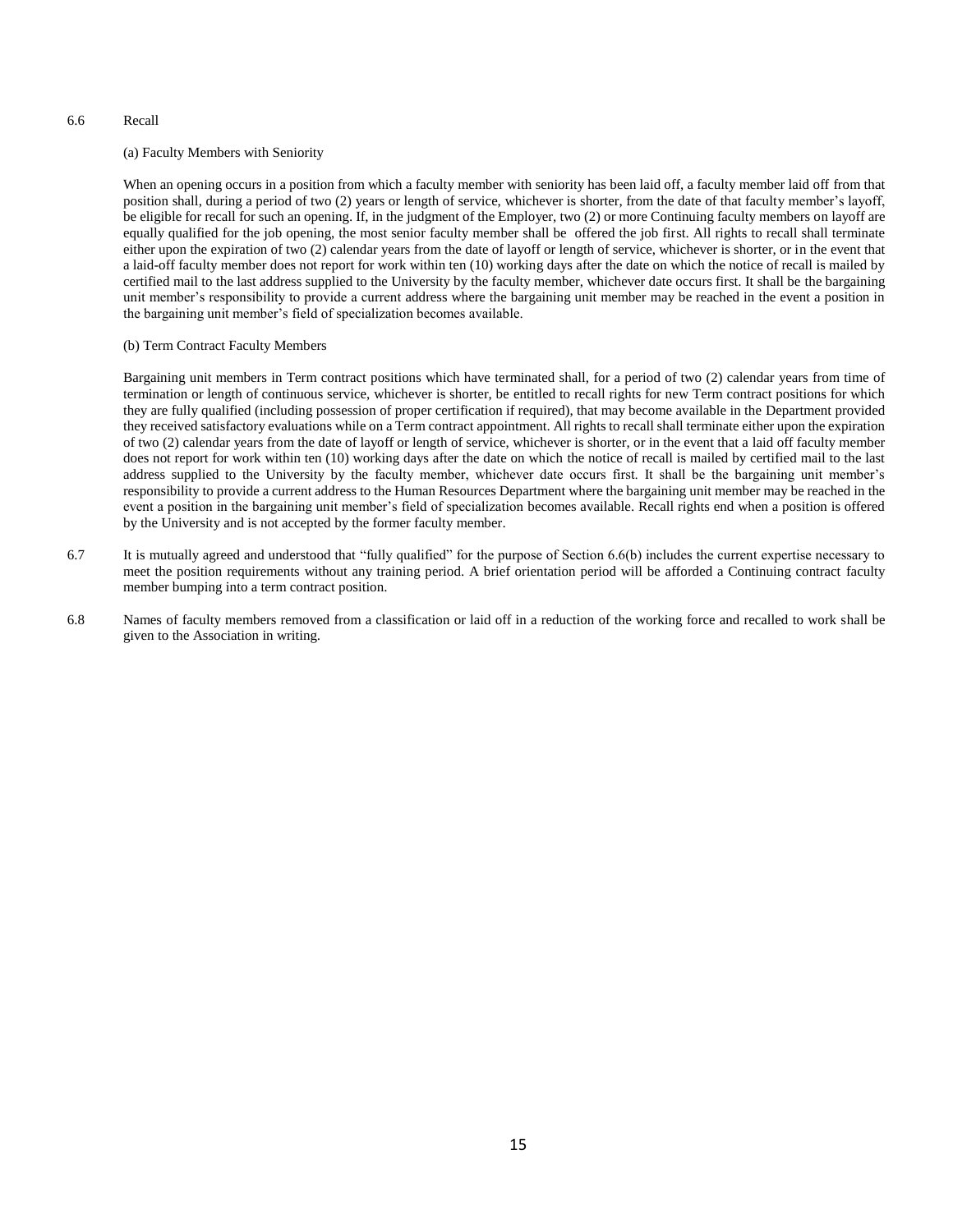## **ARTICLE 7 GRIEVANCE PROCEDURE**

- 7.1 A grievance is a complaint by the Association, on behalf of one (1) or more bargaining unit members or in its own behalf, concerning an alleged violation of a specific provision(s) of this Agreement. The grievance shall identify the members of the bargaining unit on whose behalf it is brought. If the Association brings a grievance on its own behalf, it shall state that it is being filed on behalf of every member of the Association. All grievances shall be adjusted through the grievance procedure provided in this Article.
- 7.2 In computing any time limit herein specified, Saturdays, Sundays, and holidays will be excluded. Unless extended by mutual written agreement, the time limits specified herein shall be the maximum time allowed. Failure to comply with time limits on the part of the Board's administrative agent shall permit the grievance to proceed to the next step. If the appropriate management representative at any step advises the grievant or the Association representative that the management representative does not have the authority to respond to the grievance, then the grievance will automatically proceed to the next step.

#### 7.3 Step I

A bargaining unit member (or group of members) who claims that the contract provisions have allegedly been violated shall initially seek to resolve the problem by informal means and/or through administrative channels with; however, the right to prompt reply to the bargaining unit member's inquiries.

(a) Informal Verbal

The bargaining unit member (or group of members) will verbally discuss the alleged violation with the bargaining unit member's immediate supervisor.

(b) Formal Written

Failing resolution of the alleged violation by informal verbal means, the Association shall initiate the grievance procedure by serving a written grievance to the grievant's immediate supervisor. The grievance shall be signed by the appropriate Association representative, and the bargaining unit member(s) involved shall concisely state the facts upon which the grievance is based and the contract provisions which have allegedly been violated and shall specify the relief or remedy sought. The grievance shall be filed within ten (10) working days after the Association or bargaining unit

member(s) on whose behalf the grievance is filed became aware, or reasonably should have become aware, of the action complained of. If the grievance is not served within that time, the grievance is barred.

The immediate supervisor will arrange a meeting to discuss the grievance with the appropriate representatives of the Association. The discussion will take place within ten (10) days after the grievance is filed. The immediate supervisor will provide the Association with a written, mutually agreeable adjustment or a denial of the grievance within seven (7) days of the meeting with the Association.

7.4 Step II

If the grievance is not adjusted in Step I, the Association may, within ten (10) days of the Step I written answer, submit the grievance to the Dean. The Dean shall arrange a meeting to discuss the grievance with the grievant(s) and with the appropriate representative of the Association. This discussion shall be completed within ten (10) days after the grievance is filed. If the grievance is adjusted to the satisfaction of the Employer and the Association, the adjustment will be reduced in writing and signed by the Dean and the representative of the Association. If there is no mutually agreeable adjustment, the Dean shall provide the Association representative with a written answer stating the reasons for denial of the grievance. Such answer shall be provided within seven (7) days of the meeting with the Association.

### 7.5 Step III

If the grievance is not adjusted in Step II, the Association may, within ten (10) days of the Step II written answer, submit the grievance to the Provost and Vice President for Academic Affairs or the Provost and Vice President's designated representative. The Provost and Vice President for Academic Affairs shall promptly arrange a meeting to discuss the grievance and the written answer and appeals. The Association may be represented by its President, or designated representative, by the grievant and/or Association Steward, and by the Association's MEA representative. This discussion shall be completed within fifteen (15) days after the filing of a request to have the grievance considered in Step III. If the grievance is satisfactorily adjusted, the adjustment will be reduced to writing and signed by the appropriate representatives of the Board and the Association. If there is no mutually agreeable adjustment, the Provost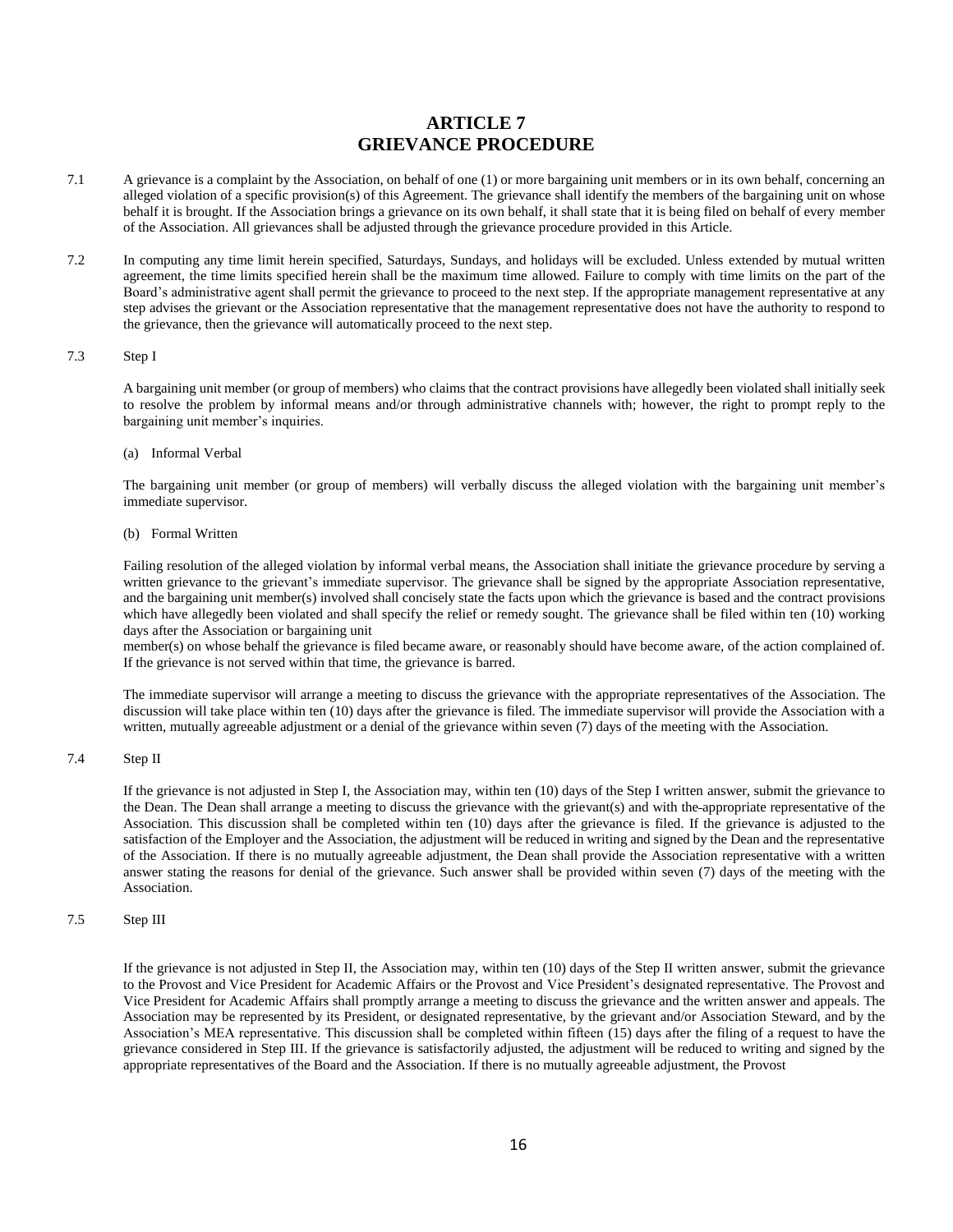and Vice President for Academic Affairs or the Provost and Vice President's designated representative shall provide the Association with a written answer stating the reasons for denial of the grievance. Such answer shall be provided within seven (7) days of the meeting with the Association.

7.6 Step IV: Binding Arbitration

If the grievance is not satisfactorily adjusted in Step III, the Association may submit the grievance to binding arbitration by written submission to the American Arbitration Association (Detroit, Michigan office) with simultaneous written notice to the Board within twenty (20) working days after the Association's receipt of the written answer at Step III. The arbitrator will be selected and the arbitration will be conducted under the then current Labor Arbitration Rules of the American Arbitration Association.

- 7.7 Any adjustment of a grievance agreed upon by the Board and the Association at any stage of the grievance procedure shall conclusively dispose of the grievance and shall be binding upon the Board, the Association, and any bargaining unit member(s) involved.
- 7.8 Failure by the Association to appeal a grievance from one step to the next within any of the time limits specified above shall result in the grievance being settled on the basis of the Employer's last answer. If mutually agreed to in writing by the Association and the Vice President for Academic Affairs, a grievance may be initiated at a step other than Step I of the grievance procedure. However, this does not relax any of the time limitations. The Association may withdraw a grievance without prejudice and without establishing a precedent at any step of the grievance procedure.
- 7.9 The Board and the Association may agree to expedited, streamlined, or any other arbitration procedures, on a case-by-case basis. In the event there is no mutual consent to modified procedures, then the arbitrator will be selected and the arbitration will be conducted under the then current Labor Arbitration Rules of the American Arbitration Association.
- 7.10 The arbitrator's decision shall be final and binding upon the Board, the Association, and any bargaining unit member(s) involved and may be enforced in any court of competent jurisdiction. The arbitrator's decision shall be based solely upon the express and specific provisions of this Agreement.
- 7.11 The Board and the Association will bear their own expenses individually including transcripts, if ordered, and will share equally the fees and expenses of the arbitrator.
- 7.12 Powers of and limitations upon the arbitrator are as follows:
	- (a) The arbitrator shall have no power to add to, subtract from, disregard, alter, or modify any of the terms of this Agreement.
	- (b) Arbitration awards will not be made retroactive beyond the date of the occurrence or nonoccurrence of the event upon which the grievance is based. In no event shall monetary adjustments cover a period prior to ninety (90) days before the filing of the written grievance.
	- (c) Where there has been no loss of wages or fringe benefits caused by the action of the Board complained of, the arbitrator shall not recommend that the Board be obligated to make monetary adjustments.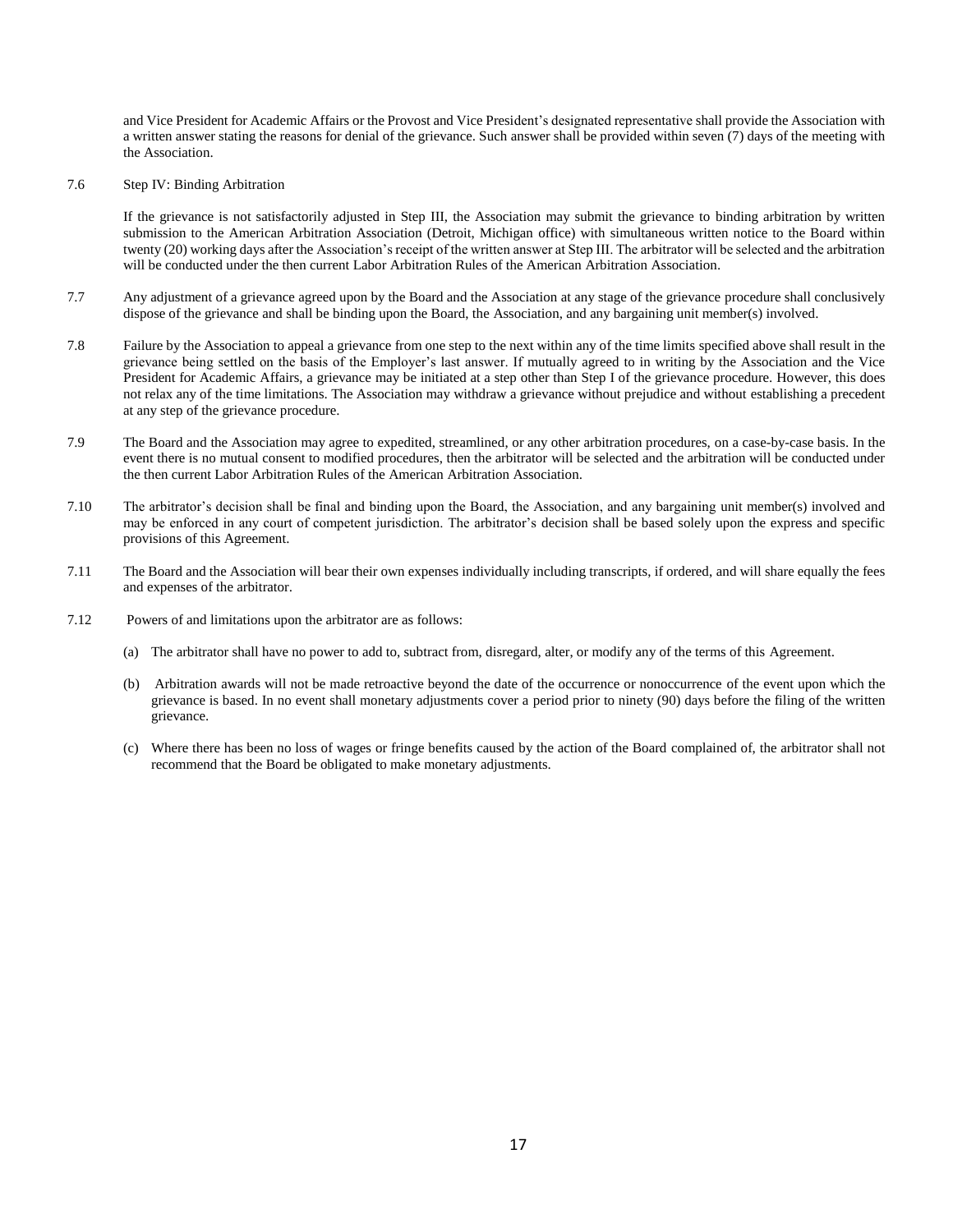## **ARTICLE 8 SENIORITY IN THE ASSOCIATION**

- 8.1 Faculty members shall have seniority in the bargaining unit when the following conditions have been met:
- 8.1.1 Faculty members must receive satisfactory evaluations for the first two (2) calendar years of their continuous regular full or part-time (i.e., half time or more). The period may be extended up to one (1) additional year if the faculty member receives a less than satisfactory evaluation or if specific concerns are identified in the evaluation process. The probationary period may be extended a fourth calendar year by mutual consent of the Board and the Association. When a faculty member completes this probationary period, the faculty member shall be entered on the seniority list of the bargaining unit, with seniority retroactive to the date of hire. The discharge of a probationary faculty member, except for Association activity, shall be non-grievable. Probation, as used in this article, is applicable to association seniority only. Association seniority is the primary criteria used in article 6.
- 8.1.2 Term contract member faculty members will be granted seniority provided they have completed eight (8) semesters of full-time employment with the university, have had satisfactory evaluations, and have a full-time appointment for the following year. Such seniority will be retroactive to the start of the period of consecutive full-time employment. Term contract faculty members granted a full-time Continuing position will be granted bargaining unit seniority retroactive to the date of hire in a half-time position or more. Term contract faculty members shall not be deemed to have any seniority except as provided in this section
- 8.2 Seniority shall be measured by credits earned on seniority year basis. The seniority year shall run from August 25 to August 24 of the following calendar year. A maximum of two (2) seniority credits can be earned for each seniority year. Bargaining unit members who work less than half time in a seniority year will earn no seniority credits. Bargaining unit members who work half time or more for the seniority year will earn seniority credits on a pro rata basis.
- 8.3 For the purposes of earning seniority credits only, full time is defined as follows:
- 8.3.1 A minimum of twenty-two (22) semester credit hours of assigned instructional work per the University Academic Calendar, or
- 8.3.2 Forty (40) hours per week of non-instructional work for nine (9) months (e.g., two [2] academic semesters) per year per the University Academic Year.
- 8.3.3 Twenty-five (25) teaching contact hours per week for ten (10) months per year per the Marquette-Alger Regional Educational Service Agency (MARESA) contract calendar.
- 8.4 Any combination of assignments may be used to earn up to the maximum of two (2) seniority credits for the seniority year.
- 8.5 For purposes of distinguishing seniority among faculty members who have earned the same number of seniority credits, the faculty member with the earlier date of entry into the bargaining unit shall be deemed to have greater seniority.
- 8.5.1 In the circumstance of more than one (1) individual having the same first day of work, seniority will be determined by the last three (3) numbers in the individual's Social Security number; for example, the person with the highest number shall be determined as the person with the highest seniority.
- 8.6 Faculty members who transfer to a position excluded from the bargaining unit through their own request or through some action of the Employer shall retain all accrued seniority earned prior to the transfer from the bargaining unit. When a faculty member is returned to the bargaining unit, such faculty member shall be permitted to apply the seniority earned prior to the faculty member's transfer out of the bargaining unit for the purpose of determining placement in the bargaining unit, pursuant to the Layoff/Recall Article of this Agreement, and for the purpose of establishing entitlement to other rights and benefits provided herein. When an existing bargaining unit member assumes the position of Department Head, seniority in the unit will accrue. When a department head who is not a bargaining unit member is chosen, he/she will accrue seniority in the unit from the time of appointment.
- 8.7 A faculty member granted an unpaid leave of absence pursuant to this Agreement shall, during the period of such leave, retain seniority accumulated prior to the leave, but shall not accumulate seniority during the period of such leave. A faculty member on layoff, except as limited by Section 8.9(d), shall retain seniority accumulated at the time of layoff, but shall not accumulate seniority during any layoff period.
- 8.8 A faculty member's seniority rights shall be terminated for any one (1) of the following reasons:
	- (a) If the faculty member resigns or quits.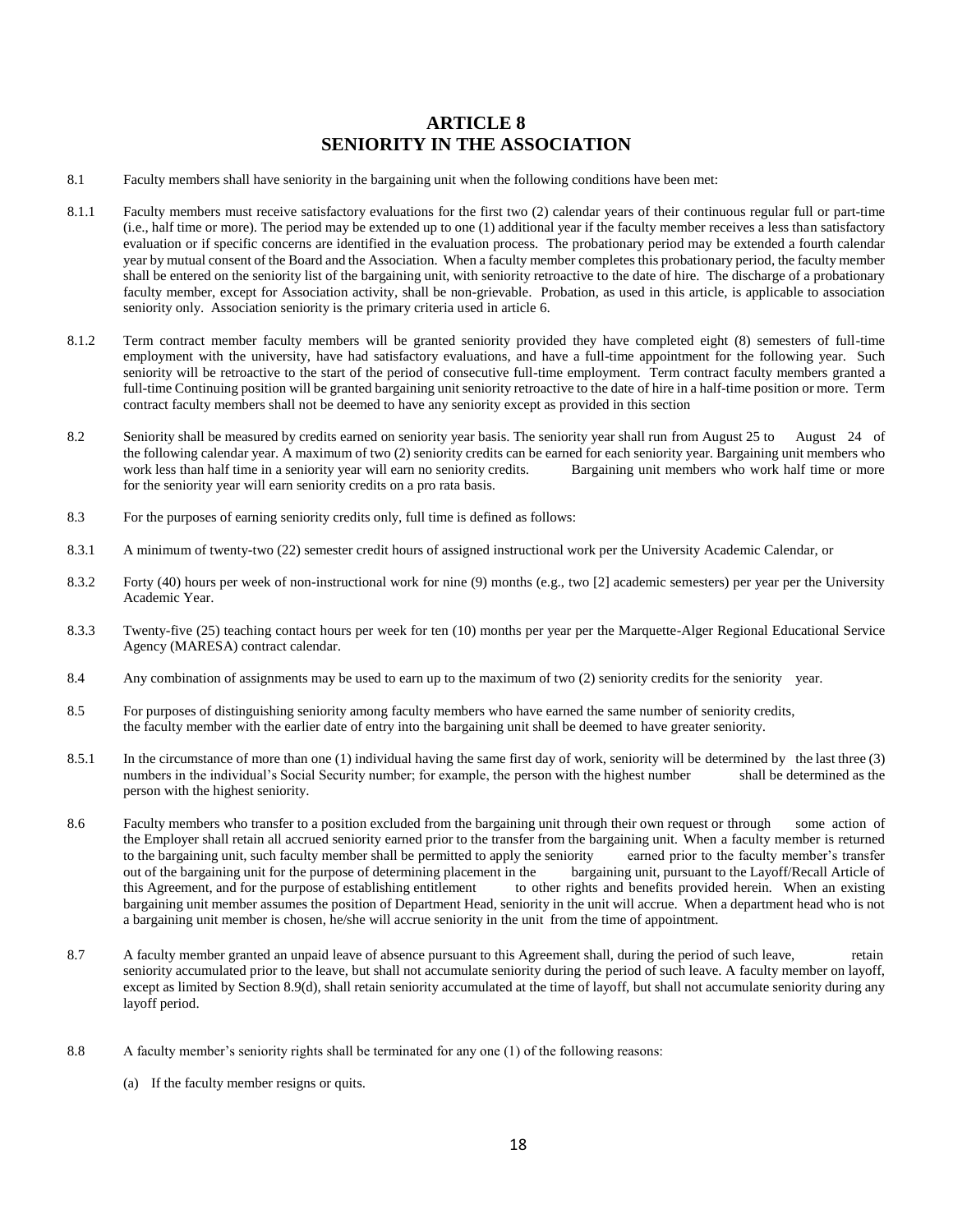- (b) If the faculty member is discharged or terminated (unless the discharge or termination is reverse through the grievance procedure).
- (c) If the faculty member fails to return to work from layoff when recalled as set forth in the recall procedure.
- (d) If the faculty member is laid off for a continuous period of two (2) years or for a period of the faculty member's length of service, whichever is shorter.
- (e) If the faculty member retires or receives a pension under one (1) of the pension plans covering bargaining unit members.
- (f) If the faculty member does not return to work within the time limits of a leave of absence or extended leave of absence; provided, however, that if justifiable reasons beyond the control of the faculty member make it impossible to notify the faculty member's supervisor of a reasonable delay in return, then the supervisor may rescind such termination.
- (g) If the faculty member is absent for three (3) consecutive working days without notifying the faculty member's immediate supervisor and fails to give a reasonable explanation for the absence and lack of notice. A faculty member shall not be deprived of the faculty member's seniority when justifiable reasons beyond the faculty member's control make it impossible to notify the faculty member's immediate supervisor or return to work.
- (h) The faculty member accepts regular employment elsewhere while on a leave of absence, except for upgrading in a particular jobrelated field.
- 8.9 The Employer shall, within thirty (30) calendar days after the effective date of this Agreement, furnish the Association with a master list of all faculty members in the bargaining unit showing the agreed to seniority date of each faculty member. Such a list shall contain the name, date of employment, classification, and mailing address of each faculty member in the bargaining unit. The Association shall post the seniority portion of this master list on the Association bulletin boards within ten (10) days of receipt. Revised master lists shall be furnished to the Association by the Employer every six (6) months. Faculty members will have an obligation to report any errors the very first time the faculty member's name is posted on a seniority list and to make any changes desired known to the Vice President for Academic Affairs within thirty (30) days of the initial posting of the faculty member's seniority date. If such changes have not been brought to the attention of the Provost and Vice President for Academic Affairs within thirty (30) days of the initial posting, the faculty member cannot gain monetary relief regarding an incorrect posting.
- 8.10 Any full-time faculty member reduced to part time, but not less than half time should retain any seniority accumulated, and shall continue to accrue seniority on a pro rata basis.
- 8.11 For purposes of layoff and recall determination, the Union President, Vice President, and members of the bargaining committee while actively engaged in contract negotiations, shall have top seniority bargaining unit wide, provided they have the ability to perform satisfactorily the work available. Upon the expiration of their terms of office, the above Union officials shall revert to their respective original positions on the seniority list.
- 8.12 If an internal candidate appointed as the department head returns to the Association voluntarily or because of unsatisfactory performance, he/she shall have accrued seniority during their time as department head and return to their previously held teaching appointment status.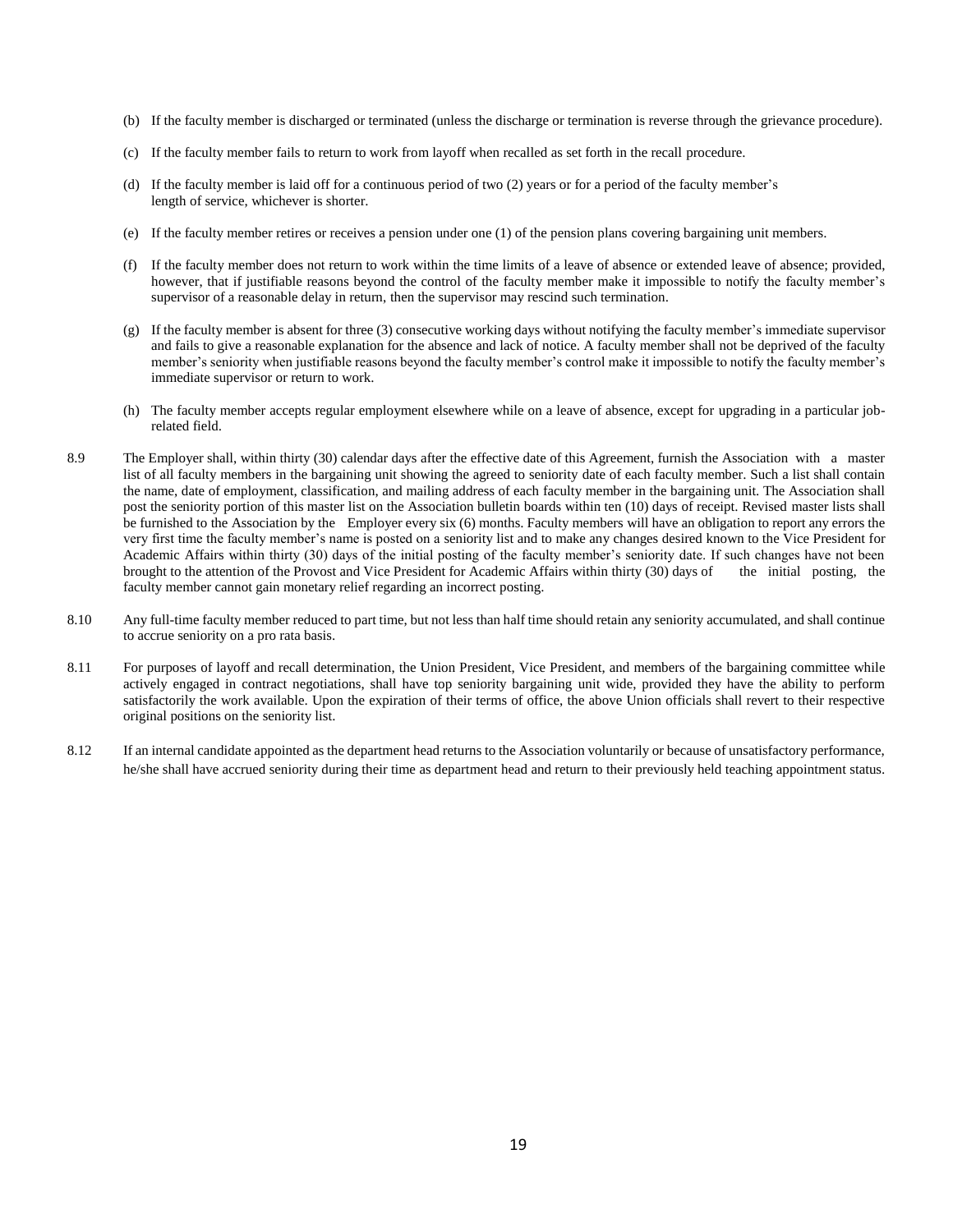## **ARTICLE 9 EMPLOYEE DISCIPLINE**

- 9.1 All bargaining unit members shall be subject to reprimand, suspension, and separation from employment for reasonable and just cause. Reprimands shall not be given in the presence of students. An administrator may intervene in an instructional setting if it is deemed necessary for safety or similar reasons. Any such discipline shall be subject to the grievance procedure, including arbitration. It is understood that nonrenewal of a provisional appointment is not discipline and is not grievable.
- 9.2 The bargaining unit member shall be entitled to have present, upon the bargaining unit member's request, a representative of the Association during any meeting regarding disciplinary action.
- 9.3 Unless there is interference with the faculty member's job performance, the private and personal life of any faculty member, including the faculty member's religious and political beliefs or activities, shall not be grounds for any disciplinary action.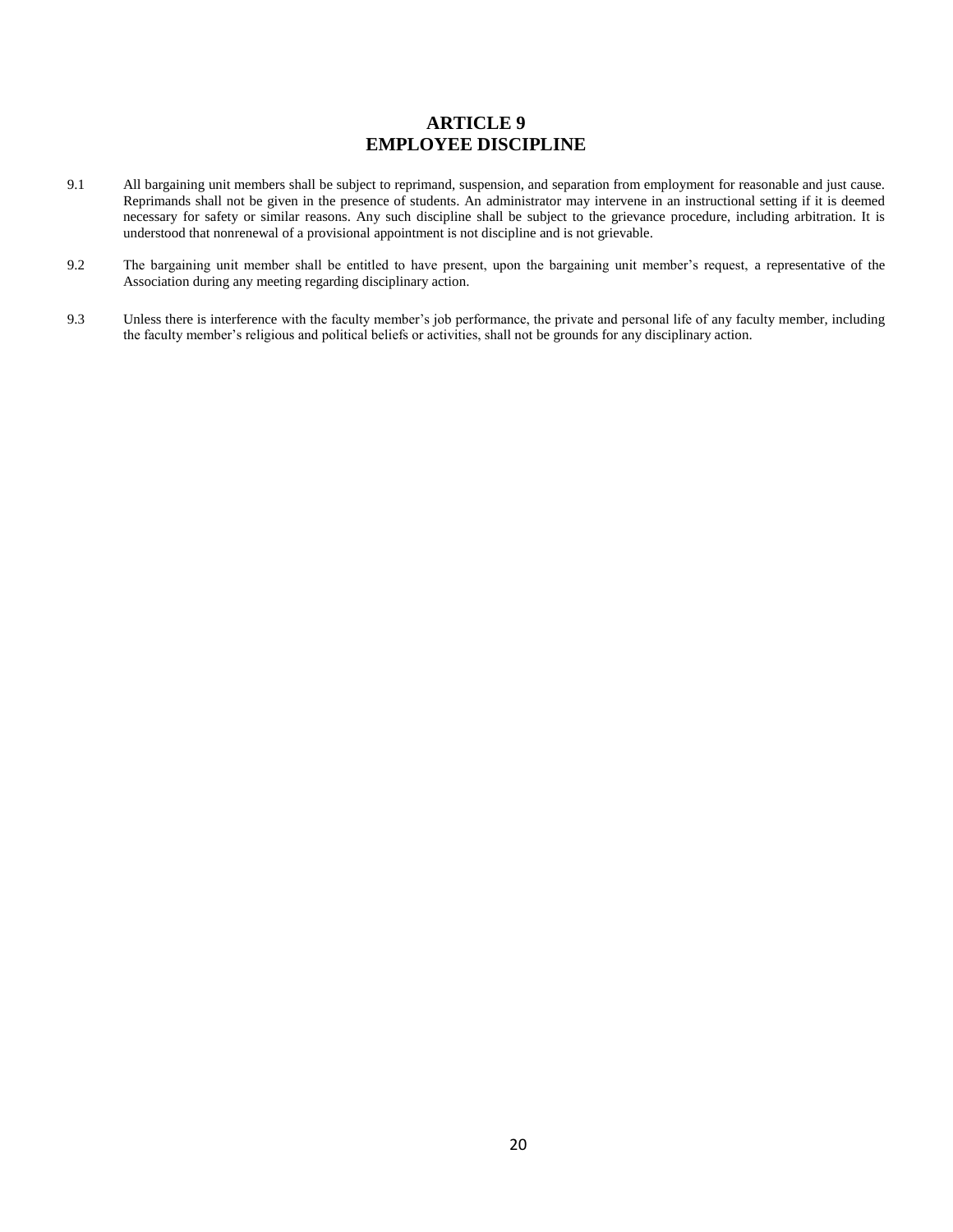## **ARTICLE 10 WORKING CONDITIONS**

- 10.1 The Board shall provide without cost to the bargaining unit members the following:
	- 1. A desk and file cabinet with lockable drawer space for each full-time bargaining unit member where needed.
	- 2. Space for each bargaining unit member to store coats, overshoes, and personal articles.
	- 3. Appropriate instructional technology will be provided to all faculty (e.g. laptop, software and support).
	- 4. Copies, exclusively for each bargaining member's use, of all texts used in each of the courses the bargaining unit member is to teach.
	- 5. Storage space for instructional materials.
	- 6. Attendance books, paper, pencils, pens, chalk, erasers, and other such materials required in daily teaching responsibility.
	- 7. Approved safety equipment, including but not limited to goggles, shields, barriers, hard hats, and auditory protection devices.
- 10.1.1 Northern Michigan University and faculty will comply with all OSHA and MIOSHA requirements. The Northern Michigan University Occupational and Environmental Health Specialist will provide education, training and interpretation as necessary.
- 10.1.2 Faculty who teach full-time online do not routinely need the support identified in 10.1. When faculty who teach full-time online visit campus for teaching, professional development, scholarship or service purposes, they will have access to meeting rooms, and space to accommodate their needs.
- 10.1.3 Full-time faculty who teach all classes online and who do not have an assigned work space on campus shall receive a computer, software, and other appropriate instructional technology support.
- 10.2 Telephone facilities shall be made available to bargaining unit members for their reasonable use.
- 10.3 The Board agrees to make available to all association members, a copy machine and clerical personnel to aid bargaining unit members in the preparation of instructional material. Such support will be facilitated by the department head in consultation with the faculty.
- 10.4 Bargaining unit members shall not administer medication to students. Students shall be referred to proper, designated medical personnel for this function.
- 10.5 The Board shall support and assist bargaining unit members with respect to the maintenance of control and discipline of students as promulgated in the *Northern Michigan University Student Handbook* as now in effect or as amended from time to time by the Board of Trustees. Bargaining unit members will act in accordance with the provisions of the *Northern Michigan University Student Handbook* in their relationships with students.
- 10.6 The Association and its members recognize the basic principle that a bargaining unit member who believes a supervisory directive is improper is nevertheless obligated to comply with said directive and, where appropriate, pursue the bargaining unit member's remedies under the grievance procedure. However, a bargaining unit member who reasonably believes that compliance with a management directive would endanger the bargaining unit member's life, health, or safety may decline to comply. If disciplinary action is taken by management based on such noncompliance, such action may be grieved, and the issue to be determined by the arbitrator will be whether or not the bargaining unit member's belief that the bargaining unit member's life, health, or safety would be endangered was reasonable.
- 10.7 A bargaining unit member shall be responsible to only one (1) immediate supervisor. It is understood that the bargaining unit member is also responsible to higher levels of supervision in the chain of command.
- 10.8 Where required, uniforms, smocks, shop coats, and/or laboratory coats shall be worn in a style and color determined by the management of the College of Technology and Occupational Sciences, after consultation with the affected program. Proper laundering service for all of said items shall be provided without charge to the bargaining unit member.
- 10.9 All bargaining unit members shall be entitled to a duty-free uninterrupted lunch period of not less than thirty (30) minutes.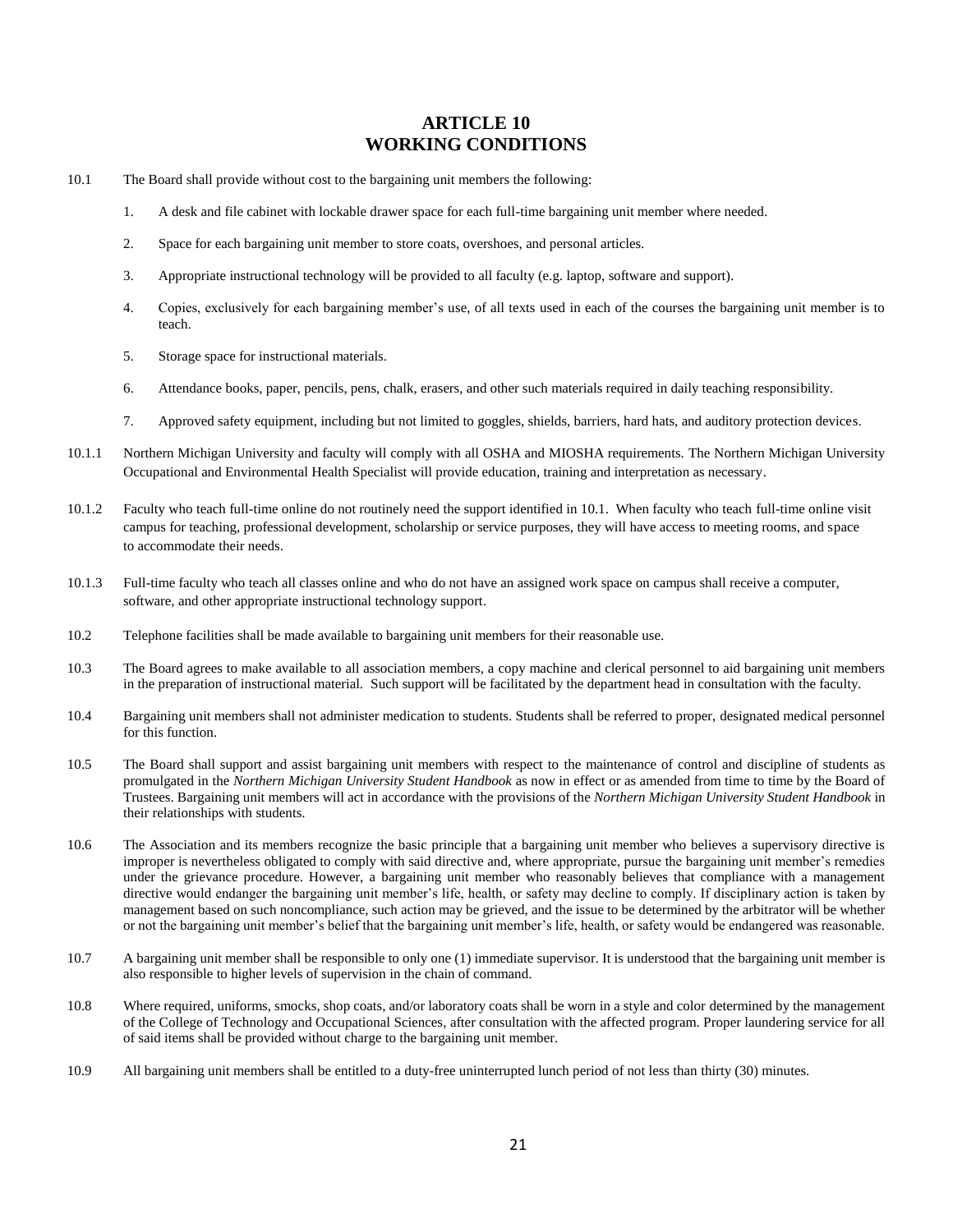## **ARTICLE 11 FACULTY PERSONNEL RECORDS**

### 11.1 Official Personnel File

- 11.2. An official personnel file for each faculty member shall be maintained in the offices of the Provost and Vice President for Academic Affairs and the faculty member's department (these files will be referred to as "the official personnel files"). In addition to other material, the official personnel files contain material that is relevant to personnel decisions such as reappointment, tenure, and promotion. Each faculty member, or person authorized in writing by the faculty member, shall have the right to inspect that faculty member's files. Other material that may be referenced in the Bullard-Plawecki Employee Right to Know Act which identifies the individual faculty member may be housed in other offices at the University.
- 11.2.1 Any pre-employment material in the official personnel files may be removed prior to inspection.
- 11.2.2 A faculty member shall have the right to obtain a copy of all material in the faculty member's faculty record at the faculty member's expense. The fee shall be limited to the cost of reproduction and the mailing of the materials requested.
- 11.2.3 No unsubstantiated material shall be retained or placed in any faculty member's official personnel files. There shall also be no materials that make reference to unsubstantiated or anonymous comments, except for historical references and, then, without conveying substantive content. Anonymous material may be included only when revealing the identity of the person could subject the person to unwarranted treatment by the faculty member, e.g., the identity of students alleging abusive treatment could be withheld as long as they are still members of the faculty member's class. Such material cannot, however, be used as the basis for any disciplinary action beyond a written warning.
- 11.2.4 Except where prohibited by law, if the University grants permission for a government agency to examine the official personnel files of any faculty member, timely notice will be given to the faculty member and the Association as to which files will be examined, the examiner, the agency, the date, and the purpose of the examination.
- 11.2.5 If a faculty member's official personnel file maintained in the offices of the Provost and Vice President for Academic Affairs, the Dean of the appropriate College, or the faculty member's department is subpoenaed, the University shall send timely notice of the subpoena to the faculty member.
- 11.2.6 All written material used by the Dean or Provost and Vice President for Academic Affairs in making recommendations concerning reappointment, promotion, and disciplinary matters (discipline and/or termination) shall be contained in the official personnel files at the time of these recommendations. These materials shall be placed in the file in a timely manner and the faculty member shall be sent a copy of the materials within twenty (20) days of its occurrence. Materials not placed in a file within one hundred eighty (180) days of their receipt may not be added to the file.
- 11.2.7 Within twenty (20) days of the addition of material to a faculty member's official personnel file, the faculty member shall be sent a copy of that added material if the faculty member was not the originator or addressee, or not specifically carbon copied on the material.
- 11.2.8 Pursuant to the Bullard-Plawecki Employee Right to Know Act, if the faculty member disagrees with information contained in the faculty member's official personnel files, removal or correction of that information may be mutually agreed upon by the University and the faculty member. If an agreement is not reached, the faculty member may submit a written statement explaining the faculty member's position.

The election of the faculty member not to submit such a written rebuttal does not indicate agreement with the information. If a faculty member elects to file a written rebuttal, the University's failure to respond does not indicate agreement with the faculty member's response.

Faculty members shall have the right to make reasonable additions to the faculty members' official personnel files.

11.2.9 Faculty Record Maintenance

For the purpose of periodic faculty record maintenance, the designated administrative officer and the faculty member may jointly review the contents of the faculty member's personnel record. By mutual agreement and with the written approval of the Provost and Vice President for Academic Affairs, individual documents may be removed, provided that they have no probable future need. However, files may be routinely updated from time to time at the discretion of a designated administrative officer by removal of such routine items as outdated vita, which will be returned to the faculty member.

11.2.10 The University agrees to take reasonable steps to maintain the confidentiality of faculty records, pursuant to the following guidelines: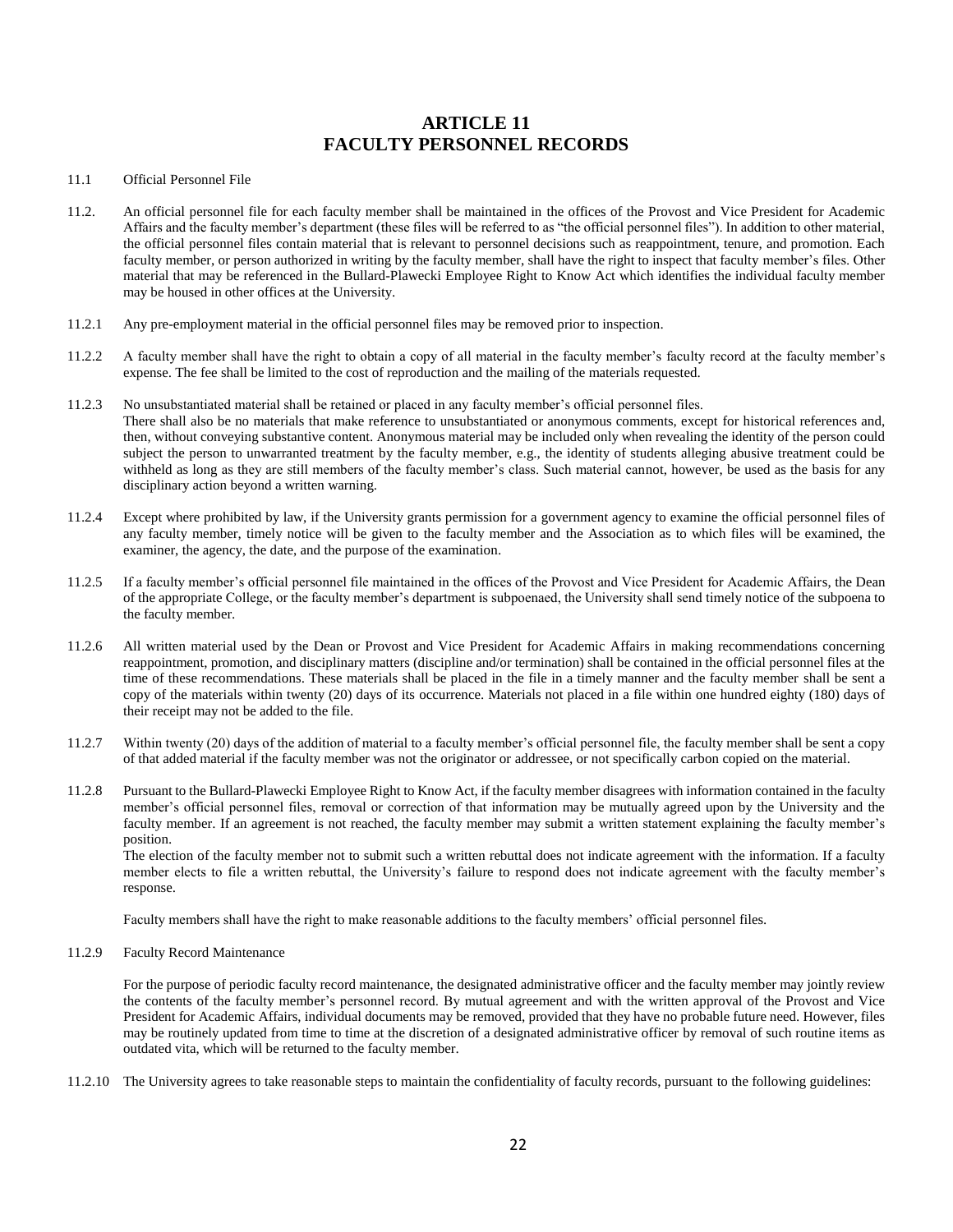- 11.2.11 Internal access to faculty records shall be afforded to those University officials, employees, or agents who have a reasonable need for such access pursuant to legitimate University business.
- 11.2.11.1 As to external requests for faculty records:
	- (a) The University agrees to maintain the confidentiality of faculty records to the extent permitted by law. This provision does not impact upon the University's duty to comply with lawfully issued subpoenas, court orders, discovery demands, garnishments, or other such routine information requests required by law, including routine requests for information under the Freedom of Information Act (the "FOIA").
	- (b) If the University receives a non-routine FOIA request for access to faculty records (e.g., a request for specific items from a faculty record which may constitute a "clearly unwarranted invasion of privacy" as provided in an FOIA exception), the University will take reasonable steps to notify the faculty member and the Association of the request. If the University determines it is required to release faculty records pursuant to such a request, it will take reasonable steps to notify the faculty member and the Association of its decision so that the faculty member and/or the Association can respond to the decision before the release of the records, with the understanding that the University must meet statutory time lines.
- 11.3 The Board and the Association subscribe to the following statement which sets forth principles of academic freedom and associated responsibilities of Association members:

The faculty member is entitled to full freedom in research and in the publication of the results, subject to adequate performance of the faculty member's other instructional duties; but research for monetary return shall be in compliance with the provisions of Article 13. The faculty member is entitled to freedom in the classroom and lab in discussing the subject matter, but should be careful not to introduce controversial material not related to the subject.

11.4 All textbooks and other teaching materials shall be selected by the faculty member, subject to the approval of the Dean or the Dean's designee.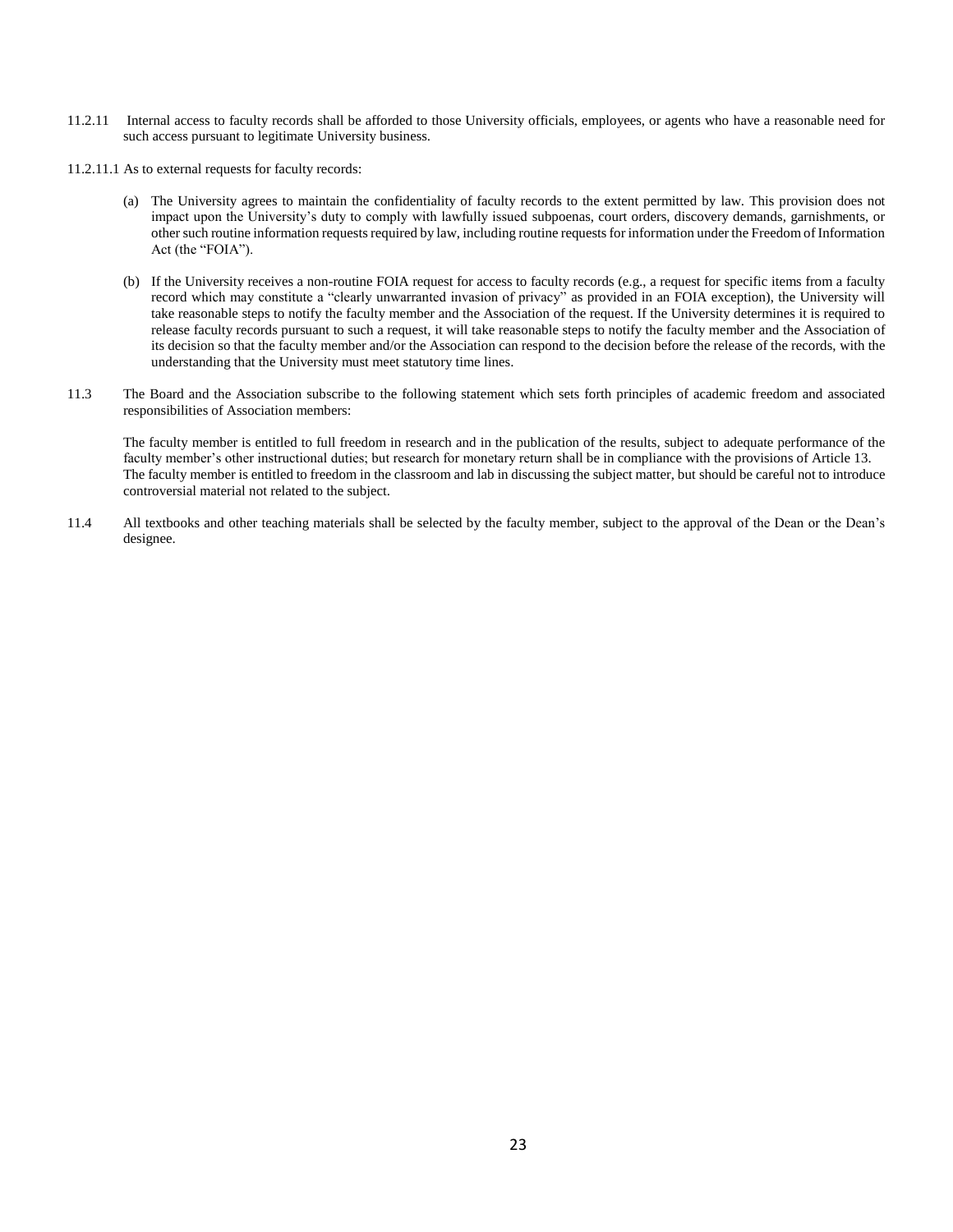## **ARTICLE 12 FACULTY RESPONSIBILITIES; FACULTY EVALUATION**

#### 12.1 Assigned Responsibilities

The professional responsibilities of faculty members include teaching, professional counseling, advising, assessing, committee assignments, departmental duties, public service, applied research, and other related duties. Individual job responsibilities and requirements shall be determined by the Administration in accordance with the needs of the program. Instructional, registration, and advising responsibilities are described in Sections 12.2 through 12.4; however, individual assignments are not limited to these basic responsibilities. Additional responsibilities may include, but are not limited to, assigned responsibilities described in article 12.1.1.2, article 18 as well as ascertaining professional competencies of personnel in the workforce.

12.1.1 Any new programs shall not be governed by this provision as to work but rather shall be submitted for review and approval through the process as contained in Article 17.

Lecture and lab credit hours shall be assigned to courses through the curriculum development/revision process. That process shall take into consideration the nature of the program and the course objectives. Based on the equivalency of a fifty-(50) minute period to one (1) credit hour, one (1) hour of lecture is equated to one (1) credit. And, recognizing the variation in laboratory teaching and learning requirements among the many programs covered under the bylaws, lab load credits will be determined in the departmental load credit document. Course credit for all credit-bearing post-secondary courses shall be considered by the NMUFA Curriculum Committee, with recommendations for approval made to the Department Head or the Dean. Any new programs shall not be governed by this provision as to work but rather shall be submitted for review and approval through the process as contained in Article 17.

A full instructional load shall consist of twenty-four (24) credit hours of assigned instruction, and other professional responsibilities such as advising and committee assignments. This work shall normally be performed during the fall and winter semesters.

12.1.1.1 Individual faculty members may have the normal teaching load assignment for the two- (2) semester academic year reassigned to include summer sessions and/or overload at no additional compensation only at the written mutual agreement of the Dean and the faculty member.

Under this reassignment option, all semesters involving a reduced teaching load shall carry an equivalent reduction in all nonteaching duties.

- 12.1.1.2 Faculty members assigned work under a contract with the Marquette-Alger Regional Educational Service Agency (MARESA) will be considered full time if assigned thirty-six (36) contact hours of work per week.
- 12.1.1.3 The professional responsibilities of instructional staff include teaching and other related duties as described in the MARESA-NMU Contract. Each faculty member shall be provided with a written description of MARESA instructional and other related duties at the beginning of each semester.
- 12.1.1.4 Each hour of lecture per week under the MARESA shall equal one (1) credit hour and each three (3) hours of lab shall equal one (1) credit hour. Credit hours shall be calculated to the tenths for each section and shall be rounded to the nearest half credit for the total assignment.
- 12.1.1.5 The Department Head shall designate the appropriate lecture hours per week and lab hours per week for each MARESA course after consultation with faculty. Such designations shall be made when there are changes in curricular content.
- 12.1.1.6 Assignments shall coincide with the MARESA two- (2) semester year.
- 12.1.2 The normal workload for nonteaching faculty members shall be forty (40) hours per week with specific work schedules determined by the Department Head or Dean.
- 12.1.3 In the case of faculty members who are assigned combined teaching and nonteaching responsibilities, an appropriate proration shall be made consistent with Sections 12.1.1 and 12.1.2.
- 12.1.4 Faculty members may be required to have departmental, college, and University-wide committee responsibilities.
- 12.1.5 The administrator may assign a faculty member recruitment duties partially or wholly in lieu of primary assigned professional responsibilities. Faculty members assigned to recruitment duties shall be required to work two (2) hours for each hour the faculty member is reassigned from instructional duties.
- 12.2 Instructional Responsibilities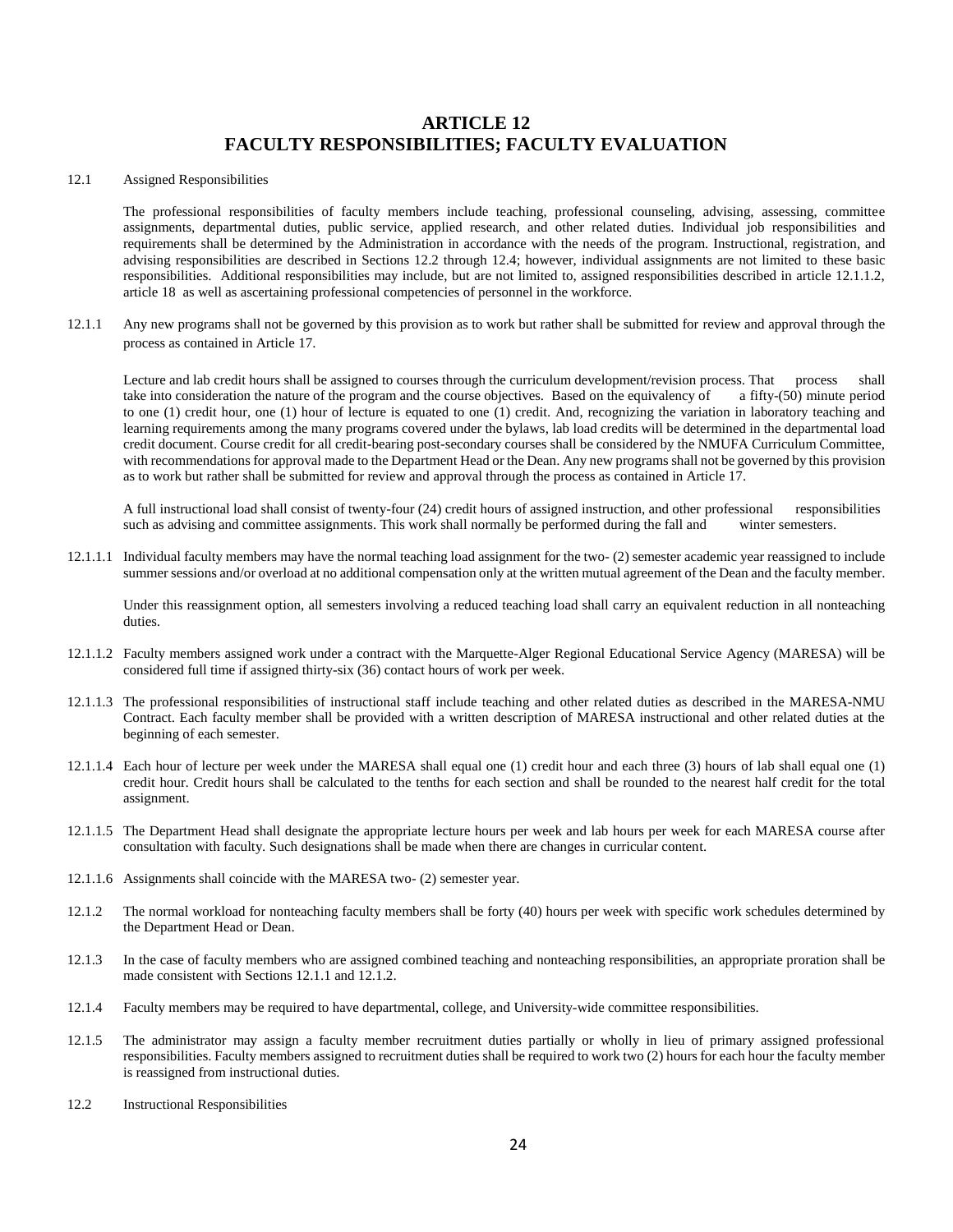Instructional objectives, course/program requirements, and the testing methods and criteria to be used in grading shall be communicated to students by means of a syllabus at the beginning of each semester (or session). Copies of syllabi shall be on file in the appropriate Department Office.

Students shall be provided timely appraisal of their progress in each course and shall be provided an opportunity to review all written work on which they have received grades (including final exams which shall be retained by the instructor for one [1] year).

Instructional responsibilities shall include those specified in the job description, the letter of appointment, the Employment Agreement, and those specifically assigned by the administration.

Faculty shall meet their assigned classes at their scheduled times for the entire period and for the full length of the semester. Any change in time or location of a scheduled class must have prior approval of the department head, and the faculty member is expected to give students timely notification of the change.

### 12.3 Registration

Faculty members shall have registration responsibilities before the beginning of classes and during the semester (or session, if applicable), including advance registration periods.

#### 12.4 Student Advising

Faculty recognize that being available for consultation with students is essential for student learning and hence an important responsibility. Faculty will be available for consultation a minimum of twelve (12) hours a week; some of these hours may be arranged individually or through the department office; others, however, must be held at regularly and posted times at a designated professional location, e.g., faculty office or laboratory. Faculty who teach distance courses, may hold consultation hours online in proportion to the number of credit hours taught online.

- 12.4.1 If the faculty member's teaching assignment is comprised entirely of distance courses the faculty member may arrange for all consultation hours online. This does not preclude the faculty member from meeting with the student at a professional location if the student and the faculty member mutually agree.
- 12.5 Staff/Committee Meetings

Unit members shall be available for staff/committee or other meetings as deemed necessary by the Administration.

12.6 Faculty Annual Evaluation

Both parties recognize that professional development is important to the professional vitality of the faculty member and to the strength of the academic program. Both parties also recognize the importance and value of a procedure for assisting and evaluating the progress and success of both newly employed and experienced faculty. If evaluations are to be viewed as valuable feedback and useful information, the entire process must take place in a supportive, nonthreatening way. This means for example, involving faculty in the development of the instructor evaluation forms and in the specification of evaluation protocols.

12.6.1 Given the importance of having a supportive and positive evaluation climate, each faculty member plays an important role in the evaluation process. To this end, the faculty member will prepare a set of short- and long-range professional goals relating to the judgmental areas of teaching and advising, professional development, and professionally related service; these goals will be reviewed in consultation with the department head as part of the evaluation process (see 12.6.2 and 12.6.3).

The formal evaluation process as described in Sections below shall reference the professional goals upon which the faculty member and the Department Head have agreed. The evaluation period for the formal evaluation defines a period of time during which the faculty member teaches and/or performs assigned duties and engages in professional development, scholarship, and service. The normal evaluation period for faculty members is the calendar year. Evaluations are instructed to base the evaluation on the faculty members' performance during that calendar year.

12.6.2 Formal, written evaluations shall be completed for each faculty member at the direction of the department head in accordance with department bylaws and this agreement. Instructors and assistant professors will be evaluated annually. Associate professors will be evaluated every two (2) years. Full professors will be evaluated every three (3) years.

If a formal evaluation is not required annually according to this schedule either the faculty member or the Department Head may request one (1) or more additional evaluations if either believe this would be useful.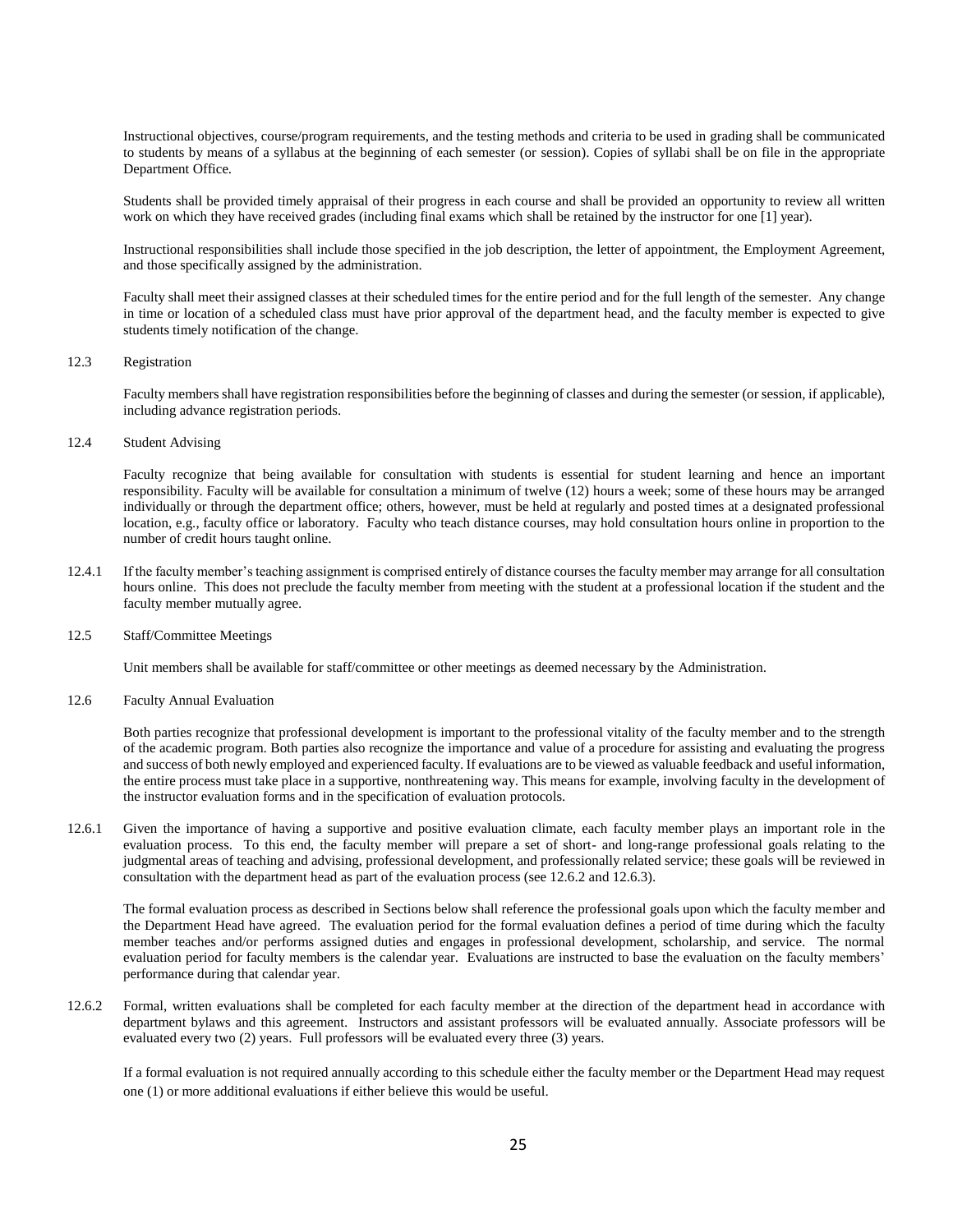12.6.3 The formal written goals, objectives and self evaluation process will be initiated by the faculty member and shall comprise a written review and analysis of performance in the three (3) judgmental areas as stipulated in the departmental bylaws**.** 

Evaluation for other than promotion review shall be conducted in accordance with the following schedule:

- April 1: The faculty member submits the evaluation to the Department Head.
- April 30: The Department Head submits the departmental evaluations together with a statement of concurrence or non concurrence to the faculty member for review and comment.
- May 15: The faculty member submits the signed evaluation to the Department Head with comments as appropriate.
- May 20: The Department Head submits the faculty evaluations to the Dean.
- June 30: The Dean signs the faculty evaluations and submits comments, if any, to the faculty member.
- September 15: The faculty member may respond to any comments made by the Dean. Should the faculty member, Department Head, or Dean fail to adhere to the preceding schedule, the process shall proceed to the next step unless an extension is granted by the administrator or committee at the next step. Failure to receive the appropriate evaluation materials will be noted in writing in the next evaluator's statement and become part
- 12.6.3.1 Beginning with the annual evaluations that include the calendar year 2023, the self-evaluation will include the following:
	- 1. Colleague assessment of teaching, providing at least one example for each modality (e.g. online and/or in person) the faculty member taught during the evaluation period.
	- 2. An appraisal of student learning for at least one course each calendar year (including achievement of learning objectives). For online courses, the self-evaluation will also describe ways in which instructional quality is consistent with face-to-face courses.
	- 3. An appraisal of feedback from student evaluations, providing at least one example for each modality (e.g. online and/or inperson) the faculty member taught during the evaluation period.
- 12.6.4 If any information within the evaluation is in factual error, it shall be corrected.
- 12.6.5 The evaluation shall be reviewed and signed by the Dean. The Dean may additionally choose to write a statement addressing some or all of the issues raised in the evaluation materials. Any such statement shall also be provided to the faculty member, who may in turn submit a response. A full copy is placed in the faculty member's file held in the department.
- 12.6.6 A faculty member who disagrees with any aspect of the Department Head's or the Dean's statement may submit a written response which shall be attached to the file copy of the evaluation in question. It is understood that an adverse evaluation is subject to the grievance procedure, but only up through Step III.
- 12.6.7 The formal written evaluations comprise a cumulative record as the basis of all recommendations for term, continuing earning and continuing appointments, as well as promotion or termination.
- 12.6.7.1 Faculty evaluations will conclude with a judgment, approved by the appropriate dean, about overall performance that takes into account assigned responsibilities, professional development, service and the accomplishment of goals as set forth in article 12.6.1
- 12.6.7.2 Continuing faculty members who receive two successive unsatisfactory evaluations, shall resume a two-year provisional period. The provisional period will be accompanied by a Performance Improvement Plan (PIP) that is co-authored by the dean, department head and faculty member and approved by the vice president for academic affairs. An executive of the association will also attend meetings and provide input to the PIP.
- 12.6.7.3 The procedures described in the Sections above, including the appropriate documentation pertaining to judgmental criteria, shall constitute the full and complete basis for a faculty member's annual evaluation. In this context, evaluation of a faculty member by the Department Head or Dean, including monitoring or observation of the faculty member's work, shall be conducted professionally, openly, and with full knowledge on the part of the faculty member.
- 12.7 Every student enrolled in a course shall be given the opportunity to anonymously evaluate the faculty member and course each semester using either the standard departmental evaluation form or another evaluation form approved by the FEC and Department Head. Upon completion of such evaluations they shall be delivered to the department office for subsequent review by the Department Head. Following this review (but not later than four (4**)** weeks from the end of the semester or term), the Department Head shall provide a summary of the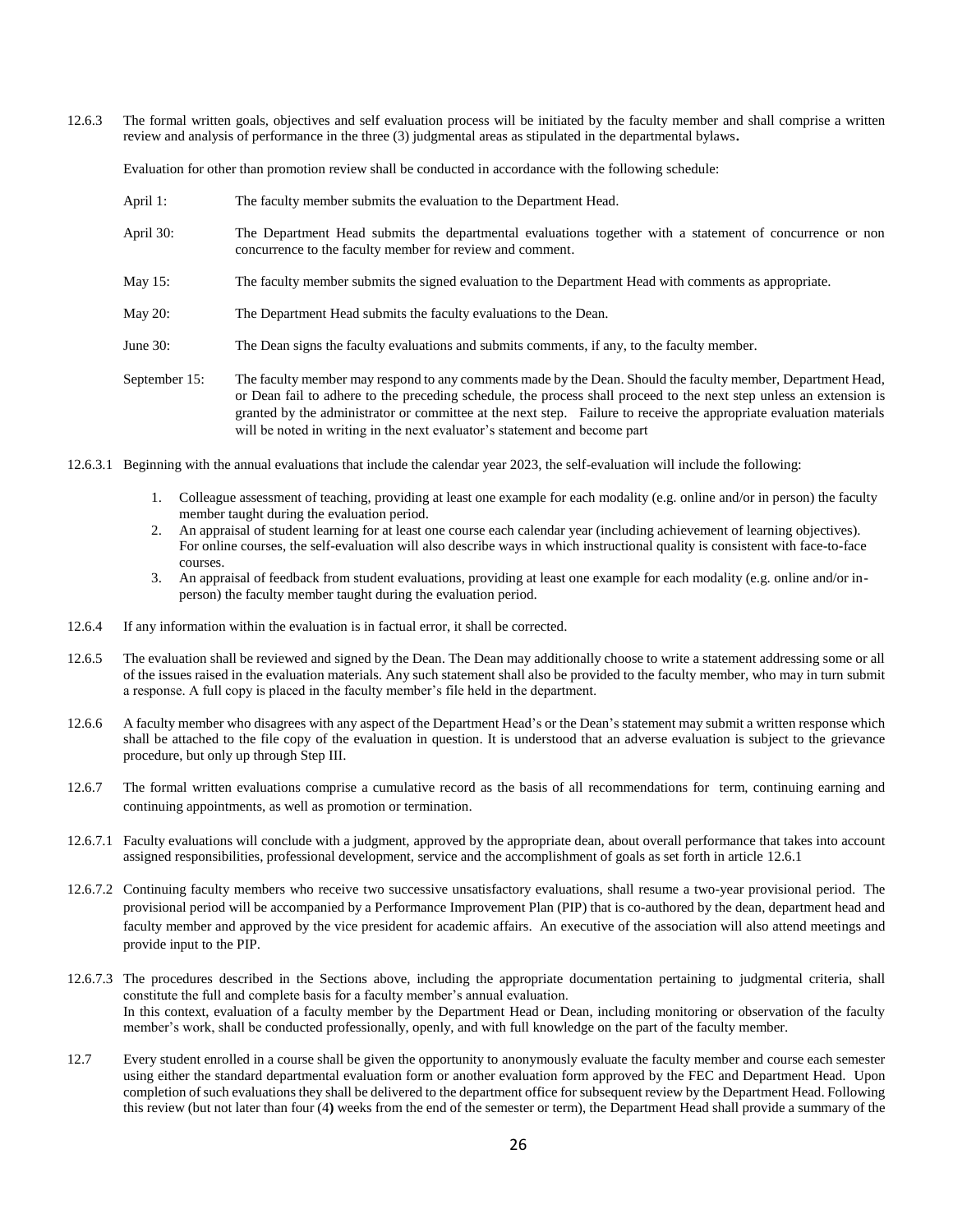evaluation forms to the faculty member. The results of all such evaluations will need to be included in the faculty member's formal annual evaluation, and the forms themselves will be part of the "backup" materials submitted together with the faculty member's application for promotion (when or as applicable).

- 12.8 No faculty member shall be assigned on a regular basis to teach a class totally unrelated to the professional discipline for which the faculty member is qualified without the faculty member's consent.
- 12.9 The Employer shall attempt to give timely written notice of any change in staff work assignment for the forthcoming year.
- 12.10 Distance Education
- 12.10.1 "Distance education" courses are those credit-bearing courses delivered to and taken by students who are not co-located with the faculty member(s) responsible for the course. "Directed studies," as covered elsewhere in this agreement, are excluded from this definition.
- 12.10.2 The teaching of credit-bearing distance education courses will be part of a faculty member's assigned load, or be an additional on-campus overload assignment if taught during the fall or winter semester, or be a summer assignment depending upon program needs.
- 12.10.2.1 The teaching of credit-bearing distance education courses for overload pay will be compensated at the directed study rate as specified in section 16.11 when the total enrollment in the course is ten (10) or fewer.
- 12.10.3 Distance education courses will be developed, approved, and assessed within the same framework of departmental, college, and administrative oversight as traditional classroom-based courses.
- 12.10.4 Unless otherwise negotiated, the faculty member or faculty body that develops course materials for use in distance education shall exercise control, including intellectual property rights, over the future use, modification, and distribution of such instructional material and shall determine whether the materials should be revised or withdrawn from use.
- 12.10.5 No distance education teaching assignment may be made unless mutually agreed to by the Department Head and the faculty member.
- 12.10.5.1 A faculty member's agreement to teach distance education courses may be included in the letter of appointment. Agreement to teach online may be written for a full-time online teaching assignment. Agreement in the letter of appointment can be revoked or modified only if the department head and the faculty member mutually agree.
- 12.10.6 Enrollment maximums for distance education courses will be no greater than for the same or similar level course offered by that department or program unless mutually agreed to by the faculty member, Department Head, and Dean.
- 12.10.7 Syllabi in distance courses shall be designed to ensure that program quality and learning goals are consistent across all modes of delivery and all locations.
- 12.11 Professional Development

The Board shall make, the following amounts available to each faculty member for approved professional development: \$1,350 for 2022-2023; \$1,550 for 2023-2024; \$1,600 for 2024-2025; \$1,650 for 2025-2026, and an amount consistent with the AAUP for 2026- 2027. The primary purpose of this fund is to support faculty travel. However, other approved expenditures in support of professional development may be made upon the approval of the Dean. These funds shall be allocated to the department by the beginning of the fall semester for each full-time departmental faculty member on academic-year or full-year appointment. Normally these funds shall be allocated to each faculty member by the Department Head, pursuant to departmental bylaws, in consultation with each faculty member requesting funds. Departments shall have bylaw provisions regulating the length of time an individual faculty member may reserve unspent professional development funds allotted to the individual faculty member.

- 12.11.1 The Board shall make the following amounts available in an annual fund to be used for curriculum or professional development: \$12,000 for 2022-2023; \$12,500 for 2023-2024; \$13,000 for 2024-2025; \$14,000 for 2025-2026 and \$15,000 for 2026-2027.. All faculty requests are to be submitted to the FEC for ranking. All association members (even those housed outside the TOS department) will utilize this process. The FEC will submit the rankings to the TOS Department Head for consideration. Final approval and funding decisions shall be under the direction of the TOS Department Head. Unused funds in any academic year will rollover to the next academic year.
- 12.12 Scholarship, Professional & Curricular Development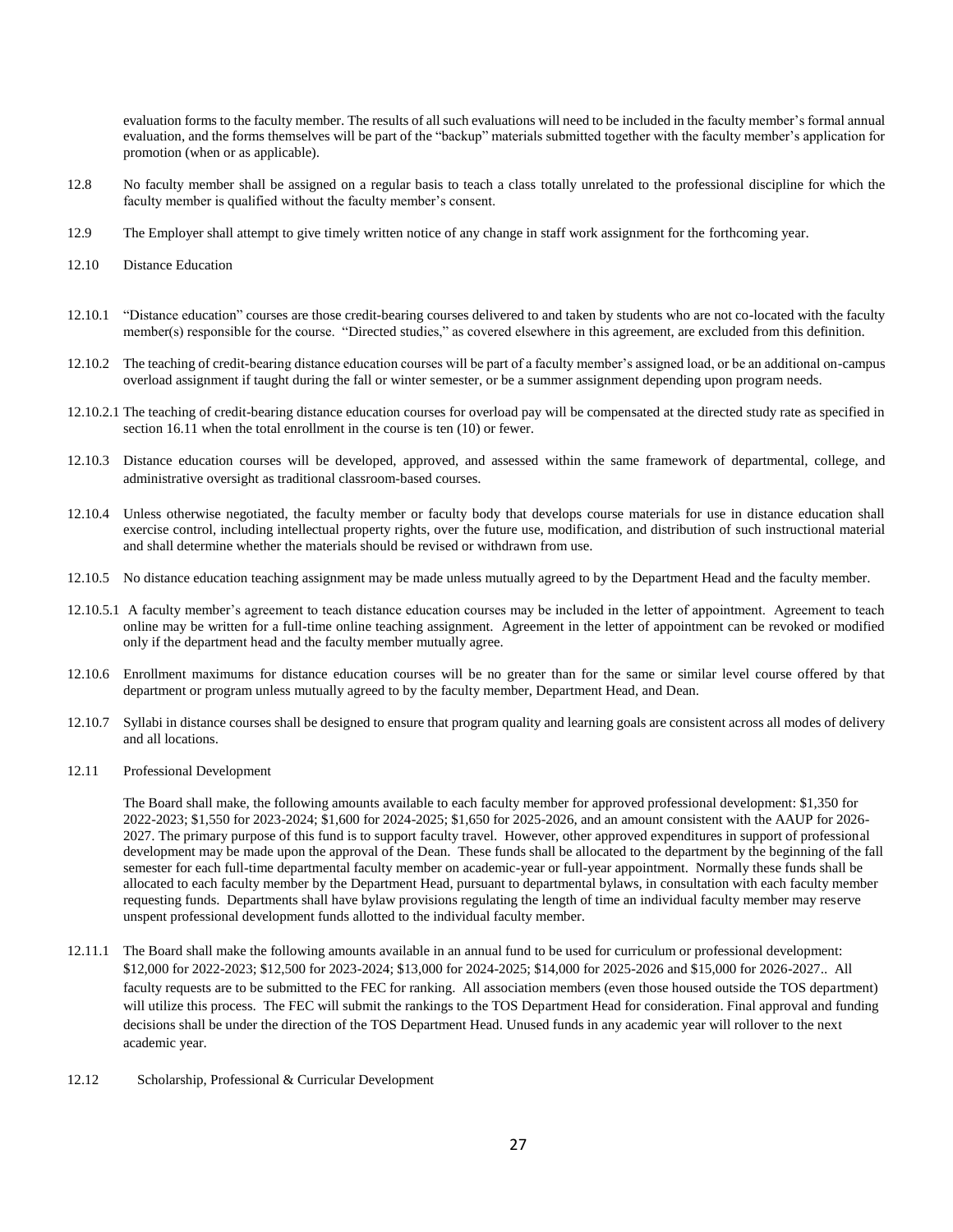- 12.12.1 Faculty members shall be expected to engage in appropriate scholarship and professional development activities as specified in the annual evaluation.
- 12.12.2 Any continuing and continuing-earning faculty may apply for a reassigned time award, with each award not to exceed four (4) load credits, to support scholarly activity. An application describing the scholarship activity, the expected outcome, and the amount of reassigned time needed, will be submitted to the FEC by the end of the third week of either the fall or winter semester. The FEC will evaluate and rank any applications received by the end of the fifth week of the semester and provide them to the TOS department head. The TOS department head will rank the applications and make a recommendation for the award to the dean by the end of the seventh week of the semester.

If approved, such reassigned time will be made for a semester subsequent to the semester of application.

- 12.12.3 A faculty member may only be granted one reassigned time award every three years.
- 12.12.4 The administration shall not be obligated to provide more than one reassigned time award (up to 4 credits) per academic year.
- 12.12.5. By the final examination week subsequent to the semester when the reassigned time was taken, faculty receiving a reassigned time award will provide the TOS department head and the FEC with a summary report detailing how the award contributed to the scholarship or professional development or the improvement of academic programs.
- 12.13 The FEC Chair shall receive up to two (2) credits of overload pay based upon the following activities:
	- 1. Reviewing/composing promotion documents
	- 2. Reviewing/composing continuing documents
	- 3. Reviewing/composing PIP documents
	- 4. Reviewing/composing reassigned time requests

For every two (2) documents related to items 1 through 3 of the above activities in each fall semester, .5 of a credit shall be paid. For each final recommendation for item 4, .25 of a credit shall be paid. Up to a maximum of 2 credits shall be paid for all activities within an academic year.

By final examination week in the fall or winter semesters, the FEC chair is responsible for providing the TOS department head with a written summary of activities performed with the total amount of credit earned. The department head may request the completed documents.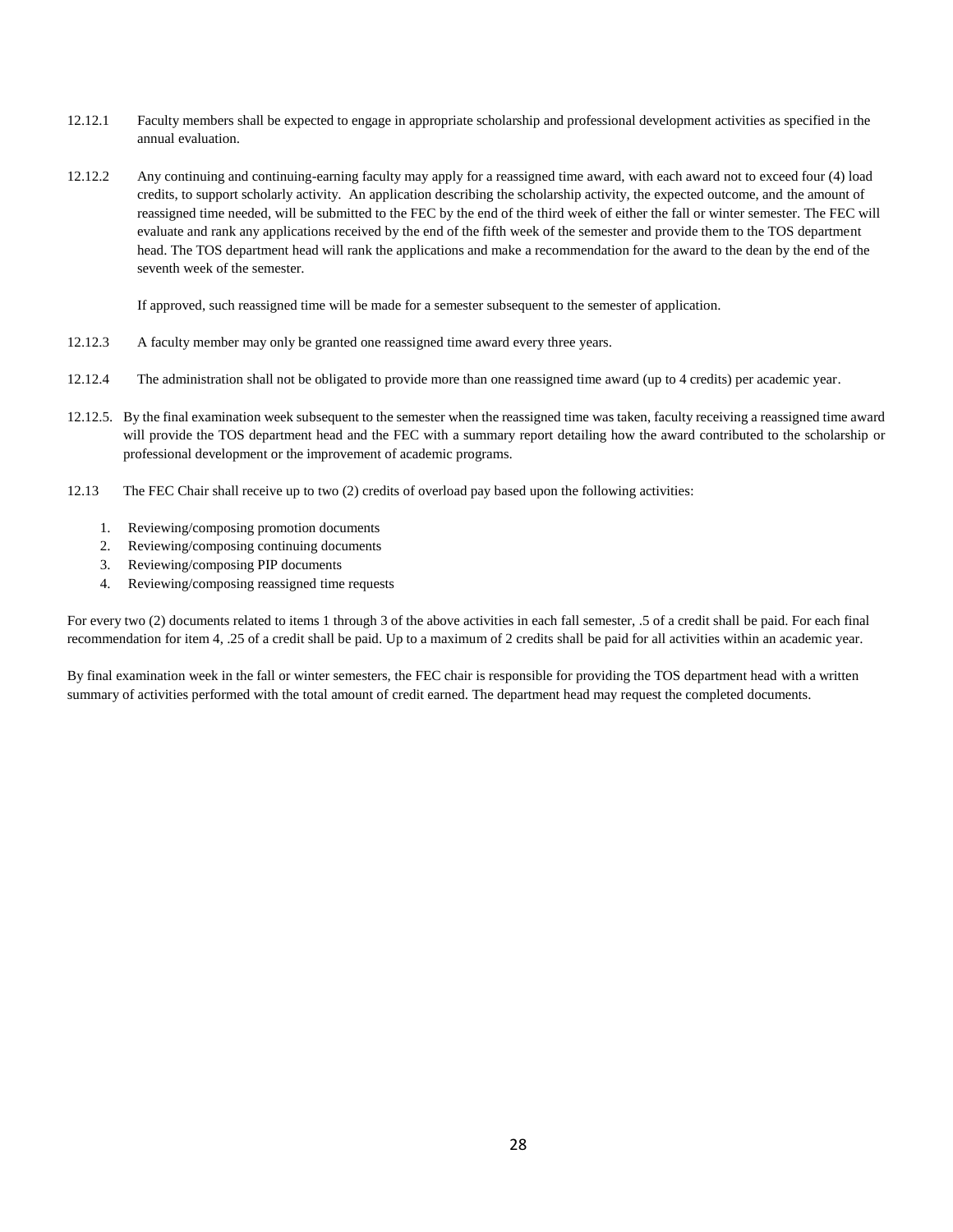## **ARTICLE 13 CONSULTING, OUTSIDE EMPLOYMENT, AND CONFLICT OF INTEREST**

- 13.1 Faculty members may engage in consulting or outside employment (including acting as an expert witness) only if it does not interfere in any way with University duties, does not adversely affect the quality of University service, and does not result in a conflict of interest.
- 13.2 Faculty members engaged in consultation activities or outside employment shall, prior to undertaking such activities, advise the Dean or the Department Head and appropriate Vice President in writing of the anticipated scope and direction of their consulting activity or outside employment. If, in the opinion of the Dean, outside employment or consulting activity interferes with University duties or adversely affects the quality of University service or presents a conflict of interest, the faculty member may be asked to terminate the outside employment or consulting activity. If the faculty member refuses to terminate the outside employment or consulting activity, the faculty member's appointment may be changed to a part-time basis, properly prorated, on a short-term basis. If the faculty member's outside employment or consulting activity continues to affect the quality of University service, the faculty member will be asked to terminate the outside employment or consulting activity. If the faculty member refuses to terminate it, the faculty member will be subject to discharge.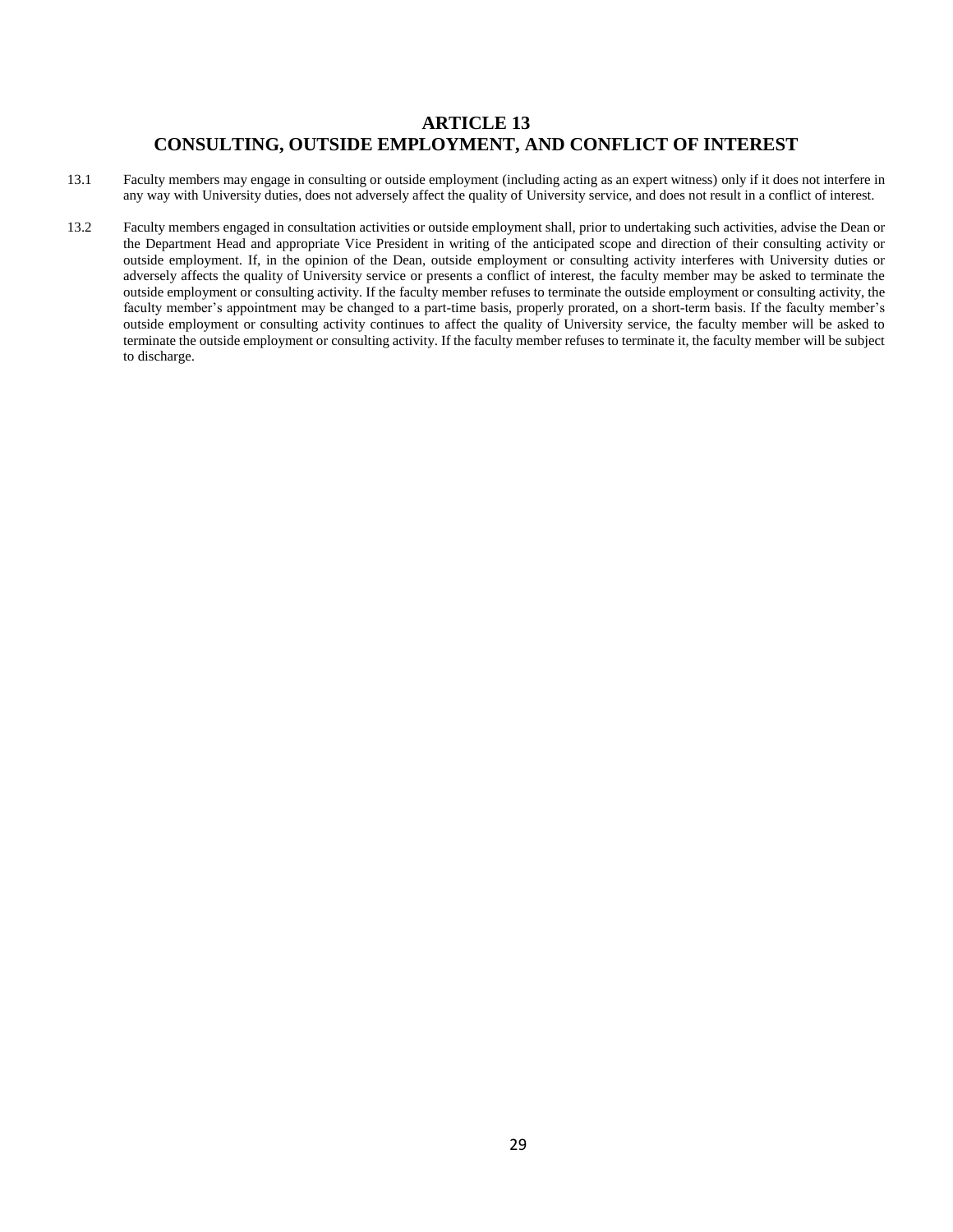## **ARTICLE 14 LEAVES OF ABSENCE**

#### 14.1 Leaves of Absence with Pay

Faculty members may designate an individual in lieu of a spouse for whom the faculty member may utilize funeral leave, Family Care Leave, and Family and Medical Leave Act (FMLA) leave. The designation of the individual must be on file with the Human Resources Department at least six (6) months prior to utilization of such leave.

#### 14.1.1 Funeral Leave

If a death occurs among members of a faculty member's immediate family, the faculty member will be excused from work without loss of pay to attend the funeral or memorial service in accordance with the following provisions:

#### Definition of Immediate Family:

The immediate family shall be interpreted as including spouse or designated individual, child, father, mother, sister, brother, father-in-law, mother-in-law, sister-in-law, brother-in-law, daughter-in-law, son-in-law, grandfather, grandmother, grandfather-in-law, grandmother-in-law, grandchild, step-father, step-mother, half-brother, half-sister, ward, and dependent persons (foster children or relatives residing in the home).

In the case of the death of a faculty member's parent, spouse or designated individual, or child, five (5) days are permitted. One (1) day is allowed in the case of the death of an uncle, aunt, nephew, niece, grandfather-in-law, or grandmother-in-law. A maximum of three (3) days is permitted in all other cases. Because of extenuating circumstances, a designated administrator may grant the bereaved faculty member additional time without loss of pay. Permission will be granted to a reasonable number of faculty members who wish to attend the local funeral or memorial service of a fellow employee, provided they return to their responsibilities after the funeral. Bargaining unit members who serve as pallbearers at the funeral of a colleague or former colleague will not lose pay because of their absence.

### 14.1.2 Jury Duty Leave

Bargaining unit members shall be granted jury duty leave with pay for the period they are required to serve. Such leave shall be coordinated with the Department Head or Dean. With the exception of reimbursable expenses, compensation received by the individual for time spent performing jury duty on working days shall be remitted to the University. Checks for jury duty should be endorsed to Northern and forwarded to the Cashier's Office with a memorandum that includes the dates of the jury duty. A bargaining unit member is expected to report for regular University assignment when temporarily excused from attendance at court.

### 14.1.3 Military Duty

### Military Reserve and National Guard Duty

The Employer will abide by federal and state laws pertaining to the leave of absence, rehire and status after rehire, or leave of absence of faculty members who are members of either the National Guard or a unit of the United States Reserve Forces. The following conditions will be applicable to the extent that they do not conflict with these laws:

- (a) To participate in the initial period of three (3) to six (6) months active training duty, faculty members must, before leaving their assignment, request a leave of absence and present a copy of their military orders to the Director of Human Resources.
- (b) To qualify for reinstatement after the initial period of active training duty, faculty members must (1) satisfactorily complete training duty; (2) apply for reinstatement within thirty (30) days after release from duty; and (3) be qualified to perform the duties of their former position.
- (c) To participate in required weekly drills, weekend drills, or seasonal training, prior to leaving their assignment, faculty members must notify their immediate supervisor of the dates of their military duty and submit a request to be absent from employment for that period. At the time of their return, faculty members must provide military orders regarding the duty and, if they are requesting reimbursement, military pay vouchers.
- (d) Faculty members must return to work on the first working day following their release from training duty; except when factors beyond their control (such as travel distance) delay their return.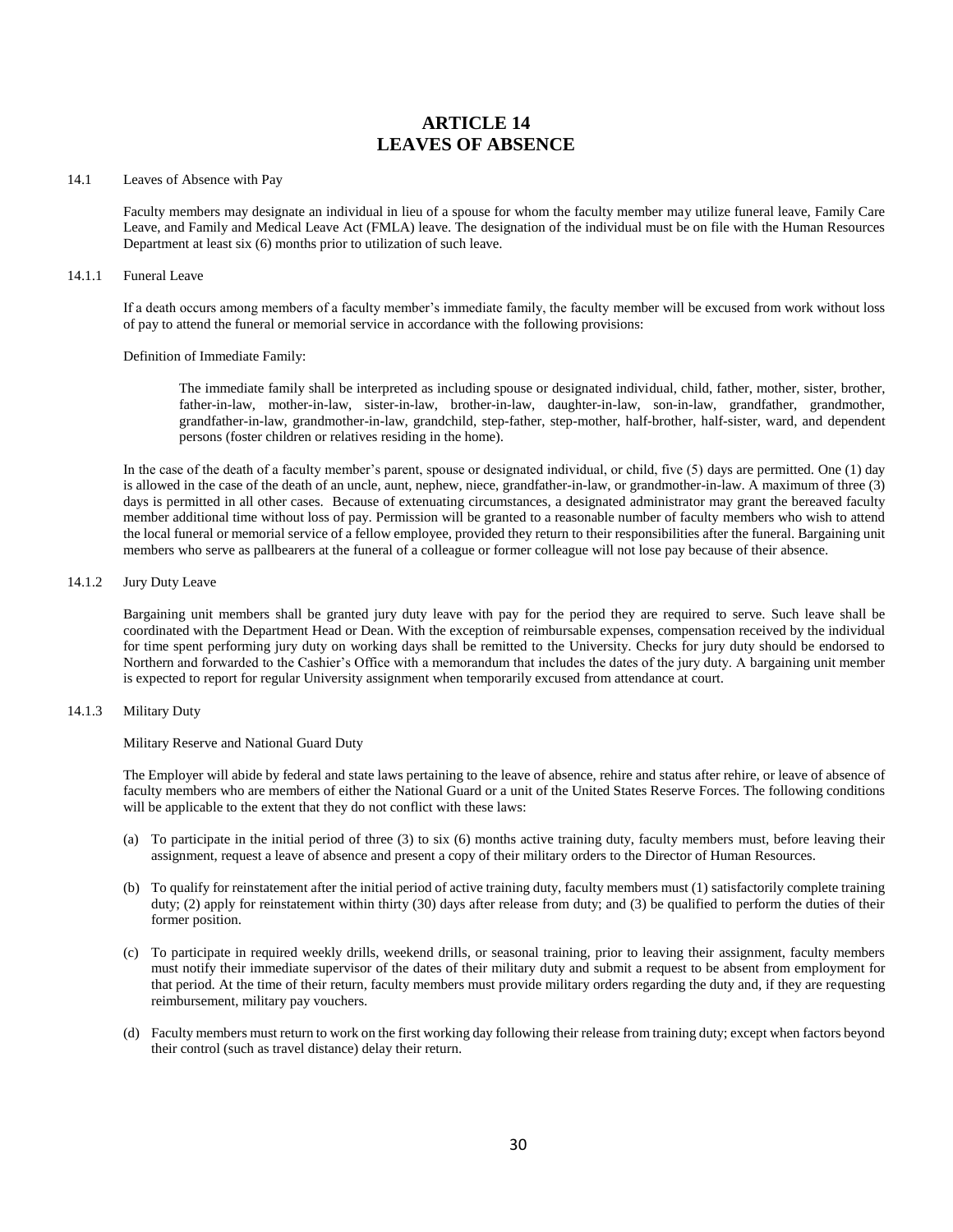### 14.1.4 Mandatory Sick Leave

If the fitness of a faculty member to continue in the faculty member's responsibilities becomes questionable for reasons of physical or mental health, the faculty member's Department Head shall contact the Assistant Director of Human Resources. The Director of Human Resources will initiate a confidential conference with the faculty member. If the problem cannot be resolved in such conference, the Employer may require the faculty member to submit to a physical or psychiatric evaluation. The Employer may designate an examiner who must be a licensed physician or psychiatrist and the Employer will assume the cost of the examination. In the event the medical examination results in a finding that the faculty member is unable to discharge the faculty member's duties in a competent manner, the Association recognizes that the Employer may have to place the faculty member on mandatory sick leave with entitlement to any applicable sick leave, short-term disability, or long-term disability payments. Before a faculty member is involuntarily placed on such sick leave, the Employer will notify the President of the Association and give the Association an opportunity to make any objections it has to the proposed action.

14.2 Leaves of Absence without Pay

#### 14.2.1 General Conditions

Except as otherwise specified in a particular leave of absence provision, the following general conditions shall apply to all leaves of absence:

- (a) Seniority in effect or time worked toward seniority at the outset of leave shall be retained, but shall not continue to accumulate during the period of the leave.
- (b) Leaves of absence shall be without pay.
- (c) Fringe benefits ordinarily provided to the faculty member shall not be provided during the period of the leave; provided, however, that the faculty member may contact the Human Resources Department to make arrangements for the continuation of group life insurance and group health, dental, and optical insurance at the faculty member's own cost.
- (d) During the time a faculty member is on a leave of absence, the faculty member's position may be filled through Term employment or temporary transfer. By mutual agreement of the University and the Association, the status of temporary may be maintained beyond the normal agreed upon period. At the time the faculty member on leave of absence returns, the faculty member shall resume the faculty member's former position if it is funded or the faculty member shall be allowed to exercise the faculty member's seniority.
- (e) The Employer, at its option and without cost to the faculty member, may require that a physician or physicians of its choosing examine a faculty member before returning to active employment.
- (f) All leaves of absence must be approved by the Dean and the Provost and Provost and Vice President for Academic Affairs.
- (g) Application for extension of leaves of absence must be made at least thirty (30) days prior to expiration of leave.
- (h) The faculty member will not receive pay for the holidays falling within the leave of absence.
- (i) A faculty member who does not return from a leave of absence upon the expiration of the leave shall have the faculty member's employment terminated.
- (j) If a faculty member fails to notify the Dean in writing at least sixty (60) calendar days prior to the expiration of the leave of absence of the faculty member's intent to return to work, then the faculty member shall be deemed to have voluntarily resigned, and the faculty member's employment will thereby be terminated; provided, however, the Dean may consider extenuating circumstances beyond the faculty member's control in considering the faculty member's termination due to timeliness of the notice.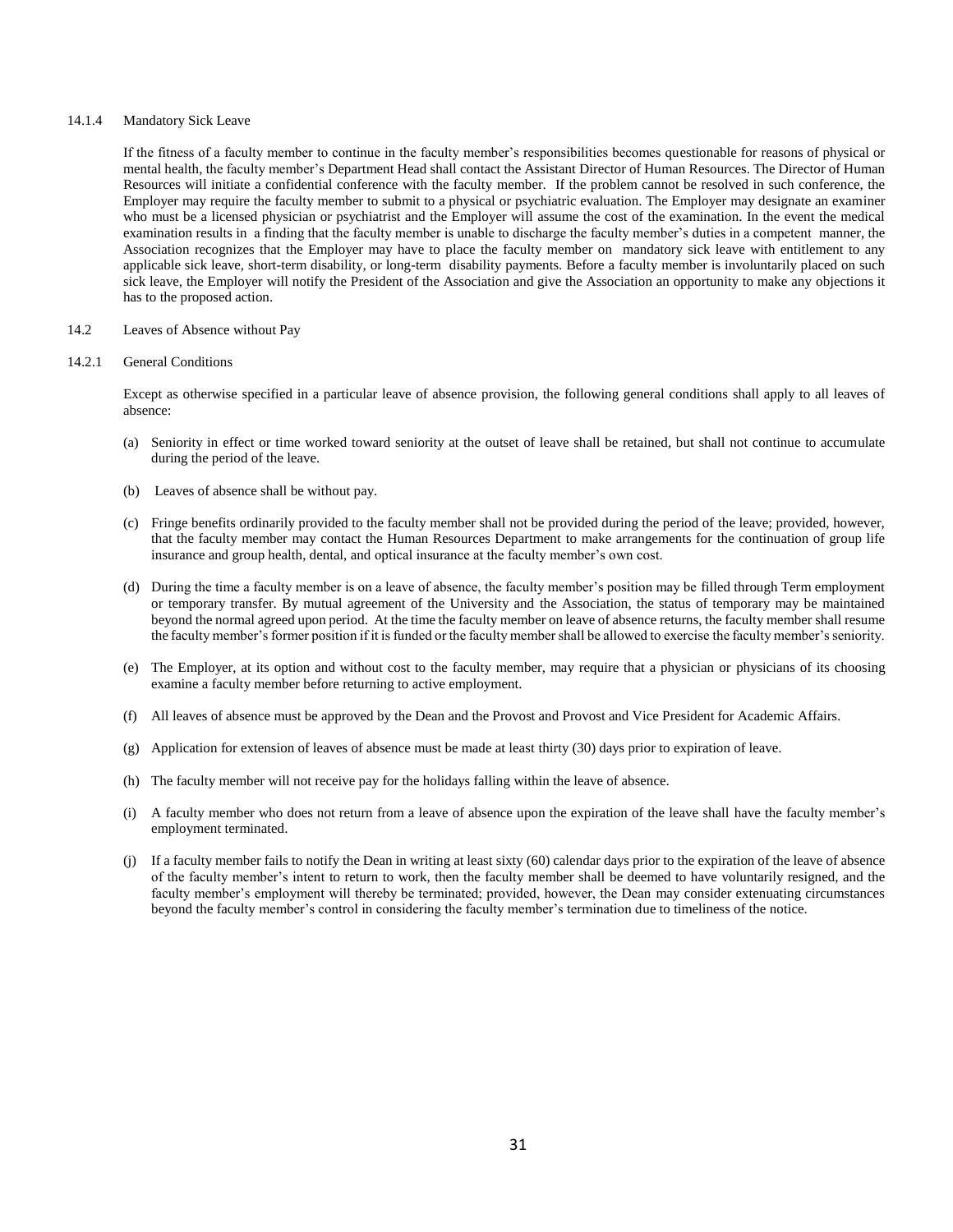14.2.1.1 Family and Medical Leave Act (FMLA) Leave

The provisions of this article are intended to comply with the family and medical leave act of 1993, and as amended, and any terms used from the FMLA will be as defined in the act. To the extent that this article is ambiguous or contradicts the act, the language of the act will prevail except as expressly provided in this article, these FMLA provisions do not impair any rights granted under other provisions of this agreement. The link to the department of labor website and FMLA detail can be found at: [http://www.dol.gov/whd/fmla/index.htm.](http://www.dol.gov/WHD/FMLA/INDEX.HTM)

- 14.2.1.1.1 A faculty member is eligible, effective February 5, 1994, for a FMLA leave if the faculty member has been an employee for at least twelve (12) months and has been employed as an employee at least one thousand two hundred fifty (1,250) hours during the twelve- (12) month period immediately preceding the leave effective date at a worksite where the Employer employs at least fifty (50) employees within a seventy-five (75) mile radius.
- 14.2.1.1.2 Subject to the notice and certification requirements described below, an eligible faculty member may request and will be granted up to twelve (12) workweeks of unpaid FMLA leave during any twelve-(12) month period for one (1) or more of the following events:
	- (a) For the birth of a son or daughter of the faculty member and to care for such child;
	- (b) For the placement of a child with the faculty member for adoption or foster care;
	- (c) To care for a spouse or designated individual, child, or parent of the faculty member if they have a serious health condition, or
	- (d) A serious health condition of the faculty member, which renders the faculty member unable to perform the functions of the faculty member's position.
- 14.2.1.1.3 The taking of a FMLA leave shall not result in the loss of any employment benefit accrued prior to the date on which the leave commenced; provided, however, that nothing in this sentence shall be construed to entitle any faculty member who returns from leave to the accrual of employment benefits during the period of the leave or to any right, benefit, or position to which the faculty member would have been entitled had the faculty member not taken the leave.
- 14.2.1.1.4 Faculty members who take a FMLA leave for the intended purpose of the leave shall be entitled, on return from the leave, to be restored by the Employer to the position of employment held by the faculty member when the leave commenced or an equivalent position with equivalent employment benefits, pay, and other terms and conditions of employment.
- 14.2.1.1.5 During the period of a FMLA leave, the Employer shall maintain coverage under any group health plan as defined by the FMLA for the duration of such leave and at the level and under the conditions coverage would have been provided if the faculty member had continued in employment for the duration of the leave; provided, however, that the Employer may recover the premiums paid for maintaining coverage for the faculty member under such group health plan during the period of a FMLA leave if the faculty member fails to return to work for reasons other than the continuation, recovering, or onset of a serious health condition entitling the member to leave under Sections 14.2.1.1.2 (c) or (d) above, or other circumstances beyond the faculty member's control. The Employer may require certification of inability to return to work as specified and allowed by the FMLA.
- 14.2.1.1.6 If the requested leave is for the birth/care of a child, the placement of a child for adoption or foster care, or to care for a spouse or designated individual, child, or parent who has a serious health condition, the faculty member is first required to exhaust any available paid necessity leave (e.g., personal leave days, Family Care Leave). Upon exhaustion of the paid leave, any portion of the remaining twelve (12) workweeks of leave shall be unpaid.
- 14.2.1.1.7 If the requested leave is due to the faculty member's serious health condition, the faculty member is first required to exhaust any available paid sick leave and short-term disability. Upon exhaustion of the paid leave, any portion of the remaining twelve (12) workweeks of leave shall be unpaid.
- 14.2.1.1.8 An unpaid Family Leave of up to twelve (12) workweeks for the birth/care of a child or for the placement of a child for adoption or foster care may be taken at any time within the twelve- (12) month period which starts on the date of such birth or placement of adoption or foster care. However, regardless of when the leave becomes effective, it will expire no later than the end of the twelve- (12) month period. For example, a faculty member who requests a leave at the start of the twelfth month (of the twelve- [12] month period from the date of birth or placement) is entitled to only four (4) workweeks of unpaid leave.
- 14.2.1.1.9 Spouses, both of whom are employed by the Employer are limited to a combined total of twelve (12) workweeks of unpaid leave during any twelve- (12) month period for the birth/care of their child, placement of their child for adoption or foster care, or for the care of a parent with a serious health condition. However, each faculty member may use up to twelve (12) workweeks of unpaid leave during any twelve- (12) month period to care for the faculty member's child or spouse or designated individual who is suffering from a serious health condition, or if the leave is necessitated by the faculty member's own serious health condition.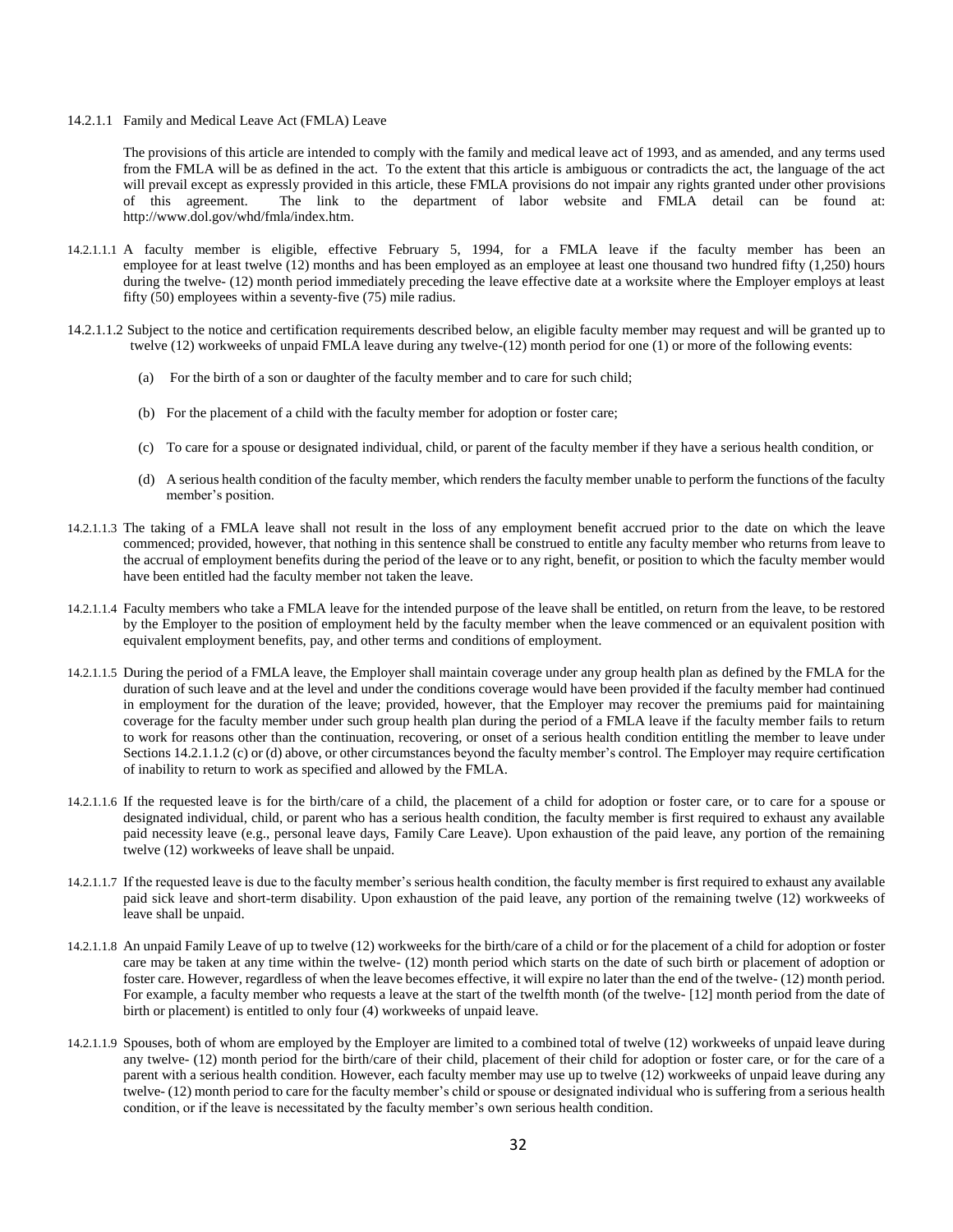- 14.2.1.1.10 An eligible faculty member who foresees that the faculty member will require a leave for the birth/care of a child or for the placement of a child for adoption or foster care, must notify, in writing, the Director of Human Resources, not less than thirty (30) calendar days in advance of the starting date of the leave. If not foreseeable, the faculty member must provide as much written notice as is practicable under the circumstances.
- 14.2.1.1.11 An eligible faculty member who foresees the need for a leave of absence due to planned medical treatment for the faculty member, the faculty member's spouse or designated individual, child, or parent should notify, in writing, the Director of Human Resources as early as possible so that the absence can be scheduled at a time least disruptive to the Employer's operations. Such a faculty member must also give at least thirty (30) calendar days' written notice, unless impractical in which case the faculty member must provide as much written notice as circumstances permit.
- 14.2.1.1.12 If the requested leave is to care for a spouse or designated individual, child, or parent who has a serious health condition, the faculty member may be required to file with the Employer in a timely manner a health care provider's statement that the faculty member is needed to care for the son, daughter, spouse or designated individual, or parent and an estimate of the amount of time that the faculty member is needed for such care.
- 14.2.1.1.13 If the requested leave is because of a serious health condition of the faculty member which renders the faculty member unable to perform the functions of the faculty member's position, the faculty member may be required to file with the Employer the physician's or health care provider's statement as allowed by the FMLA.
- 14.2.1.1.14 Leaves taken under Section 14.2.1.1.2 (a) or (b) shall not be taken intermittently unless the Employer and the faculty member agree otherwise. Subject to the limitations and certifications allowed by the FMLA leaves taken under Section 14.2.1.1.2 (c) or (d) may be taken intermittently or on a reduced leave schedule when medically necessary; provided, however, that where such leave is foreseeable based upon planned medical treatment, the Employer may require the faculty member to transfer temporarily to an available alternative position offered by the Employer for which the faculty member is qualified and that has equivalent pay and benefits and better accommodates recurring periods of leave than the faculty member's regular position.
- 14.2.1.1.15 A faculty member on an approved leave under this Policy must report to the Assistant Director of Human Resources every four (4) workweeks regarding the faculty member's status and intent to return to work upon conclusion of the leave.
- 14.2.1.1.16 In any case in which the Employer has reason to doubt the validity of the health care provider's statement or certification for leaves taken under Section 14.2.1.1.2 (c) or (d), the Employer may, at its expense, require second and third opinions as specified by the FMLA to resolve the issue.
- 14.2.1.1.17 The provisions of this Article are intended to comply with the Family and Medical Leave Act of 1993 and any terms used from the FMLA will be as defined in the Act. To the extent that this Article is ambiguous or contradicts the Act, the language of the Act will prevail. Except as expressly provided in this Article and in Article 15, these FMLA provisions do not impair any rights granted under other provisions of this Agreement.
- 14.2.1.2 Illness or Disability Leave

Leaves for illness or disability shall be provided as follows:

- (a) A faculty member who (1) is unable to work because of personal sickness or injury including pregnancy and pregnancy-related disability and (2) has exhausted sick pay under Article 15, Section 15.1 shall be granted a leave of absence without pay upon request in writing and upon the Human Resources Department receiving satisfactory written evidence of disability.
- (b) The leave of absence shall be for the period of continuing disability, but not to exceed three (3) months, unless extended.
- (c) The Employer will provide appropriate hospitalization and medical coverage as provided in Article 15, Section 15.5, group life insurance equal to one and one-half (1-1/2) times the two- (2) semester base salary, and dental and optical coverage as specified in Article 15, Sections 15.13 and 15.14, for eligible faculty members on an approved leave of absence due to sickness or disability (including those receiving Workers' Compensation benefits). However, those faculty members who have supplemental life insurance and/or dental and optical coverage are responsible for contacting the Human Resources Department regarding maintaining payments at the faculty member's expense.
- (d) Faculty members who have been employed full time on a continuous basis for one (1) year or longer will apply for benefits under the Short-Term Disability Program as specified under Article 15, Section 15.3 or the Long-Term Disability Program as specified under Article 15, Section 15.4. Faculty members who receive benefits under the Long-Term Disability Program will be considered to be on a disability leave and are subject to the conditions of Article 15, Section 15.4.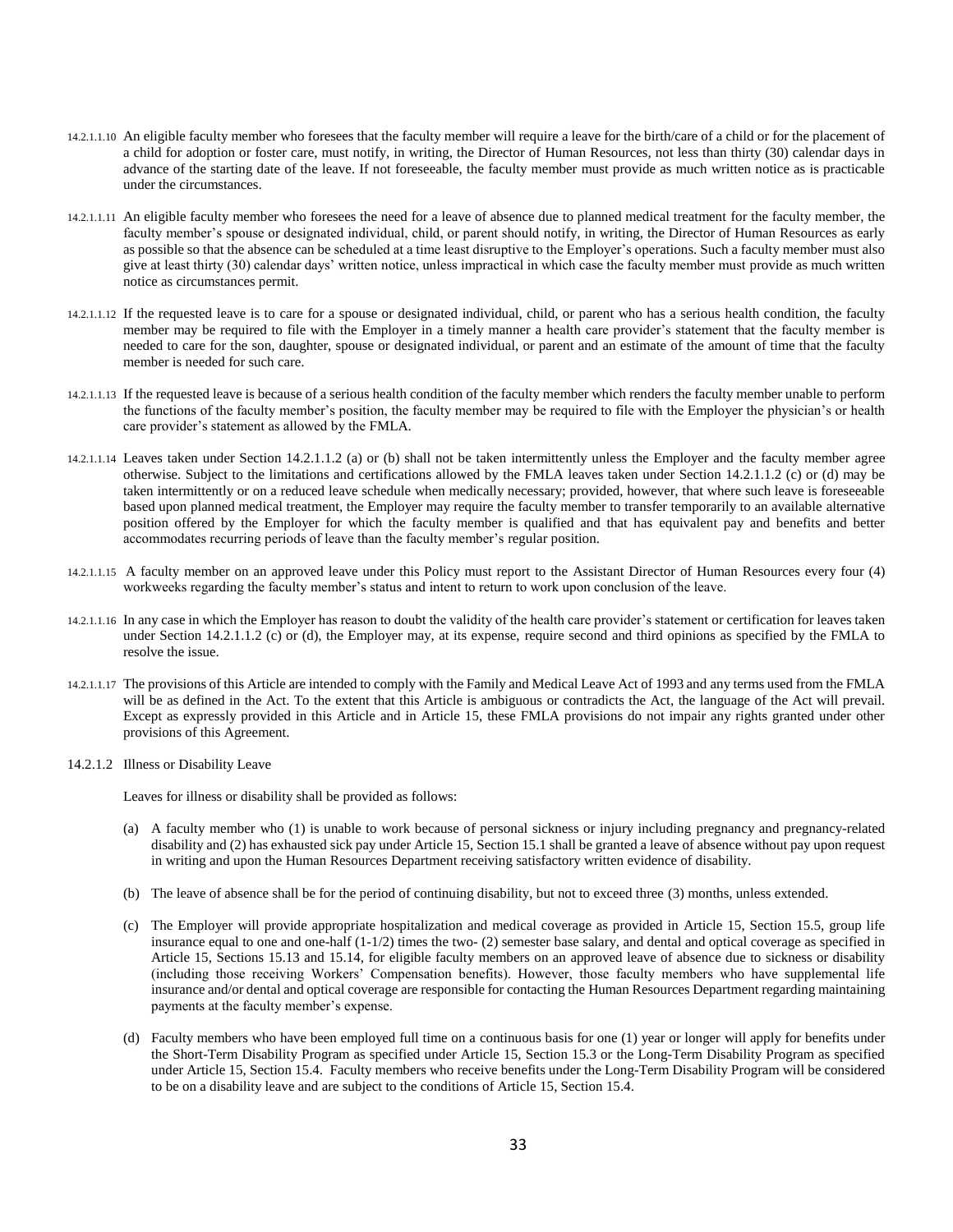### 14.2.1.3 Personal Leaves

Personal leaves may be granted as follows:

Leaves of absence up to three (3) months without pay may, at the discretion of the Employer, be granted in cases of exceptional need. Leaves may be granted for such reasons as settlement of an estate, serious illness of a member of the faculty member's family, child care for a newborn infant (including adopted infants), but not for the purpose of obtaining employment elsewhere. Leaves of absence may be extended for an additional three- (3) month period, but the total leave time shall not exceed twelve (12) months.

#### 14.2.1.4 Association Leave

A faculty member elected or appointed to a position with the Association which necessitates a leave of absence, may request an unpaid leave of absence. Such request shall be made to the Dean as far in advance as possible, but in no event later than ninety (90) days prior to the day such leave is to become effective. Such requests must be made in writing. Such leaves may be granted by the University for a period of not less than one (1) year and may be renewed for up to one (1) additional year. No more than one (1) faculty member will be allowed to take such leave for any given period. At least three (3) months prior to when the faculty member is to return from the faculty member's Association leave, the Association shall notify the Dean upon the faculty member's return. The University shall have no responsibility to attempt to place any faculty member returning from an Association leave until ninety (90) days after receiving the above notice or the beginning of the next semester, whichever occurs later.

14.2.1.5 Political Activity Leave

14.2.1.5.1 As citizens, bargaining unit members have the same rights and responsibilities of free speech, thought, and action as all citizens.

14.2.1.5.2 Bargaining unit members who engage in political activity will be required to meet all of their obligations unless a leave of absence without pay is taken for the period involved. Such a leave shall not count toward meeting the requirement for any probationary or provisional period. In the case of candidacy (including primary contests) for or election to a local or county office, the taking of a leave of absence without pay shall not be required unless the political activity interferes with the faculty member's normal duties. In the case of candidacy for or election to a state or national office or position, a leave of absence without pay shall be required.

University facilities and services are not to be used by bargaining unit members running for political office or in campaigning for specific candidates. For purposes of this Contract, "Political Activity" shall denote candidacy for, election to, or appointment to a political position or office.

## 14.2.1.6 Seasonal Leaves

Seasonal leaves may be granted as follows:

- (a) Leaves of absence up to four (4) months without pay may be granted to faculty members who have acquired seniority under this Agreement.
- (b) The granting of seasonal leaves will depend upon the number requested and the requirements of the Employer. University decision on granting leaves is non-grievable.
- (c) The University will provide the regular premium contributions for hospitalization as provided in Article 15, Section 15.5 and life insurance coverage (one and one-half [1-1/2] times regular two- [2] semester base salary), dental, and optical insurance while a faculty member is on a seasonal leave. However, a faculty member on seasonal leave, who has supplemental life insurance, dental, and optical insurance must contact the Human Resources Department regarding maintaining payments for such coverage at the faculty member's expense.
- (d) The faculty member shall continue to accumulate seniority while on a seasonal leave.
- (e) The faculty member will not receive pay for the holidays falling within the leave of absence.
- (f) The faculty member will be returned to the faculty member's original position upon the expiration of a seasonal leave.
- 14.2.1.7 Exchange Teaching Leaves

A leave of absence of up to two (2) years may be granted to any bargaining unit member, upon application, for the purpose of participating in exchange teaching programs in other institutions, states, territories, or countries; foreign or military teaching programs; the Peace Corps, Teacher Corps, or Job Corps as a full-time participant in such programs; or cultural travel or work program related to the bargaining unit member's professional responsibilities; or to serve as a consultant or director of a teacher center. Grant or denial of any such leave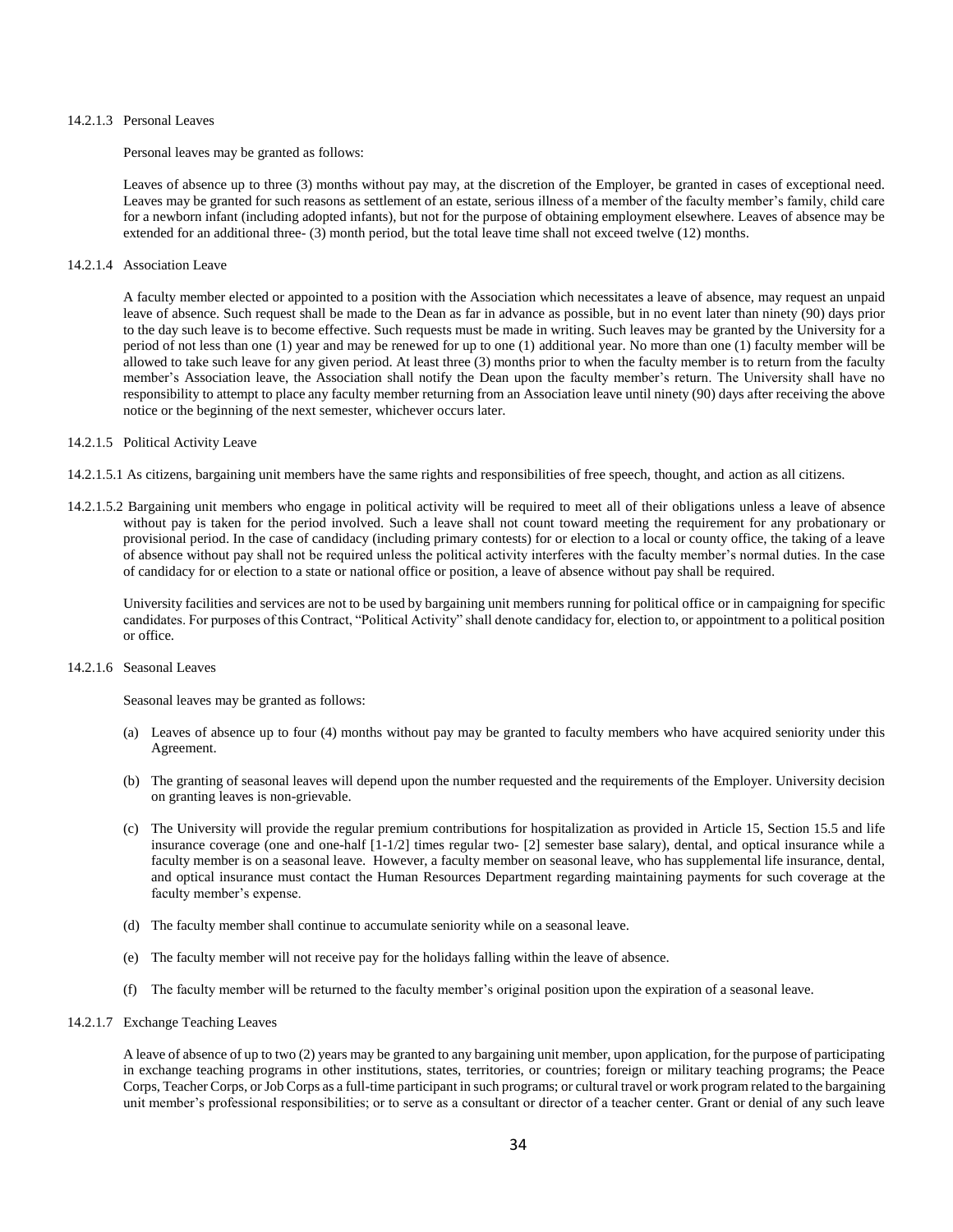shall rest in the sole discretion of the Board, and any denial of any such leave shall not be subject to the grievance procedure. Upon return from such leave, a bargaining unit member shall be placed at the same position on the salary schedule as the bargaining unit member occupied prior to the commencement of such leave.

In the event the Board denies an applicant such a leave, the reasons for the denial will be given to the applicant in writing, with a copy to the Association. The Association will be informed when such a leave has been approved.

14.2.1.8 Educational Leaves

A leave of absence of up to two (2) years may be granted to any bargaining unit member, upon application, for the purpose of engaging in a program of study which is reasonably related to the bargaining unit member's professional responsibilities at an accredited college or university provided:

- (a) the faculty member has been regularly employed for three (3) or more consecutive years; and
- (b) such leave will terminate at the end of two (2) years or when the faculty member ceases to be a fulltime student, whichever occurs first.
- (c) such leave may be for non-degree employee improvement programs in addition to degree programs. Grant or denial of any such leave shall rest in the sole discretion of the Board, and any denial of any such leave shall not be subject to the grievance procedure. Upon return from such leave, a bargaining unit member shall be placed at the same position on the salary schedule as the bargaining unit member occupied prior to the commencement of such leave. In the event the Board denies an applicant such a leave, the reasons for the denial will be given to the applicant in writing, with a copy to the Association. The Association will be informed when such a leave has been approved.

#### 14.2.1.9 Military Leaves

Military leaves of absence shall be governed by the provisions of applicable law.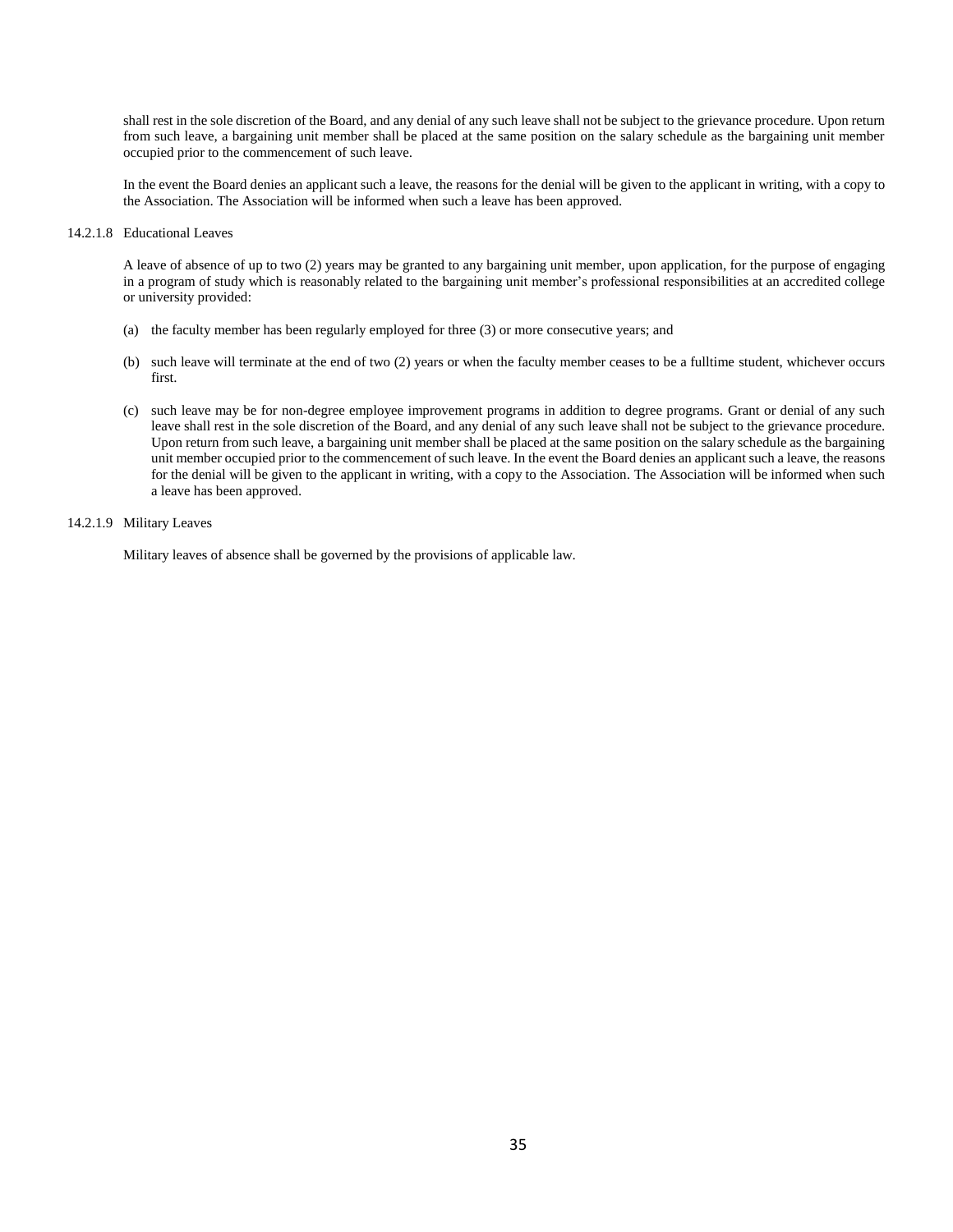## **ARTICLE 15 FRINGE BENEFITS**

#### 15.0 Personal Leave Days

Up to sixteen (16) hours of paid personal leave will be granted to each full-time faculty member each fiscal year. Personal leave may be used in one (1) hour increments and may be scheduled as needed by the faculty member with prior approval of the Department Head or Dean. Personal leave cannot be carried over into the following fiscal year and will not be paid upon change in employment status.

#### 15.1 Sick Leave

- 15.1.1 To assist faculty members who are unable to work because of personal illness, injury, pregnancy, or childbirth, the University provides paid sick leave. Full-time faculty may use up to six (6) weeks of sick leave at full salary per fiscal year. Faculty members who have used six (6) weeks of sick leave and are unable to return to work, as evidenced by a statement from the faculty members' physician, may receive short-term disability as specified in Section 15.3.
- 15.1.2 In the case of extended sick leave absences or in an effort to determine the validity of a faculty member's use of sick leave, the faculty member may be required to furnish a physician's statement to the Assistant Director of Human Resources who will be responsible for verifying absence due to illness or disability.
- 15.1.3 Faculty members who are regularly scheduled to work at least twenty (20) hours per week will be entitled to sick days proportionate to the time actually worked. Temporary faculty members and faculty members who regularly work less than twenty (20) hours will not qualify for sick leave.
- 15.1.4 All payments for sick leave shall be made at the faculty member's current rate of pay.
- 15.1.5 Any sick leave taken for less than a full day will be charged in increments of tenths of one (1) hour (e.g., absence of two [2] hours and five [5] minutes would be charged as two and one-tenth [2.1] hours of sick leave).
- 15.1.6 Sick leave shall be available for use by faculty members for the following purposes:
	- (a) Personal illness or incapacity over which the faculty member has no reasonable control. Unless required by a doctor's statement indicating the necessity to operate during working time, absence due to elective surgery, which could be scheduled other than during working time, is not included.
	- (b) Absence from work because of exposure to contagious disease which, according to state and federal public health regulations, would constitute a danger to the health of others by the faculty member's attendance at work
	- (c) Medical and dental extractions or treatments to the extent of time required to complete such appointments when it is not possible to arrange such appointments for nonworking hours.
- 15.1.7 A faculty member who suffers an injury compensable under the Workers' Compensation Act and who is awarded such compensation shall be paid the difference between the faculty member's regular wages and payment received under provisions of the Act for a maximum of six (6) consecutive months. A faculty member who has been disabled for six (6) consecutive months and is unable to return to work may, if eligible, apply for long-term disability benefits (see Section 15.4).
- 15.1.8 Faculty members who have exhausted their sick leave and are still unable to return to work, must apply for either a leave of absence for illness or disability as specified under Article 14, Section 14.2.1.2 or short term or long-term disability as specified under Article 15, Section 15.3 or Article 15, Section 15.4, whichever is applicable.
- 15.1.9 Faculty members are required to notify the faculty members' Department Head or Dean of all absences due to sickness on a daily basis. Where a faculty member is expected to be hospitalized or confined to the faculty member's home for more than three (3) days, the Office of Human Resources shall arrange for notification at appropriate intervals.
- 15.1.10 The Office of Human Resources shall be responsible for verifying absence due to illness or disability and may request that the faculty member provide a statement from the faculty member's physician if such absence exceeds three (3) days, where such absences are frequent or observed to follow a pattern, or where the Department Head or Dean has strong reason to doubt the validity of the request. A faculty member who has been severely ill or who has been hospitalized because of illness or surgery must provide a statement the Assistant Director of Human Resources from the faculty member's personal physician stating that the faculty member is able to resume the faculty member's assigned duties, including any limitations attached thereto.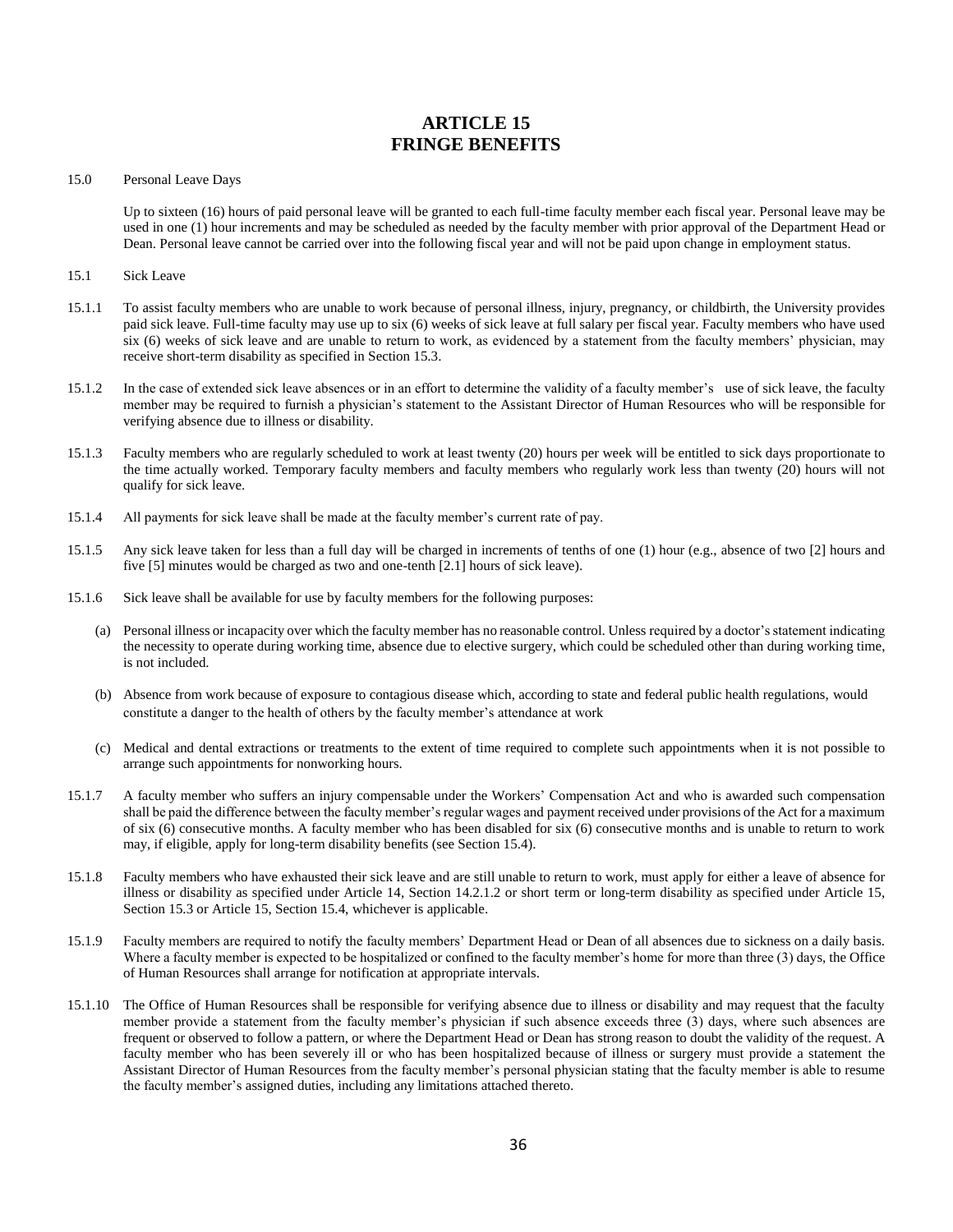### 15.2 Family Care Leave

- 15.2.1 Full-time faculty members may use sixty (60) hours of paid Family Care Leave per fiscal year for the confining illness or injury to members of the immediate family (spouse or designated individual, children, parents, parents-in-law, brothers, sisters) and any person for whose financial or physical care the employee is principally responsible. The sixty (60) hours will be at one hundred percent (100%) of base wages.
- 15.2.2 Once a faculty member uses sixty (60) hours of Family Care Leave, additional time required for the care of a family member must be taken as unpaid leave. The University reserves the right to review cases on an individual basis and to require documentation.
- 15.2.3 The first forty (40) hours of Family Care Leave will not be counted toward the twelve- (12) week mandatory protection offered by the Family Medical Leave Act (FMLA) (see Article 14, Section 14.2.1.1).
- 15.2.4 Faculty members who are regularly scheduled to work at least twenty (20) hours per week will be entitled to Family Care Leave proportionate to the time actually worked. Temporary faculty members and faculty members who regularly work less than twenty (20) hours will not qualify for Family Care Leave.
- 15.3 Short-Term Disability
- 15.3.1 Full-time faculty members who have been employed by the University for one (1) year and who have used six (6) weeks of sick leave and are unable to return to work, as evidenced by a statement from the faculty members' physician, will receive short-term disability pay at a rate of seventy-five percent (75%) of base annual salary.
- 15.3.2 A sick leave bank will be established each fiscal year beginning July 1, 1995. This bank will be created by the University by setting aside the equivalent of five (5) hours of sick pay for each ongoing faculty member. This bank will be used on a first come-first served basis by those ongoing faculty members who exceed the six (6) weeks of full salary sick leave to make up the difference between seventy-five percent (75%) short-term disability and full salary. The balance remaining on June 30 each year, if any, will not carry forward to the following year.
- 15.3.3 A faculty member who returns to work after having received short-term disability will be required to re-qualify for sick leave benefits by working a period of twenty (20) consecutive work days unless the subsequent disability arises from a cause unrelated to the original disability. The only exceptions to this requalification may be made by the Provost and Vice President for Academic Affairs in cases of very serious illness or disability.
- 15.3.4 Short-term disability benefits will continue until the long-term disability insurance becomes effective, or until the faculty member recovers and resumes regular duties, or until the faculty member dies, but the benefits will in no event continue for a period longer than the first of the month following six (6) consecutive months of total disability or not beyond the end of the regular appointment period.
- 15.3.5 Faculty members who are not eligible for long-term disability will be paid under the provisions of the Sick Leave and Short-Term Disability Policies. Once these benefits have been exhausted, salary payments will cease. A faculty member may be eligible for an unpaid Illness or Disability Leave (Article 14, Section 14.2.1.2). Faculty members who have exhausted the Sick Leave, Short-Term Disability, and Illness or Disability Leave provisions shall have the faculty members' employment terminated.
- 15.3.6 Short-term disability coverage will be available to faculty members who are on a reduced appointment for a maximum of two (2) years. Faculty members on reduced appointments who are regularly scheduled to work at least twenty (20) hours per week will be eligible for short-term disability days proportionate to the time actually worked. Temporary faculty members, part-time faculty members not on reduced appointments, and faculty members who regularly work less than twenty (20) hours per week are not eligible for short-term disability.
- 15.4 Long-Term Disability

The current policy provides for the payment of sixty percent (60%) of the regular yearly salary for all fulltime faculty members who have been employed one (1) full year or longer and who, in the opinion of our carrier, are considered to be totally disabled. The University will pay the full cost of a Long-Term Disability Insurance Program.

Seniority of faculty members shall not accrue while on long-term disability. The Employer will provide full-paid hospitalization and medical benefits, dental and optical benefits as provided in Section 15.5, 15.13, and 15.14 respectively and one and one-half (1-1/2) times regular two- (2) semester base salary as group life insurance as provided by our carriers for those receiving long-term disability benefits to a maximum of two (2) years, at which time employment shall be terminated.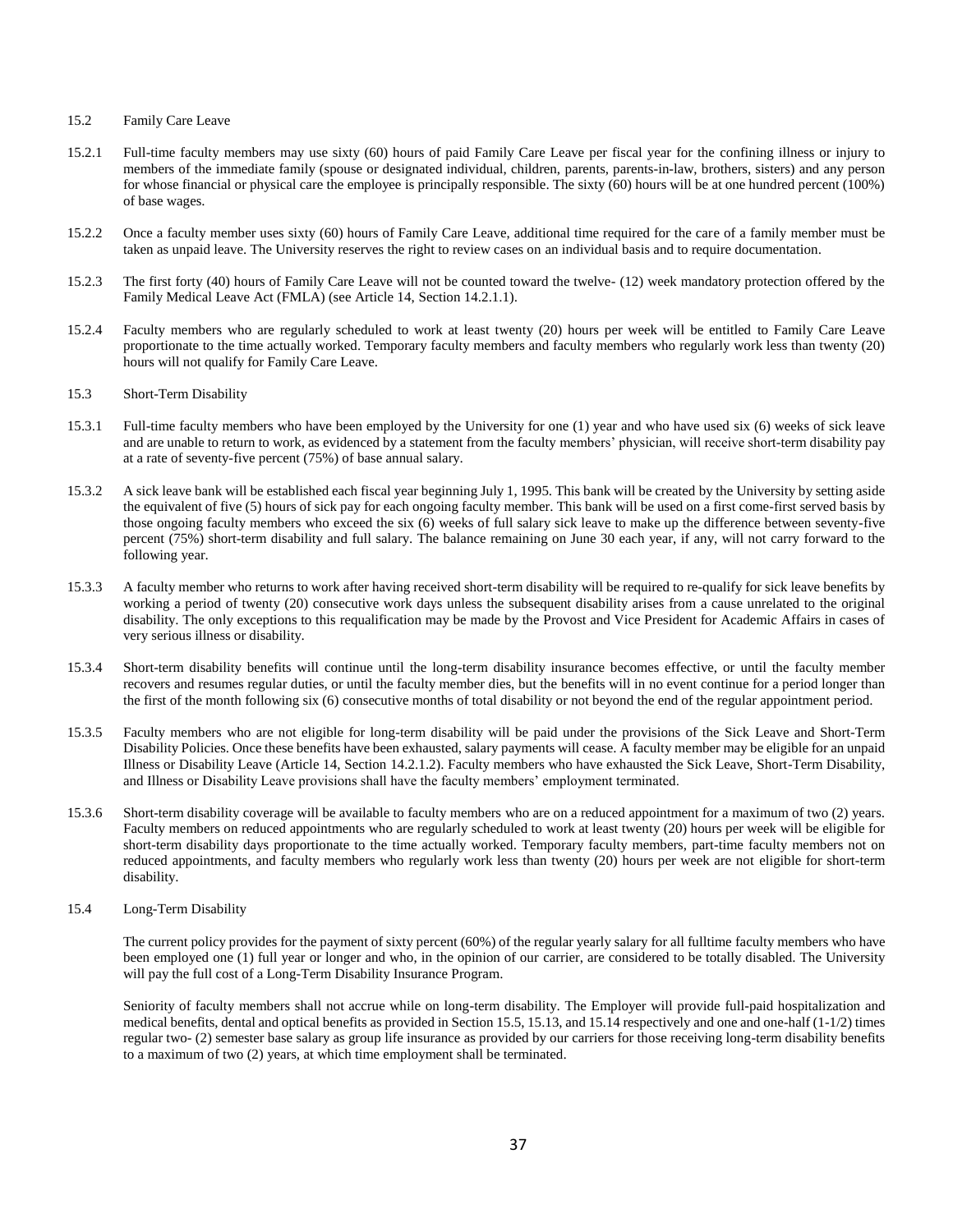### 15.5 Hospitalization and Medical Program

- 15.5.1 The Board will, during the life of the Agreement, maintain and contribute to the cost of the current hospitalization and medical program for full-time faculty members. The health plan year (HPY) is January through December. Effective January 1, 2016, the University will offer the Community Blue PPO with ECM \$2000/\$4000 plan. The Board has elected the 80%/20% requirements of Section 4 of the Publicly Funded Health Insurance Contribution Act (Act 152 of 2011), hereinafter referred to as the "Act", for the immediate future. Accordingly, the University will pay no more than 80% of the total annual costs of the medical benefit plan selected above. Employees will pay 20% of the total annual costs of the medical benefit plan selected above. For purposes of this provision, total annual costs includes the premium or illustrative rate of the medical benefit plan, administrative fees, stop loss reinsurance, fees and taxes mandated by state and federal law, and all employer payments for reimbursement of co-pays, deductibles, payments into health savings accounts, flexible spending accounts or similar accounts used for health care, but does not include the costs of dental and vision and does not include beneficiary-paid co-payments or beneficiary payments into health savings accounts, flexible spending accounts or similar accounts used for health care. The employee's share of premium or illustrated rates will be paid via payroll deduction. The election by the University under Section 4 and 8 of PA 152 may be made annually. If, during the life of this Agreement, the University fails to elect 80%/20%, by default the University will instead use the "hard caps"; the parties will promptly negotiate the effects of this decision on the bargaining unit.
- 15.5.2 The Employer may withhold \$2.50 per covered employee per year to help fund wellness activities of the Wellness Committee. The University also agrees to contribute \$2.50 per covered employee per year for this purpose. The Wellness Committee will consider and discuss various health care issues and concerns.
- 15.5.3 The Union authorizes the Employer to withhold the faculty member's health contribution limit through payroll deduction. Deductions for co-share amounts of the estimated average employee cost for participating employees will be payroll deducted on a pay-as-you-go bi-weekly schedule through the NMU premium conversion plan, which means that contributions will be withheld in such a way that they are not subject to state, federal, social security, or Medicare withholding. The dollar amounts of withholding may be increased or decreased annually without further specific authorization, corresponding to the estimated average employee cost noted above, provided that employees receive 30 days advance notice of the amount of any increase in withholding.

If it is determined that an employee has paid more than the actual amount owed due to an error, the bargaining unit member will be issued a refund. The refund will be processed during the earliest possible payroll cycle and the union president will be notified.

In the event of a faculty member's death, the University shall continue for twelve (12) months the hospitalization and medical benefits for:

- The faculty member's surviving spouse
- The dependent children of the faculty member
- The dependent children of the spouse

These same individuals are further eligible for hospitalization and medical benefits consistent with the provisions of the Consolidated Omnibus Budget Reconciliation Act (COBRA) by paying the University the necessary premiums for an additional twenty-four (24) months. After expiration of COBRA benefits, an individual conversion policy is available from the carrier.

- 15.5.4 In the event that the employer exercises its right to change insurance carriers, including third party administrators, any substantial changes in coverage would be subject to the provisions of the collective bargaining process. The Association and representatives of the Board will hold a special conference to discuss any proposed future changes to health care prior to any implementation action.
- 15.5.5 The designated individual of an Association member as specified in Article 14.1 shall have access to the health services provided by the Northern Michigan University Health Center. Payment for the cost of such services will be the responsibility of the designated individual.
- 15.5.6 All full-time faculty members shall be covered for hospitalization and medical, life insurance benefits, two person premium dental, and family optical insurance until the start of the next academic year whether the faculty members will be employed by NMU in the coming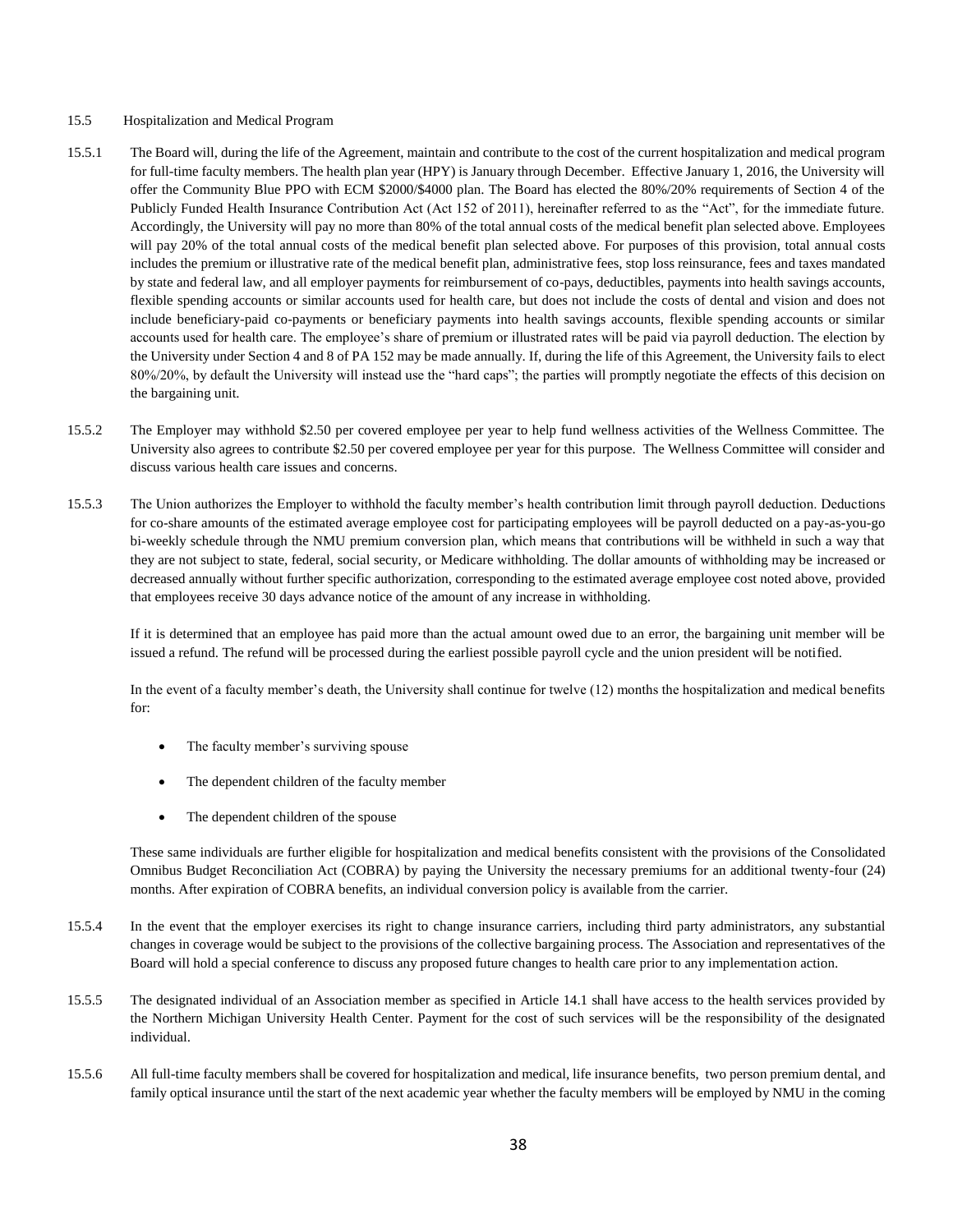academic year or are separating from University employment. It is understood that continuation of these benefits does not constitute reappointment for the subsequent academic year. The Board reserves the right to not renew an appointment.

#### 15.6 Life Insurance

The University will pay the premiums for term life insurance equal to one and one-half (1-1/2) times a faculty member's annual two- (2) semester base rate, rounded to the next highest multiple of one thousand dollars (\$1,000), with an accidental death and dismemberment rider, for all full-time faculty members who complete the necessary forms for this coverage within thirty (30) days of obtaining full-time status.

Additional personal coverage equal to two (2) times the faculty member's annual two- (2) semester salary rate, rounded to the next highest multiple of one thousand dollars (\$1,000), may be obtained at the faculty member's cost. Coverage for the faculty member's spouse and/or dependent children is also available at the faculty member's cost.

### 15.7 Retirement

Faculty members who are eligible to participate in the Teachers Insurance and Annuity Association- College Retirement Equities Fund (TIAA-CREF) retirement program may participate if they elect to do so within ninety (90) days of date of appointment or within ninety (90) days of a change from part- to fulltime status. Electing to participate in the TIAA-CREF program is an irrevocable decision.

Faculty first hired prior to January 1, 1996 who did not elect TIAA-CREF are covered under the terms and provisions of the Michigan Public School Employees Retirement System (MPSERS).

For faculty who participate in TIAA-CREF, the university shall contribute six and one-half (6.5%) of base salary. In addition, the University will provide a contribution match up to five (5%) of an employee's equal contribution amount.

For participants in the MPSERS program, the University shall pay the amount specified by MPSERS.

Retirement contributions to TIAA-CREF shall be made on a biweekly basis.

To be considered a retiree and eligible for retirement benefits and privileges as a retiree of Northern Michigan University, regardless of the retirement program in which an employee participates, the total of an employee's age and years of service at the University must equal or be greater than seventy (70) as of the retirement effective date and the employee must have a minimum of ten (10) years of fulltime service with the University. Individuals who apply and are accepted for the Northern Michigan University 2000- 2001 Severance Incentive Plan, regardless of whether their age and years of service equal or are greater than seventy (70), and who terminate their employment during this period of time, will be considered a retiree and will be eligible for retirement benefits and privileges as a retiree of the University.

Upon retirement, faculty members will receive a membership card from the NMU Retirees Association, which will entitle them to all the NMU Retirees Association benefits.

### Non-optional retirement plan

Effective January 26, 2006, the University shall make contributions to the non-ORP with TIAA-CREF for MPSERS retirees who are scheduled to work at least twenty (20) hours per week and who have completed the necessary application forms within ninety (90) days of their employment date. Faculty members scheduled to work less than twenty (20) hours per week will not have retirement contributions made on their behalf by the University.

For faculty members (MPSERS retirees), covered under the non-ORP who participate in TIAA-CREF, the university shall contribute six and one-half percent (6.5%) of base salary. In addition, the university will provide a contribution match up to five (5%) of an employee's equal contribution amount.

Those faculty members (MPSERS retirees), covered under the non-ORP are not eligible for coverage under the university's hospitalization and medical program.

### Teaching and Consultation.

Retired faculty may request consideration for substitute or part-time teaching. The Department Head and the Dean, with consultation of faculty, are encouraged to invite retired faculty to participate in appropriate seminars, colloquia, scholarly meetings, to serve on appropriate departmental committees, and to serve in academic consultant capacities on campus. Retired faculty may be eligible to serve on appropriate campus and state-wide faculty committees.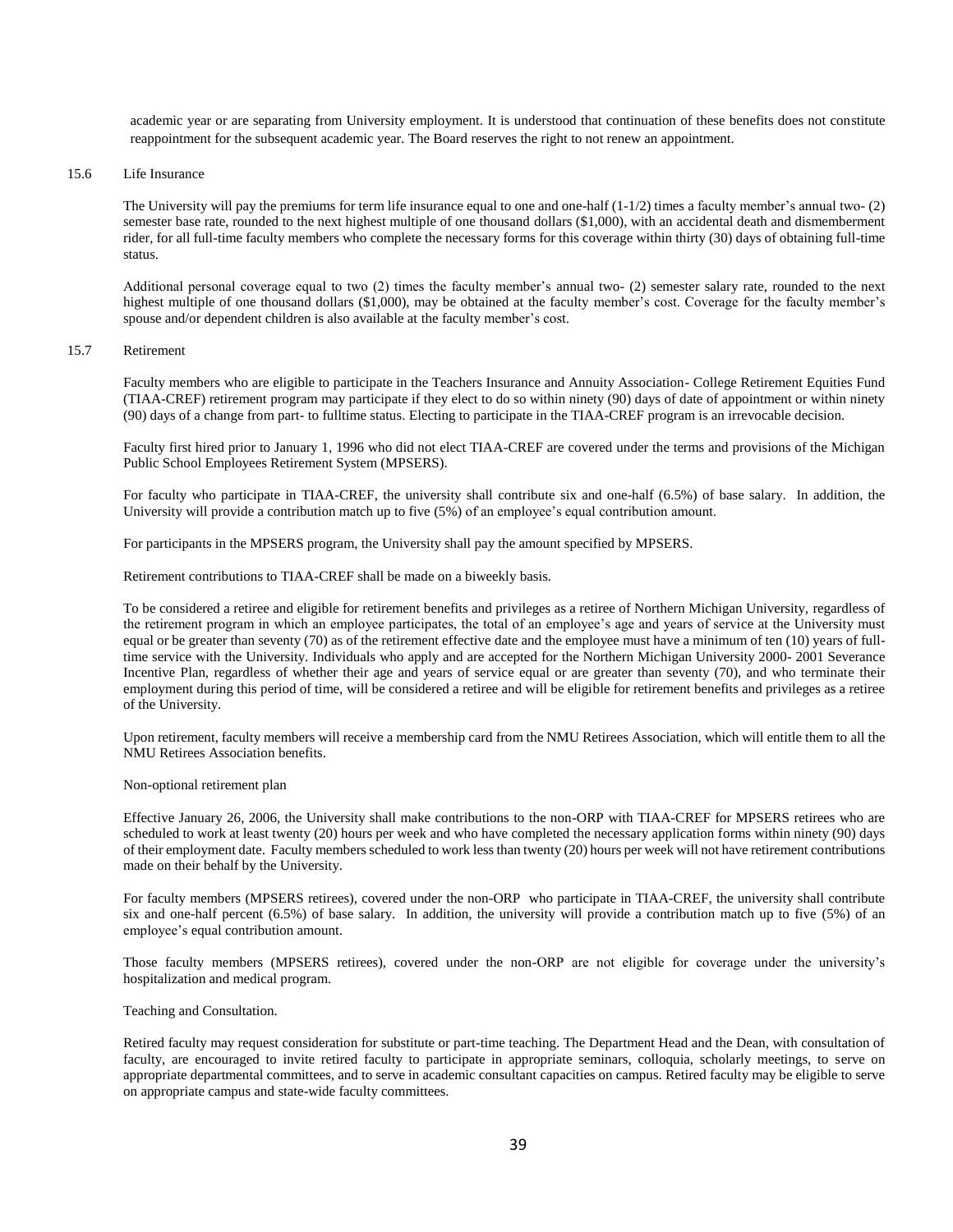#### Support Services

The University, through the Dean, will consider requests for providing support services and access to facilities by retired faculty. Approvals of such support or access shall not establish any precedent nor provide any assurance that other requests will be honored.

#### 15.8 Tuition Scholarship Program

Tuition scholarships will be awarded to full-time faculty members, spouses, and dependent children (son, stepson, daughter, stepdaughter, and a legally adopted child) on a space available basis. The University will abide by state and federal laws regarding the taxability of benefits.

Faculty members, spouses, and dependent children shall be allowed to take an unlimited number of credit hours per semester. Faculty members may be approved to enroll in courses to a maximum of four (4) credit hours during regular working hours. Arrangements for such time off must be made with the immediate supervisor. All time so devoted will be made up within the same biweekly pay period through arrangements with the Department Head.

Those who participate in the Tuition Scholarship Program are not eligible to receive additional University funded scholarships or grants.

In the event of a faculty member's death, the surviving spouse and dependent children, who are participating in the Tuition Scholarship Program at the time of the faculty member's death may continue in the program until completion.

The unmarried surviving spouse or dependent children of a faculty member who had at least fifteen (15) years of service at the University may participate in the program until completion.

### 15.9 Bookstore Discount

All full-time faculty members, their spouses, and dependents as defined by the IRS shall be entitled to receive a twenty percent (20%) discount on all books purchased at the Bookstore and a ten percent (10%) discount on all other items for their own or immediate family use. These discounts shall not apply to sale items or to cap and gown rentals and purchases. Any violation of these restrictions could result in being excluded from the program.

#### 15.10 Recreation Membership

The Board will provide each full-time faculty member, who completes the annual application process, a single recreation membership for the faculty member. The cost of an annual family membership may, in the alternative, be reduced by the cost of a single membership for the family of such faculty member.

Once per year, faculty members may sponsor one (1) person, in lieu of their spouse, for a recreation membership at the reduced rate which would otherwise be afforded family members of faculty members.

### 15.11 Dental Benefits

For the life of this contract the University agrees to contribute the full cost per bargaining unit member of a two-person plan illustrative premium rate for eligible faculty members for a defined dental plan for all participating full-time faculty members.

Participation in the plan is optional for all full-time faculty members.

The plan must maintain the level of participation of the faculty members on roll as determined by the carrier.

The university will assume the administrative costs necessary to collect deductions, to submit payments to the carrier, to enroll faculty members, and to communicate with the carrier regarding administration of the plan.

### 15.12 Optical benefits

For the life of this contract the University agrees to contribute the full cost per bargaining unit member of a family plan illustrative premium rate for eligible faculty members for a defined optical plan for all participating full-time faculty members.

Participation in the plan is optional for all full-time faculty members.

The plan must maintain the level of participation of the faculty members on roll as determined by the carrier.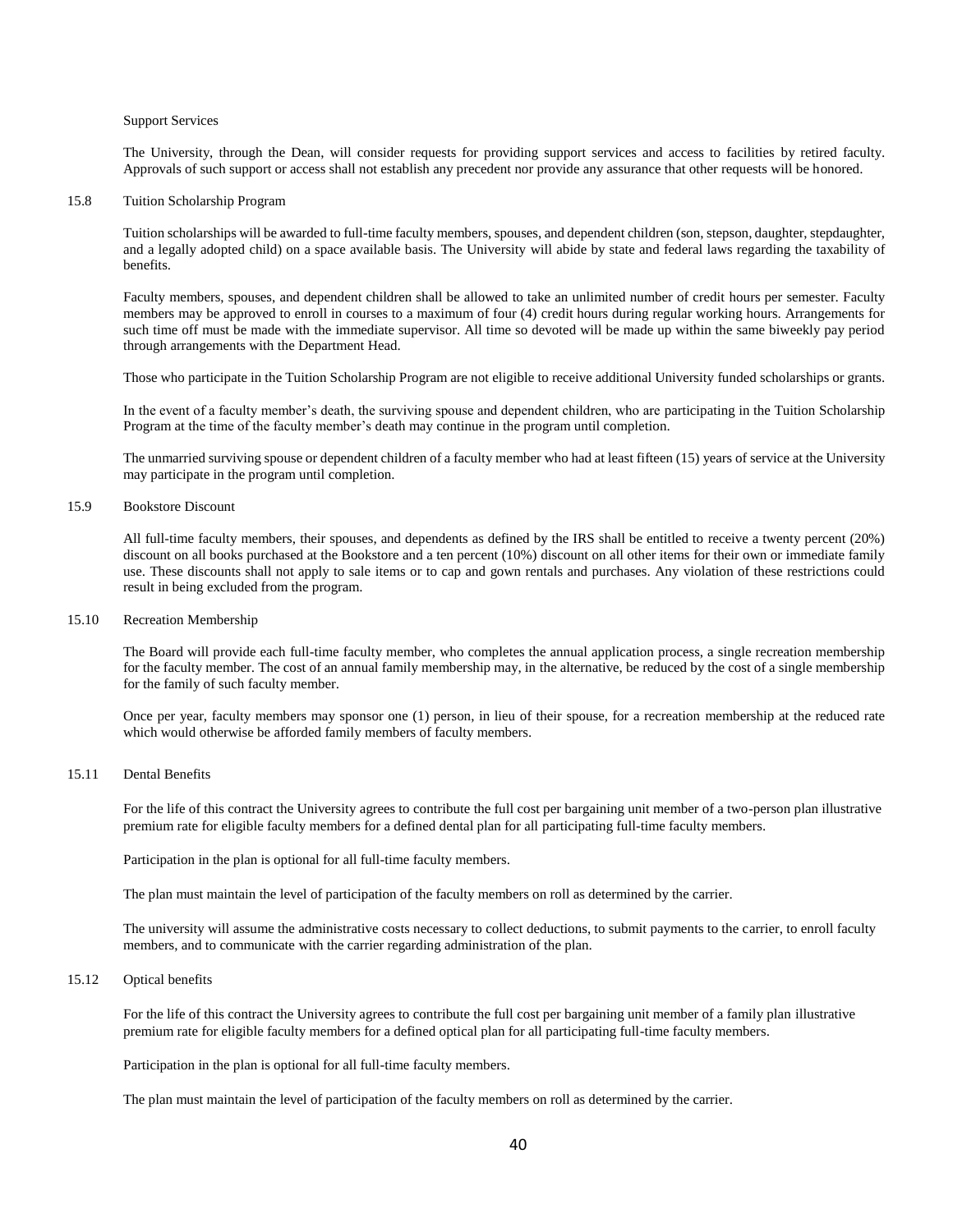The University will assume administrative costs to submit payments to the carrier, to enroll faculty members, and to communicate with the carrier regarding administration of the plan.

### 15.13 Dependent Care Assistance Plan

All full-time faculty members shall be given the opportunity to participate in an employee-paid Dependent Care Assistance Plan.

Enrollment may commence on date of hire, during the annual open enrollment period, or when the faculty member has a change of status (e.g. marriage, divorce, birth, etc.). A complete list of change of status events is outlined in the flexible spending account plan.

#### 15.14 Flexible Spending Accounts

All full-time faculty members shall be given the opportunity to participate in an employee-paid flexible spending account for medical, dental, optical expenditures, etc**.**

#### 15.15 Parking Fees

The Employer will allow employees who complete the necessary forms to receive one (1) parking decal at no cost and have the cost of the additional parking decal fees deducted from their payroll check on a pre-tax basis.

### 15.16 Household Member Program

The Household Member Program (HMP) is a program that expands the eligibility criteria for enrollment in Northern Michigan University's health care plan (medical, hospitalization, and prescription drug program). The HMP program will be implemented as soon as practicable and shall remain in effect for the duration of the 2016-21 Collective Bargaining Agreement as permitted by applicable State and Federal law.

### REQUIREMENTS:

Under the HMP, a Full-time Association member, who does not already enroll a spouse in the health care plan, may enroll one adult individual for benefit coverage but only if all the following criteria are met:

The association member is eligible for NMU's benefits.

The Household Member, at the time of proposed enrollment, resides in the same residence as the employee and has done so for the previous 18 continuous months, other than as a tenant.

The Household Member is not a "dependent" of the employee as defined by the IRS.

Children of the Household Member are also eligible for this benefit if they are members of the association member's household and meet IRS dependent criteria as well as university dependent coverage for health benefits up to age 26, provided all the dependent eligibility criteria is met.

Eligibility for coverage of a Household Member, or of a Household Member's dependent, ceases on the date that the above criteria are not met.

The following individuals are not eligible for participation in this program:

Children of an employee and their descendants (children, grandchildren) Parents of an employee Parents' other descendants (siblings, nieces, nephews) Grandparents and their descendants (aunts, uncles, cousins) Renters, boarders, tenants

This program does not affect the rights of or criteria application to any association member qualifying for enrollment in NMU's benefits plans under any other applicable University policy. The Employer cost of providing health benefits for Household Members is considered ordinary income and is, therefore, subject to taxes, including social security, Medicare, federal and state taxes. Household member enrollment must be completed during the open-enrollment period or no more than 30 days after all of the above criteria are met, or within days of ratification of this agreement.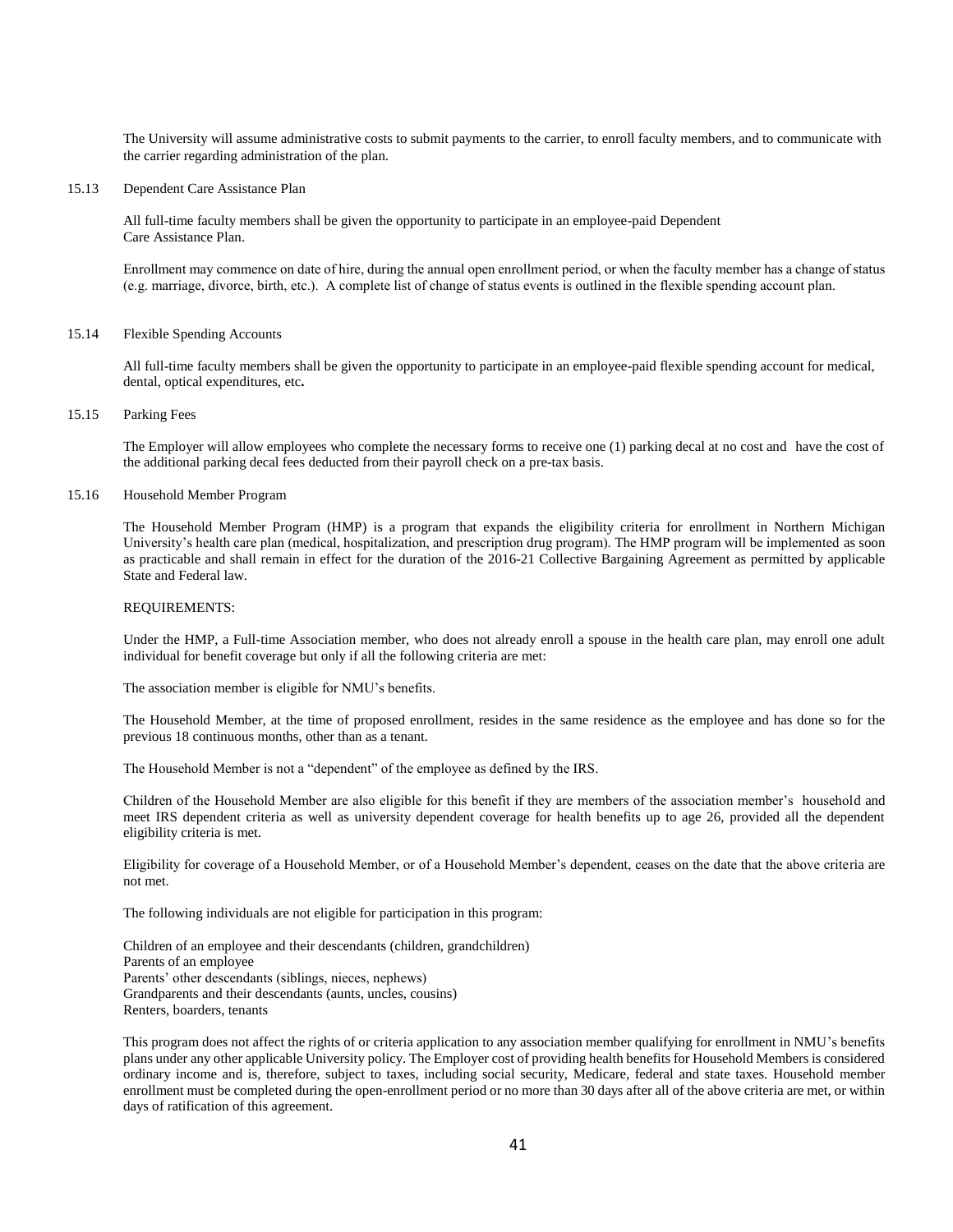In the event of an association member's death, the surviving household member and dependent children of the household member are eligible for hospitalization and medical benefits consistent with the provisions of the Consolidated Omnibus Budget Reconciliation Act (COBRA) by paying the university the necessary premiums for an additional thirty-six (36) months. After expiration of COBRA benefits, an individual conversion policy is available from the carrier.

The Household Member enrollment form must be completed during the regular enrollment period or no more than 30 days after all the above criteria are met. Any information falsified on the HMP enrollment form may result in consequences that could include discipline up to and including termination from employment and/or appropriate legal action.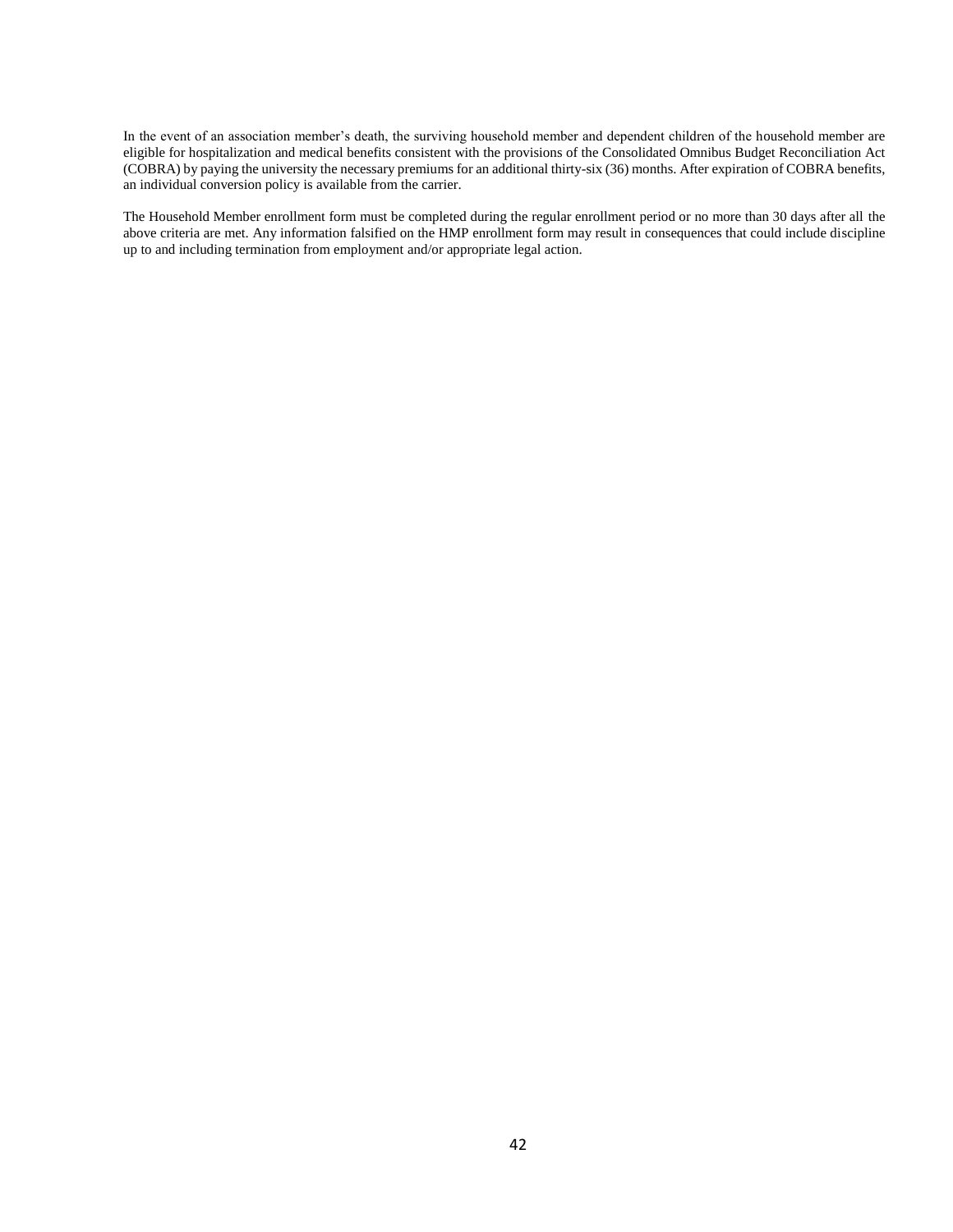## **HOUSEHOLD MEMBER PROGRAM ENROLLMENT FORM AND NMUFA FACULTY AFFIDAVIT**

|                                                                                                                                                                                                 | I WISH TO ENROLL THE FOLLOWING HOUSEHOLD MEMBER IN THE NMU HEALTH CARE PLAN:                                                                                                                                                                                                                                                                                                                           |  |  |  |  |
|-------------------------------------------------------------------------------------------------------------------------------------------------------------------------------------------------|--------------------------------------------------------------------------------------------------------------------------------------------------------------------------------------------------------------------------------------------------------------------------------------------------------------------------------------------------------------------------------------------------------|--|--|--|--|
|                                                                                                                                                                                                 |                                                                                                                                                                                                                                                                                                                                                                                                        |  |  |  |  |
|                                                                                                                                                                                                 | (PRINT: First, Middle Initial, Last)                                                                                                                                                                                                                                                                                                                                                                   |  |  |  |  |
|                                                                                                                                                                                                 |                                                                                                                                                                                                                                                                                                                                                                                                        |  |  |  |  |
| <b>CERTIFICATION AND SIGNATURE:</b>                                                                                                                                                             |                                                                                                                                                                                                                                                                                                                                                                                                        |  |  |  |  |
| employment.                                                                                                                                                                                     | This is to certify that the person named above meets all the eligibility criteria for the Household Member. I understand that I will<br>be responsible for paying any costs for enrollment in the plan and any taxes associated with enrolling a Household Member.* I<br>also understand that any information falsified on this document may result in discipline up to and including termination from |  |  |  |  |
|                                                                                                                                                                                                 |                                                                                                                                                                                                                                                                                                                                                                                                        |  |  |  |  |
| (First, Middle Initial, Last)                                                                                                                                                                   |                                                                                                                                                                                                                                                                                                                                                                                                        |  |  |  |  |
|                                                                                                                                                                                                 | Faculty Member Signature: Contact Contact Contact Contact Contact Contact Contact Contact Contact Contact Contact Contact Contact Contact Contact Contact Contact Contact Contact Contact Contact Contact Contact Contact Cont                                                                                                                                                                         |  |  |  |  |
| to taxes, including social security, Medicare, federal and state taxes.                                                                                                                         | *The Employer cost of providing health benefits for Household Members is considered ordinary income and is, therefore, subject                                                                                                                                                                                                                                                                         |  |  |  |  |
|                                                                                                                                                                                                 | <b>AFFIDAVIT OF TERMINATION OF BENEFITS</b><br><b>FOR</b><br><b>HOUSEHOLD MEMBER</b>                                                                                                                                                                                                                                                                                                                   |  |  |  |  |
|                                                                                                                                                                                                 | (Print name of faculty/staff member) affirm the health benefit coverage for my Household Member                                                                                                                                                                                                                                                                                                        |  |  |  |  |
|                                                                                                                                                                                                 |                                                                                                                                                                                                                                                                                                                                                                                                        |  |  |  |  |
|                                                                                                                                                                                                 |                                                                                                                                                                                                                                                                                                                                                                                                        |  |  |  |  |
| <u> 1989 - Johann John Stone, meil er fan de ferske fan de ferske fan de ferske fan de ferske fan de ferske fan d</u><br>Termination of coverage for my Household Member is due to (check one): |                                                                                                                                                                                                                                                                                                                                                                                                        |  |  |  |  |
| _____ Household Member no longer meets the required eligibility criteria                                                                                                                        |                                                                                                                                                                                                                                                                                                                                                                                                        |  |  |  |  |
| Death of Household Member                                                                                                                                                                       |                                                                                                                                                                                                                                                                                                                                                                                                        |  |  |  |  |
|                                                                                                                                                                                                 | Coverage no longer needed by the Household Member (obtained other coverage)                                                                                                                                                                                                                                                                                                                            |  |  |  |  |
|                                                                                                                                                                                                 | I HEREBY AGREE TO MAIL A COPY OF THIS AFFIDAVIT TO MY SURVIVING FORMER HOUSEHOLD MEMBER.                                                                                                                                                                                                                                                                                                               |  |  |  |  |
| Faculty/Staff Member Signature                                                                                                                                                                  | Date                                                                                                                                                                                                                                                                                                                                                                                                   |  |  |  |  |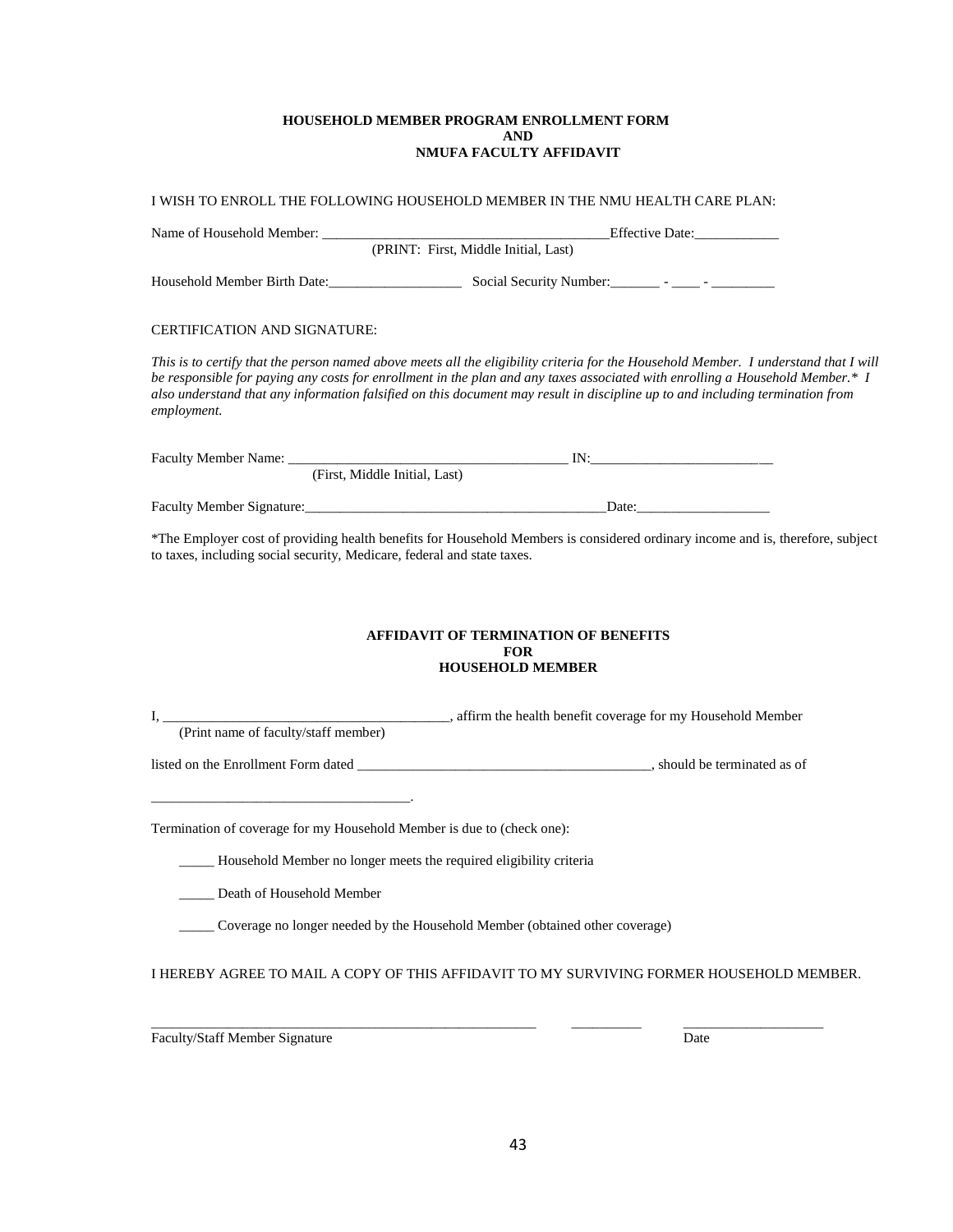## **ARTICLE 16 SALARIES**

16.1 Minimum salaries will be increased by 3% annually for professors, associate professors, assistant professors, and instructors. Minimum rate for paraprofessionals and substitutes will increase by the same across-the-board percentage as stated in 16.4

|                                | 2022-23  | 2023-24  | 2024-25  | 2025-26     | 2026-27    |
|--------------------------------|----------|----------|----------|-------------|------------|
| Professor-TAS                  | \$79,140 | \$81,514 | \$83,960 | \$86,478    | \$89,073   |
| Associate Professor-TAS        | \$65,376 | \$67,337 | \$69,358 | \$71,438    | \$73,581   |
| <b>Assistant Professor-TAS</b> | \$53,038 | \$54,629 | \$56,268 | \$57,956    | \$59,694   |
| Instructor-TAS                 | \$44,319 | \$45,648 | \$47,018 | \$48,428    | \$49,881   |
|                                | 2022-23  | 2023-24  | 2024-25  | $2025 - 26$ | 2026-27    |
| Paraprofessional               | \$15.93  | \$16.25  | \$16.66  | \$17.08     | <b>TBD</b> |
| Substitute                     | \$15.37  | \$15.68  | \$16.07  | \$16.47     | TBD        |

- 16.2 Assignments and compensation for bargaining unit members on Term or Continuing appointment shall be for academic years consisting of at least two (2) consecutive semesters, normally the fall and winter semesters. If any such bargaining unit member is given notice by April 15 that instructional work is available for a specific number of additional weeks during the summer semester, then that bargaining unit member's academic year shall be extended for such number of weeks and the bargaining unit member shall be required to work the additional weeks. Salaries for such bargaining unit members shall accordingly be based upon two (2) components: (a) a two- (2) semester base; (b) a summer formula for any instructional work beyond the two- (2) semester base. Summer College assignments for full-time faculty, except when Summer College assignments are part of an annualized load, starting in Summer 2023, shall be compensated at the rate of 0.025 x number of teaching load credit hours x preceding academic years' base salary (including faculty whose promotions take effect on June 30). If the April 15 notice is not given, Article 6 shall not apply, as the bargaining unit member's academic year terminates as of the end of the winter semester. If the April 15 notice is given, then Article 6 does not apply at the end of the extended assignment, as the bargaining unit member's academic year terminates at the end of the additional work. Any bargaining unit member interested in sharing a summer assignment shall notify their immediate supervisor of such interest by April 1.
- 16.2.1 If by the end of the first full week of classes during the summer term, actual enrollment in any program does not justify the continuation of a program or a part of a program, then the bargaining unit member whose services are thereby rendered unneeded shall have the option of (a) receiving a non-instructional assignment for the number of additional weeks assigned; (b) sharing assignments by department by mutual agreement of the department members sharing the assignment and the Administration; or (c) having the bargaining unit member's academic year terminated as of the end of the second full week of classes.
- 16.2.2 In making summer assignments, seniority will prevail except where certification or a specialized skill requires assignment of a member with less seniority.
- 16.3 Salaries for Term appointment bargaining unit members shall be as specified in the letter of Term appointment.
- 16.4 All full-time faculty who had a full-time assignment for either the fall or winter semester of the previous academic year, as agreed to by the Board and the Association, shall have the faculty members' previous years' base salaries increased by the following amounts:

2022-2023: two percent (2.00%) 2023-2024: two percent (2.00%) 2024-2025: two and one-half percent (2.50%) 2025-2026: two and one-half percent (2.50%) 2026-2027: same across-the-board salary percentage increase as the AAUP

The annual increase goes into effect on July 1 at the beginning of each fiscal year.

16.4.1 Promotions

Faculty members who received promotions shall have their prior year base salary increased as follows prior to any across-the-board increase for that year (increase is effective as of June 30 for the following fiscal year):

Promotions effective 2022-2023 through 2026-2027: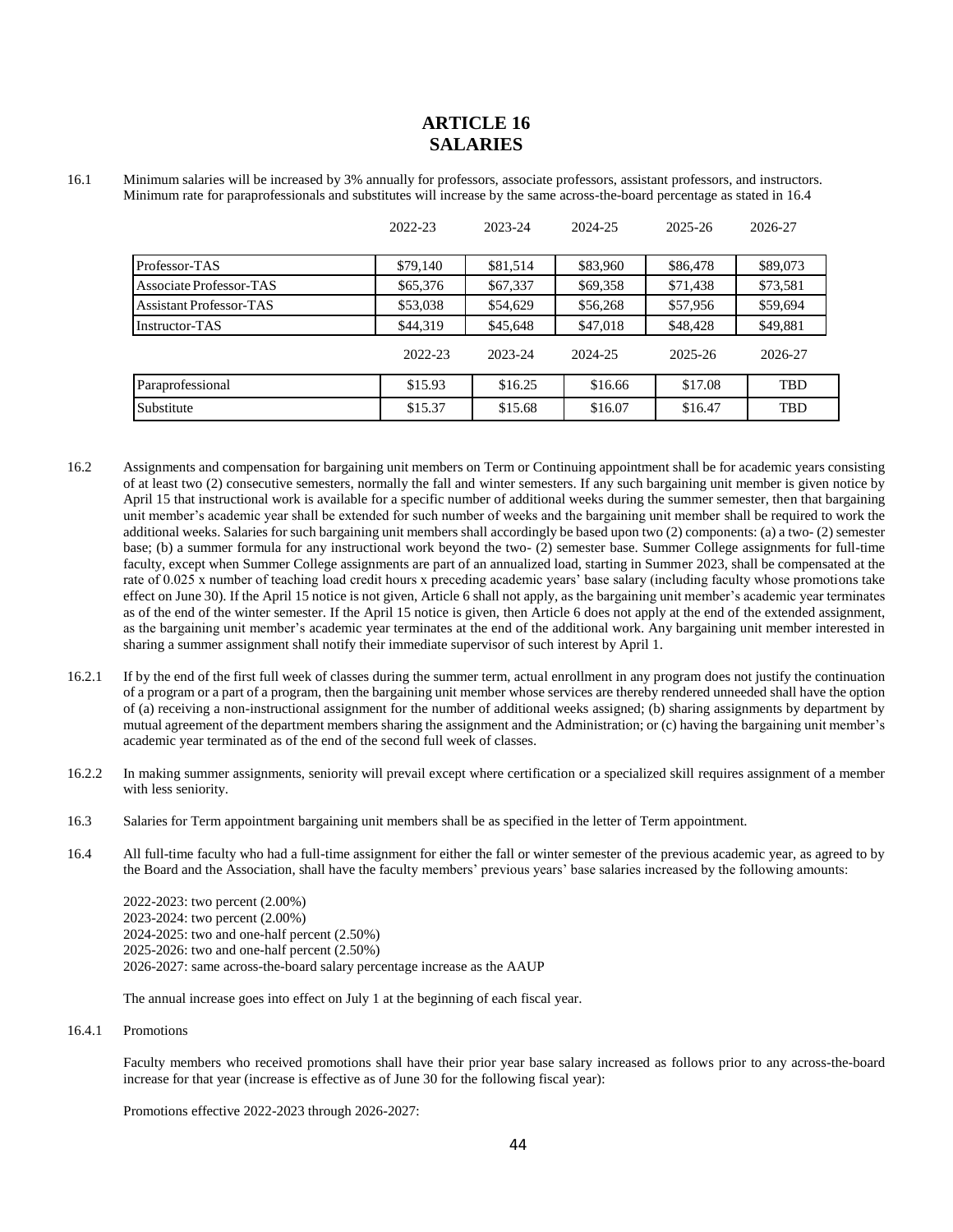To assistant professor: 3% of prior year base salary + \$5,900

To associate professor: 3% of prior year base salary + \$7,600

To professor: 3% of prior year base salary + \$9,700

Example: promotion to professor

A = preceding year two  $-$  (2) semester base: \$60,000 B = section 16.4 increase:  $2\%$  of A = \$1,200 C = promotion increase:  $3\%$  of A =  $(\$1,800) + \$9,700 = \$11,500$ 

New base =  $a + b + c = $60,000+ $1,200+ $11,500 = $72,700$ 

Promotions that result in rank salary inversions for persons in the same or very similar disciplines will be handled in the following manner. Annually, when the promotion process is complete and the new salaries are known up to two representatives each from the NMUFA and the NMU administration will meet to determine if an inversion for persons in the same or similar disciplines has occurred as a result of promotion. If it is agreed within this group that an inversion has occurred as a function of the promotion, the salary of the person who was not promoted but now has the lower salary will be adjusted to be equal to that of the person whose promotion resulted in the inversion plus \$100 for each year in rank up to a maximum of \$500.

The association and the administration must agree on peer determination.

16.4.1.1 Enrollment Bonus

Both parties agree to confer on the enrollment incentive MOU language consistent with the AAUP 2021-22 agreement.

- 16.4.2 Merit monies may be distributed by the Provost and Vice President for Academic Affairs. These awards will be made according to the criteria published by the Provost and Vice President for Academic Affairs. Nominations for the awards can be made by an individual faculty member, the departmental faculty, the Department Head or the Dean. The Association will be notified in writing of merit
- 16.4.3 Continuing or continuing-earning faculty holding the rank of Assistant, Associate or Professor whose three most recent evaluations were satisfactory, are eligible to apply for a one-time merit award of \$5,000. Criteria for such an award will include exceptional (above the minimum) performance in at least three (3) areas of evaluation: teaching, advising, scholarship, research and service. The application will consist of the regular evaluation materials, a current curriculum vitae and a one-page summation of the faculty member's exceptional performance over at least the past three years. Applications must be submitted to the TOS department head no later than October 1st. Faculty receiving a merit award may reapply every five years. The TOS department head, in consultation with the dean, will make a recommendation to the Provost for the award recipient no later than November 1<sup>st</sup>.

No provision of this Article shall be interpreted so as to compel the University to make more than two (2) merit awards per year. The Board's decisions in making these individual merit awards shall not be grievable.

- 16.5 Nothing in this Article shall prevent the Employer from exercising its right to pay any bargaining unit member a salary greater than any amount the bargaining unit member would receive by operation of this Agreement.
- 16.6 Assignments beyond the bargaining unit member's responsibilities as defined in Article 12.1 shall normally be offered to qualified members of the bargaining unit before being offered to non-bargaining unit members. The Dean or Department Head have final authority to determine such assignments. Furthermore, nothing herein shall prevent the Employer from exercising its right to hire non-bargaining unit individuals on a limited basis (for a period of one [1] semester or less) to teach on a part-time basis. The Employer's decisions regarding assignments pursuant to this Section (16.6) shall not be subject to the grievance procedure.
- 16.7 Compensation for Additional On-Campus Assignments
- 16.7.1 All available academic year on-campus teaching assignments beyond the normal teaching load shall be offered to qualified members of the bargaining unit before being offered to non-bargaining unit members with the exception that: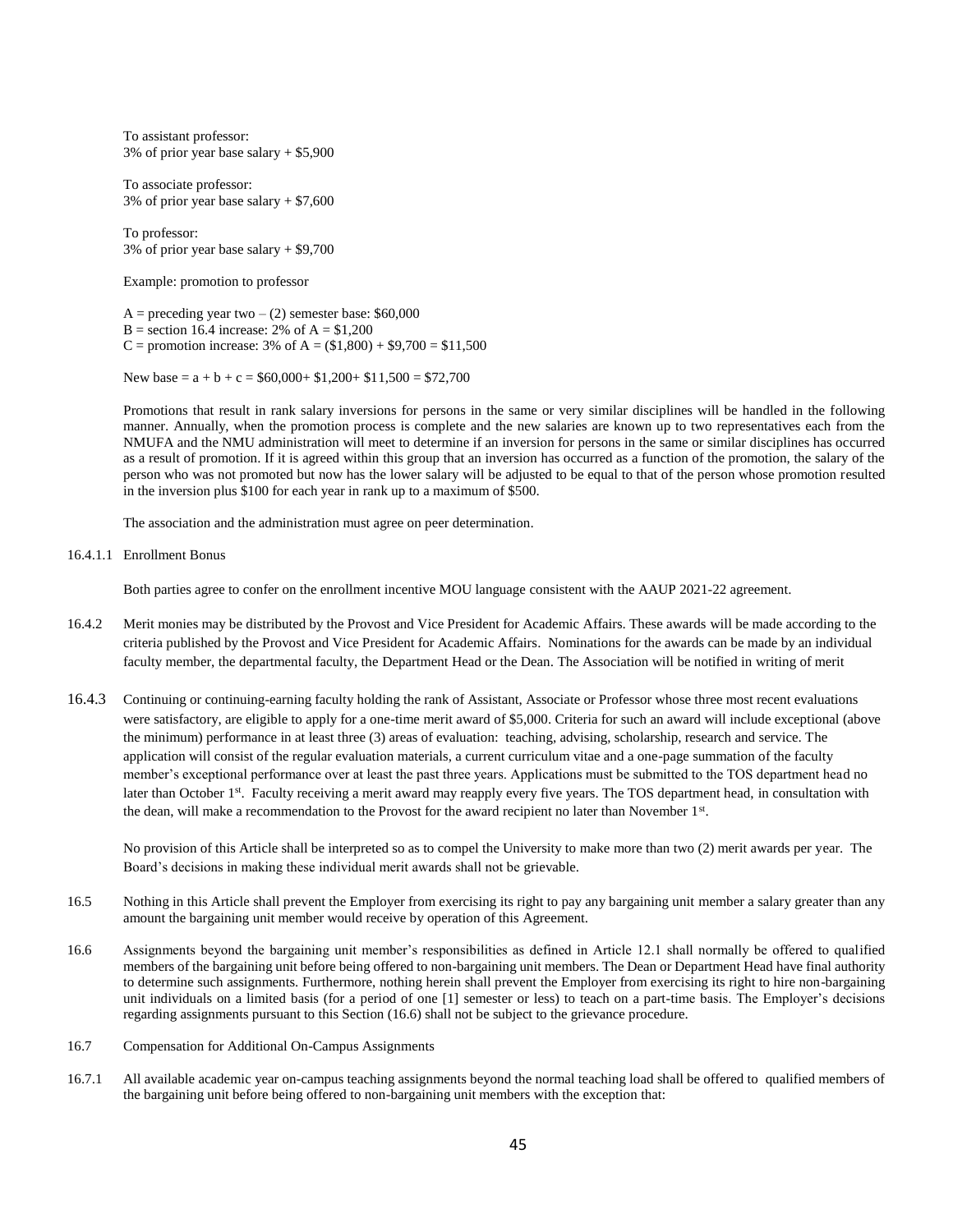- (a) When accreditation standards dictate limitations on overloads,
- (b) When a short-term replacement of a faculty member is necessitated by illness or family emergency and a department member is not available to cover it, the Board reserves the right to assign these courses to qualified non-bargaining unit members. When assignments are made to non-bargaining unit members, these assignments shall be made only after joint review of qualifications by the department faculty and the department head.

The department head and dean have final authority to determine such assignments and the decision shall be non-grievable.

- 16.7.2 All additional on-campus teaching assignments, other than directed studies, which are concurrent with normal teaching assignments, shall be compensated at the rate of 0.025 x the number of teaching load credit hours x base salary, with the maximum amount per credit hour of \$1,825 throughout the life of the agreement.
- 16.8 Reimbursement for approved travel shall be as specified in the University-wide policy.
- 16.9 The University will continue to pay on a biweekly basis for the duration of this Agreement. Other options for payment may be available through the Payroll Department.
- 16.10 Directed study courses, if approved by the Department Head and the Dean, will be compensated at the rate of:

\$130 credit hour per student for an undergraduate course and \$165 per credit our per student for a graduate course throughout the life of the agreement.

The request for a directed study course must contain both a description of the plan of study as well as a rationale for it being offered. All directed study courses, whether for pay or on load, must be approved by the Department Head and the Dean and shall be normally limited to four credit hours per semester by each faculty member.

- 16.11 The University may not require a faculty member who was assigned to teach a regularly scheduled course to teach that same course material as a directed study in the same semester in which the regularly scheduled course was cancelled. The faculty member is free, however, to agree to teach that course.
- 16.11.1 If the Department Head determines that it is necessary to offer a directed study course, the Department Head will first poll the faculty in the department to determine whether anyone who is qualified is willing to accept the assignment. In the event no qualified faculty member is willing to accept the assignment, the Department Head may assign the directed study course to the least senior qualified faculty member.
- 16.12 Internships that require one-on-one faculty supervision, if approved by the Department Head and the Dean, will be compensated at the rates specified in 16.10.

The request for a faculty supervised internship must include a description of the student activity, the duration and the faculty supervision required.

- 16.13 For the purpose of determining the credit hour equivalency of non-instructional assignments, when combined with instructional assignments as part of a bargaining unit member's basic contractual obligation, two (2) hours of non-instructional work shall be deemed the equivalent of one (1) instructional hour. This shall not apply to non-instructional assignments not combined with instructional duties. Non-instructional duties will be mutually negotiated.
- 16.14 Faculty who direct or read a thesis, direct student research, teach large class sections or perform other activities that warrant consideration for additional load credit, shall be compensated according to approved departmental load credit document guidelines.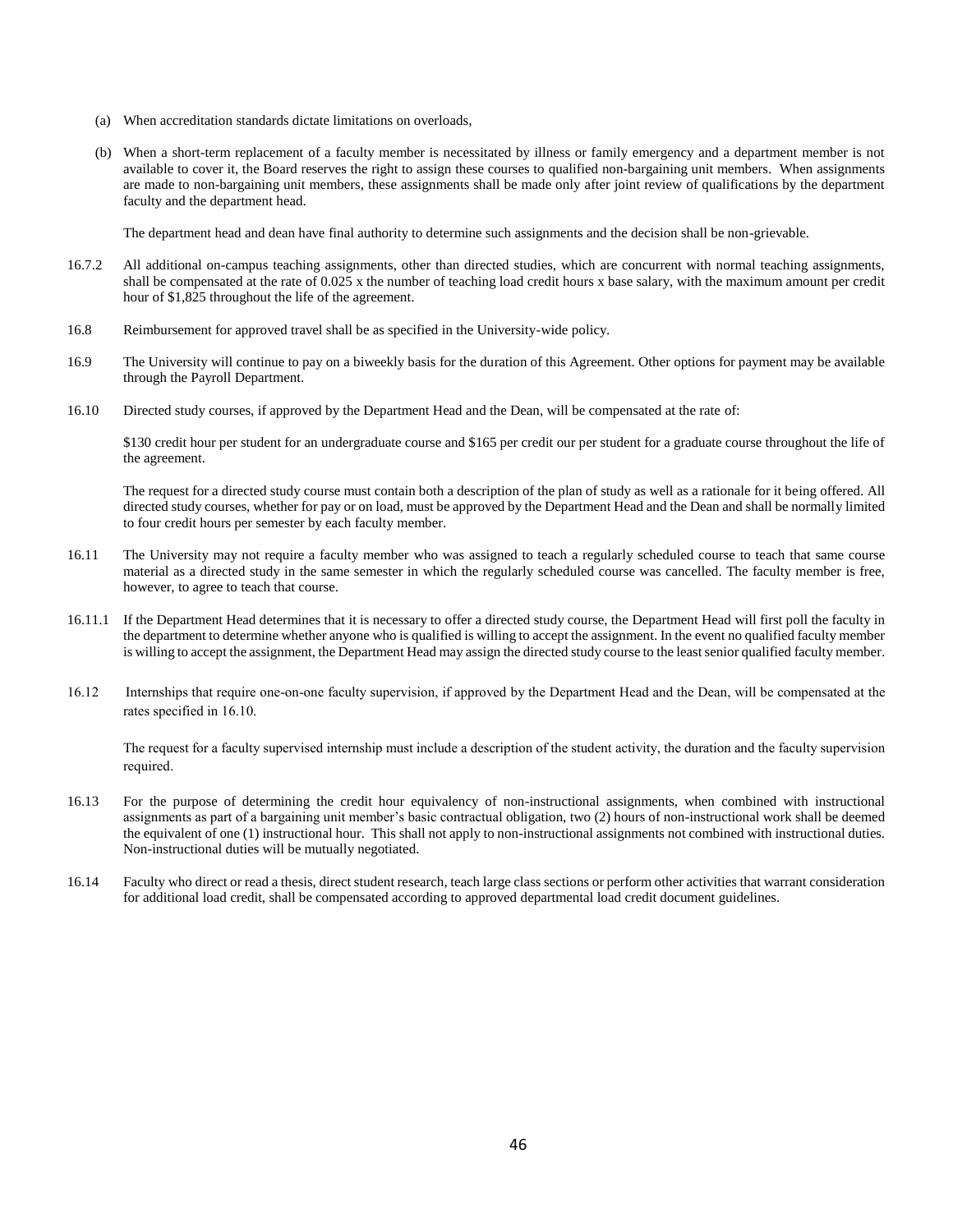## **ARTICLE 17 GOVERNANCE PARTICIPATION**

17.0 Each academic department shall develop and maintain bylaws which shall constitute the means by which the department agrees to conduct its internal affairs. These bylaws must not conflict with any provision of the Master Agreement. Minimally the bylaws must address faculty appointments, evaluations, application for continuing status, probation reviews, promotions, and workload. New departments must prepare and submit bylaws for review and approval within six (6) calendar months of the time course offerings begin in the new department. Failure to do so will allow the Provost and Vice President for Academic Affairs to promulgate bylaws for the department with or without their input.

Both parties agree to confer to resolve the current curriculum review process over the life of this agreement.

- 17.1 Departmental bylaws and any revisions of the bylaws must be approved by the departmental faculty and recommended to the, department head and the Dean. Transmittal of the recommended bylaws is to be simultaneous.
- 17.2 The Department Head and the Dean shall respond, with any concerns, within thirty (30) calendar days following receipt of the proposed bylaws from the department.
- 17.3 Upon approval of the Bylaws Committee, the Bylaws Committee shall transmit the proposed bylaws and its recommendation for approval to the Dean.
- 17.4 Within two (2) weeks of receiving the proposed bylaws from the Bylaws Committee, the Dean shall forward the proposed bylaws to the Provost and Vice President for Academic Affairs along with the Dean's recommendation for approval or statement of concerns about the proposed bylaws. The Dean shall send copies of this communication to the department and the Bylaws Committee.
- 17.5 The Provost and Vice President for Academic Affairs shall review and seriously consider the recommendations of the department, the Bylaws Committee, and the Dean with respect to the proposed bylaws. Within two (2) calendar months of receiving the proposed bylaws from the Dean, the Provost and Vice President for Academic Affairs shall accept, reject, or modify the proposed bylaws to be consistent and compatible with the ongoing operations of the University. If the Provost and Vice President for Academic Affairs rejects or modifies the proposed bylaws, the Provost and Vice President shall communicate reasons for the rejection or modification. The final action of the Provost and Vice President for Academic Affairs shall be communicated in writing to the department, the Bylaws Committee, and the Department Head and the Dean. If a written response is not received from the Provost and Vice President for Academic Affairs within two (2) calendar months, the changes shall be considered the official bylaws of the department.
- 17.6 The University recognizes that the Academic Senate does not represent all faculty members, and that the actions of the Academic Senate do not constitute a University-wide action. Faculty participation in discussion on matters of university-wide-concern shall be achieved through association membership on university-wide advisory bodies which may be established by the board. Faculty recommended to participate in the work of such university-wide advisory bodies shall be selected in such manner as the association shall determine. The association expects to have representation of at least one (1) faculty member on committees which advise on matters of university-wide concerns.
- 17.7 The review and approval process for any proposed changes to the curriculum (including those that may involve the reduction, allocation and reallocation of resources) in the Technology & Occupational Sciences (TOS) department will follow the process below in order of priority:
	- 1. Curriculum changes are generated (usually by the faculty)
	- 2. The department head of TOS reviews and recommends
	- 3. The Curriculum Review Committee (with input from NMU's Registrar) reviews and recommends
	- 4. The Dean of the College of Technology and Occupational Sciences reviews and recommends
	- 5. The Provost reviews, recommends or approves

The University recognizes that Association members teach in programs housed outside of the TOS department and curriculum review for those programs will continue to follow the process outlined in the current AAUP Agreement (Article 3.3.1.6).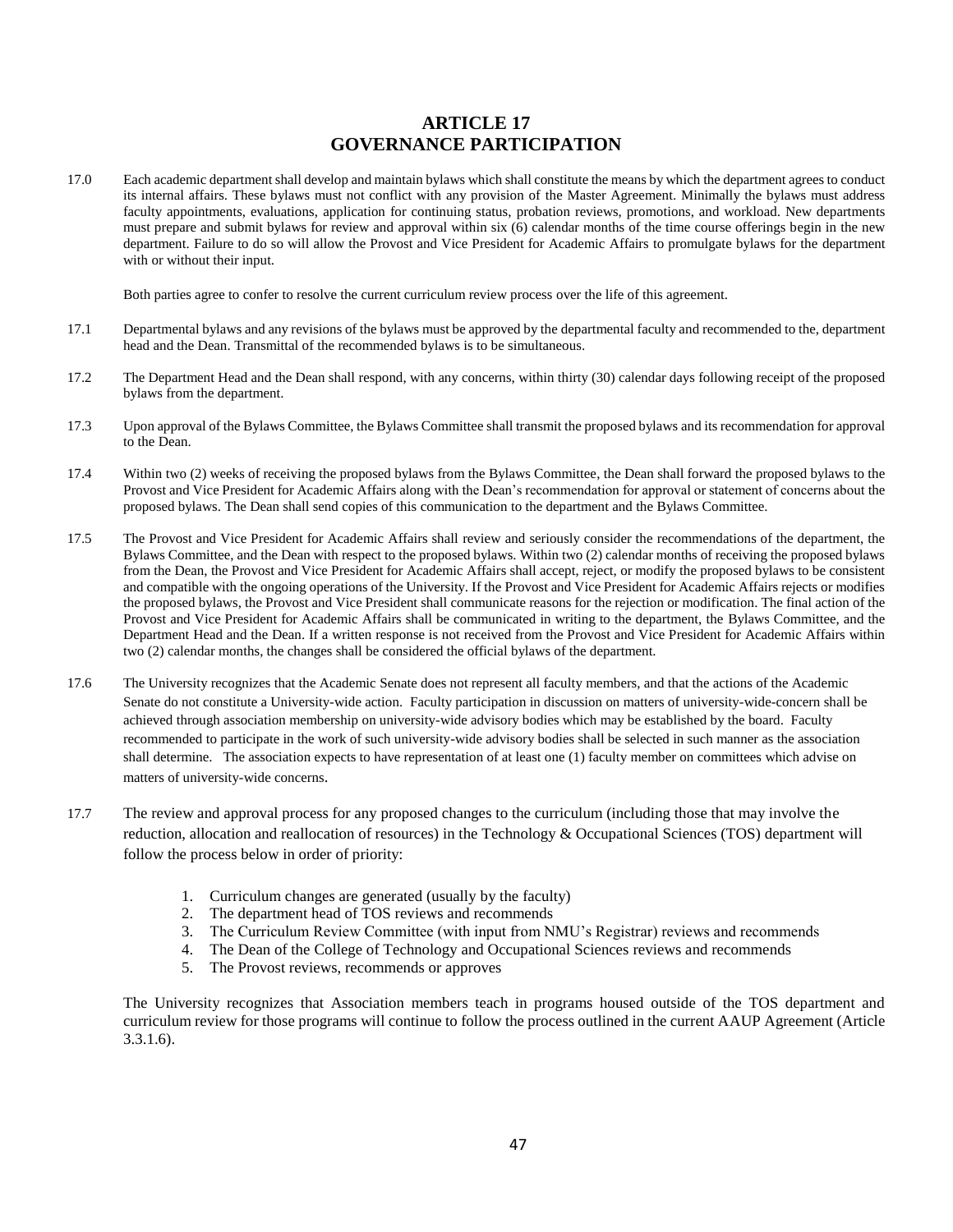- 17.8 When it becomes known that a department head position will become vacant, or if the department head position has already become vacant, the dean of the college shall meet with the department faculty to discuss qualifications and expectations for the position. Specific guidelines will be formulated which may include:
	- (a) Whether internal and/or external candidates shall be considered;
	- (b) Desired qualifications, including rank;
	- (c) Budgetary considerations; and
	- (d) The target number of recommended candidates that will be submitted to the dean for consideration.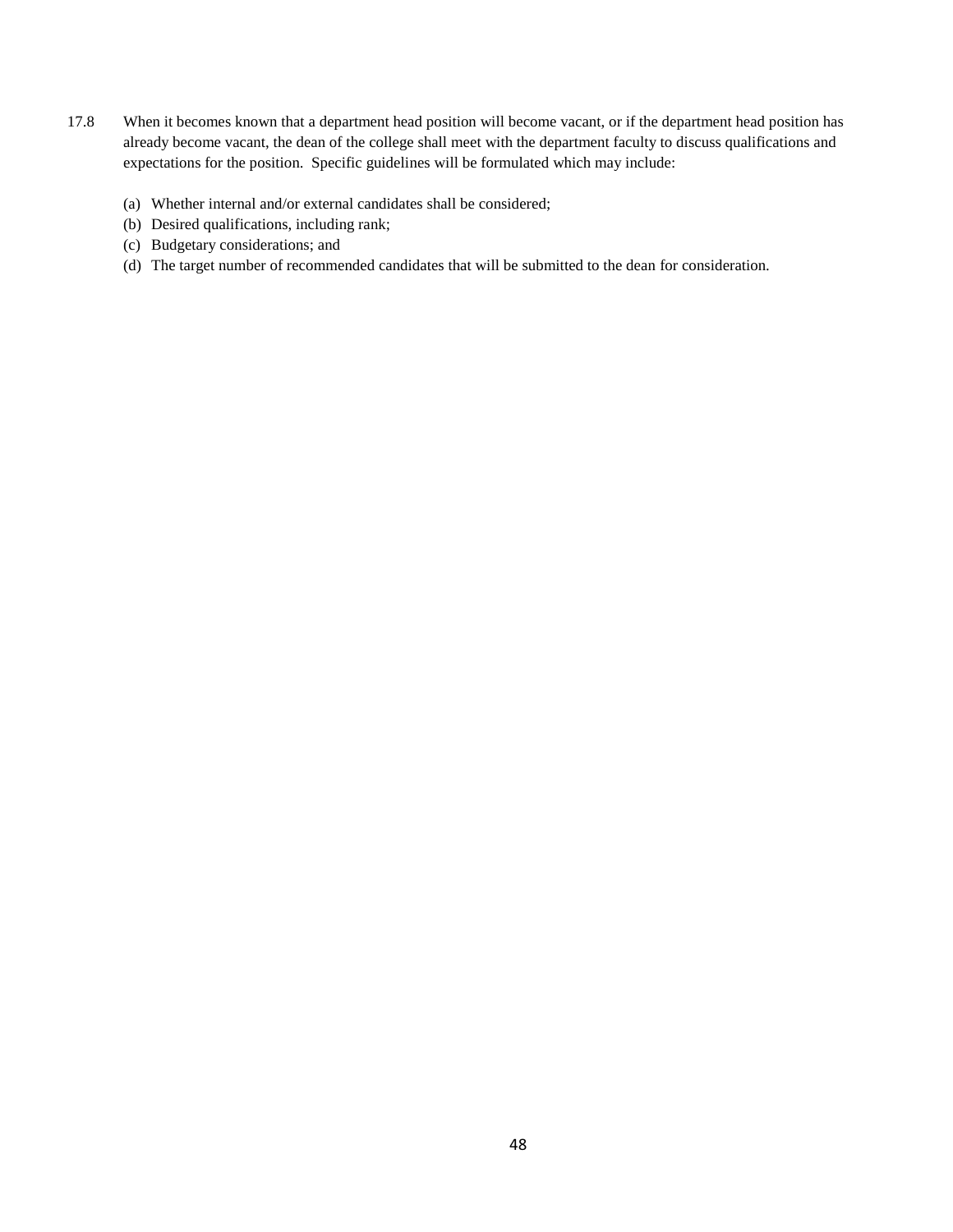## **ARTICLE 18 CUSTOMIZED TRAINING**

- 18.1 Customized training shall be paid at the following rates:
	- 2022-23: \$82.35 2023-24: \$84.00 2024-25: \$86.10 2025-27: \$88.25 2026-27: TBD

For the 2026-27 year, the customized training hourly rate will be increased by the same across-the-board base salary percentage increased provided the AAUP faculty of the University for this same year.

- 18.1.1 Travel will be reimbursed in accordance with the Northern Michigan University Travel Policy and Master Agreement. Contractual training shall not be part of basic assigned duties for full- or part-time faculty members. It shall be considered as additional duties. As a result, no credit shall be earned for seniority purposes and only statutory fringe benefits shall be paid on wages earned as part of contracted training assignments.
- 18.2 Contact hour means one (1) classroom hour. This will include associated preparation and evaluation activities, i.e., preparation and evaluation are considered part of instruction in customized training and do not count separately in the calculation of contact hours.
- 18.3 Only curriculum development assignments shall be compensated at one-half (1/2) the applicable rate in Section 18.1. The number of contact hours for curriculum development compensation will be determined by mutual agreement of the administrator and the bargaining unit member. Curriculum development shall be the basic structuring, research, and outcome planning for a customized training offering. This is to be distinguished from lesson planning in preparation for the delivery of instruction.
- 18.4 When the University has a customized training assignment, which is to be offered through a department for which the Association is the recognized bargaining agent, the University shall:
	- (a) Establish the qualifications for the position for the customized training opportunity as well as the times and places for each such opportunity.
	- (b) Post the customized training opportunity for five (5) working days. It is agreed and understood that the University may solicit applications simultaneously from internal and external candidates. A copy of the posting shall be distributed to the President of the Association.
	- (c) Determine which of the applicants are qualified for the customized training opportunity.
	- (d) Offer opportunities for customized training according to the following:

1) The intent of this assignment format is to afford an opportunity to acquire a customized training assignment to as many interested and qualified faculty as possible and to allow the University to respond quickly to clients. The University will encourage prospective contractors to schedule customized training on evenings and/or weekends.

2) The University will list the internal qualified applicants in employment date order regardless of their status (full-time, parttime, or anyone with recall rights) or seniority with the University. The list of internal qualified candidates shall be posted in the department office.

3) The University will offer customized training opportunities to qualified applicants in employment date order from the above list with the exception that any applicant who has a known time conflict due to a regular work assignment or who would be unable to reach the designated delivery site on time to perform the customized training because of a regular work assignment need not be offered the customized training opportunity.

4) Each faculty member offered a customized training assignment shall have one (1) work day to accept or reject the offer once it is actually communicated to the faculty member. If no response is received from that faculty member after one (1) work day has elapsed, the faculty member shall be deemed to have rejected the offer and the University may offer the opportunity to someone else.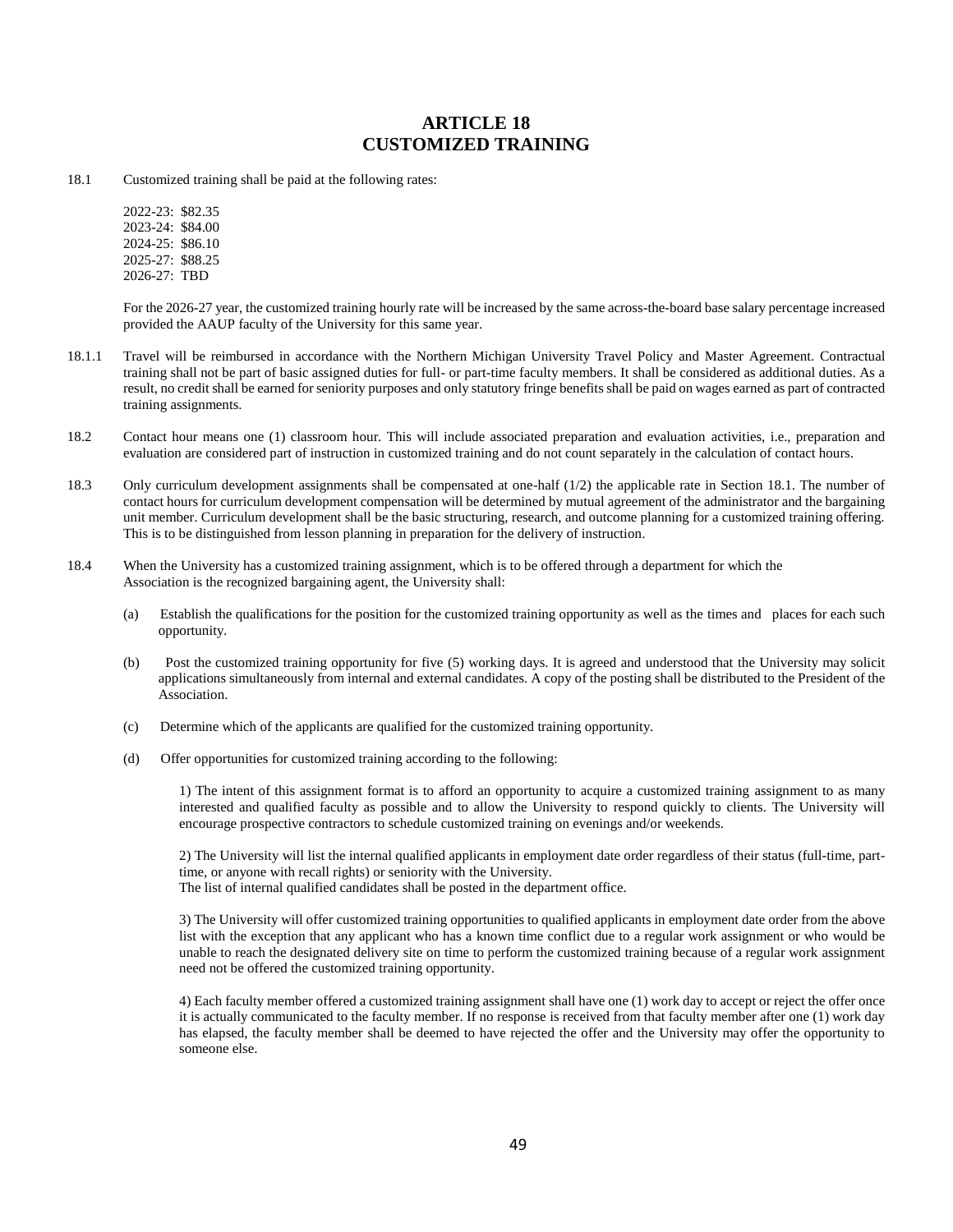5) Once the University exhausts the internal qualified applicant list and still has customized training assignments available, it may offer an additional opportunity to a faculty member on the list who already has or who had previously received a customized training assignment in that academic year.

6) In the event that the University still has customized training assignment opportunities available after exhausting the processes in items d.(4) and d.(5) above, or if there are no qualified internal applicants, the University may offer such assignments to persons outside the bargaining unit.

- 18.5 A full-time faculty member with a two- (2) or three- (3) semester base assignment may teach a maximum of ten (10) contact hours per week of customized training during the fall/winter semesters.
- 18.6 Customized training assignments are in addition to basic or overload assignments. As a result, customized training assignments may not conflict with basic or overload assignments nor may a faculty member request to be released from basic or overload assignments in order to teach a customized training assignment.
- 18.7 The University shall not supplant credit generating programs by providing customized training programs.
- 18.8 Following execution of this Agreement, Department Head or Dean shall convene a meeting with departmental faculty to discuss concerns related to security, use of equipment, and use of consumables with respect to customized training.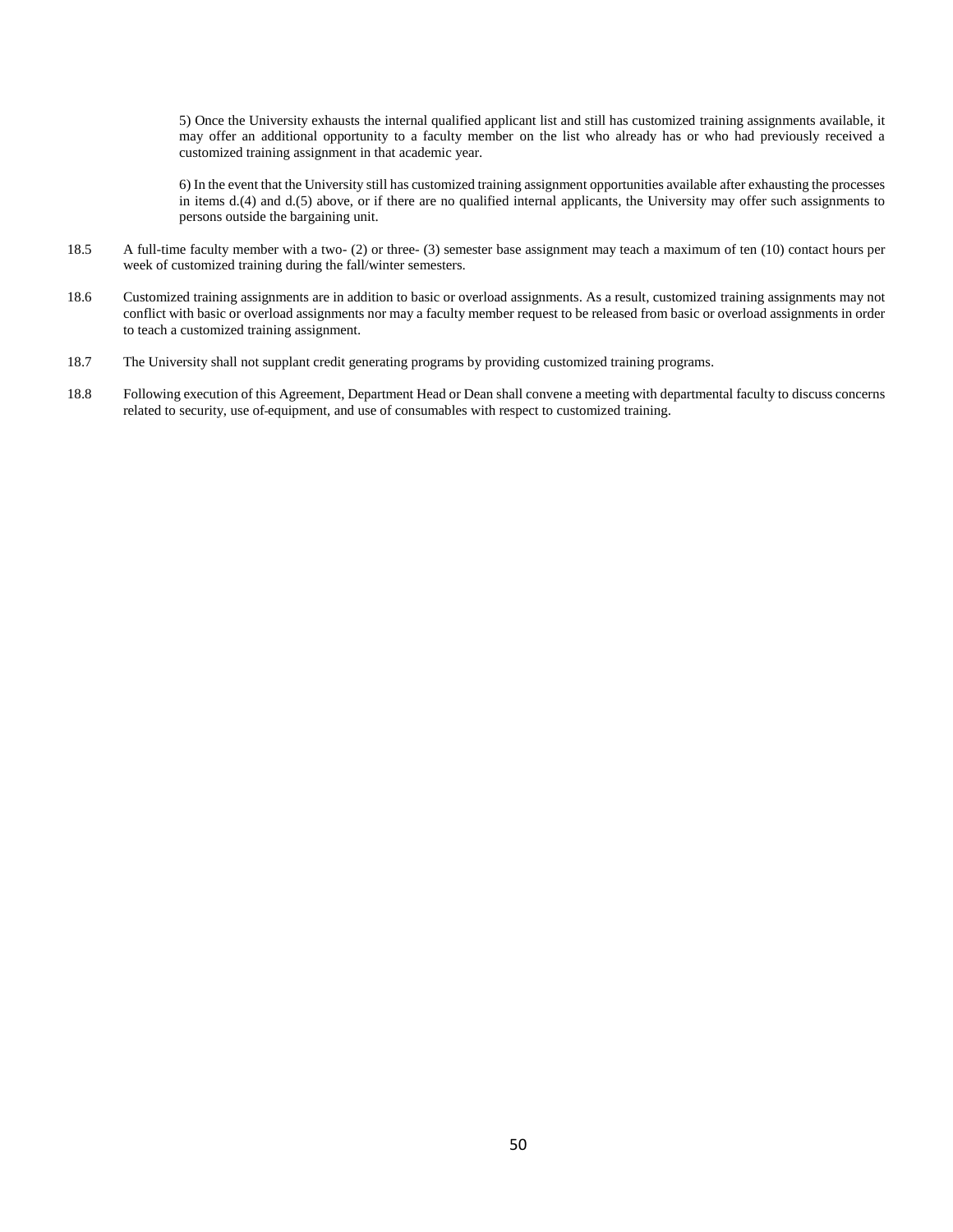## **ARTICLE 19 DURATION OF AGREEMENT**

This Agreement shall be in effect upon ratification by the Board and the Association and shall extend through June 30, 2027.

This Agreement shall continue in effect on a year-to-year basis after June 30, 2022, unless either party gives notice of intent to terminate the Agreement prior to June 30, 2027. In the event that the Board and the Association undertake such negotiations to modify this Agreement, it shall expire on June 30, 2027 unless it is extended for a specified period by mutual written agreement of the Board and the Association.

IN WITNESS WHEREOF THE PARTIES HAVE SET THEIR HANDS:

Date Signed:

NORTHERN MICHIGAN UNIVERSITY FACULTY ASSOCIATION, MAHE-MEA-NEA

Daryl J. Kobie President

Milligan

MEA Uniserv Director

April 22, 2022 Date Ratified by the Association

ON BEHALF OF THE NORTHERN MICHIGAN UNIVERSITY **BOARD OF TRUSTEES** 

Dale Kapla

Interim Provost and Vice President for Academic Affairs

R. Gavin Leach

Vice President for Finance and Administration

April 29, 2022 Date Approved by the Board of Trustees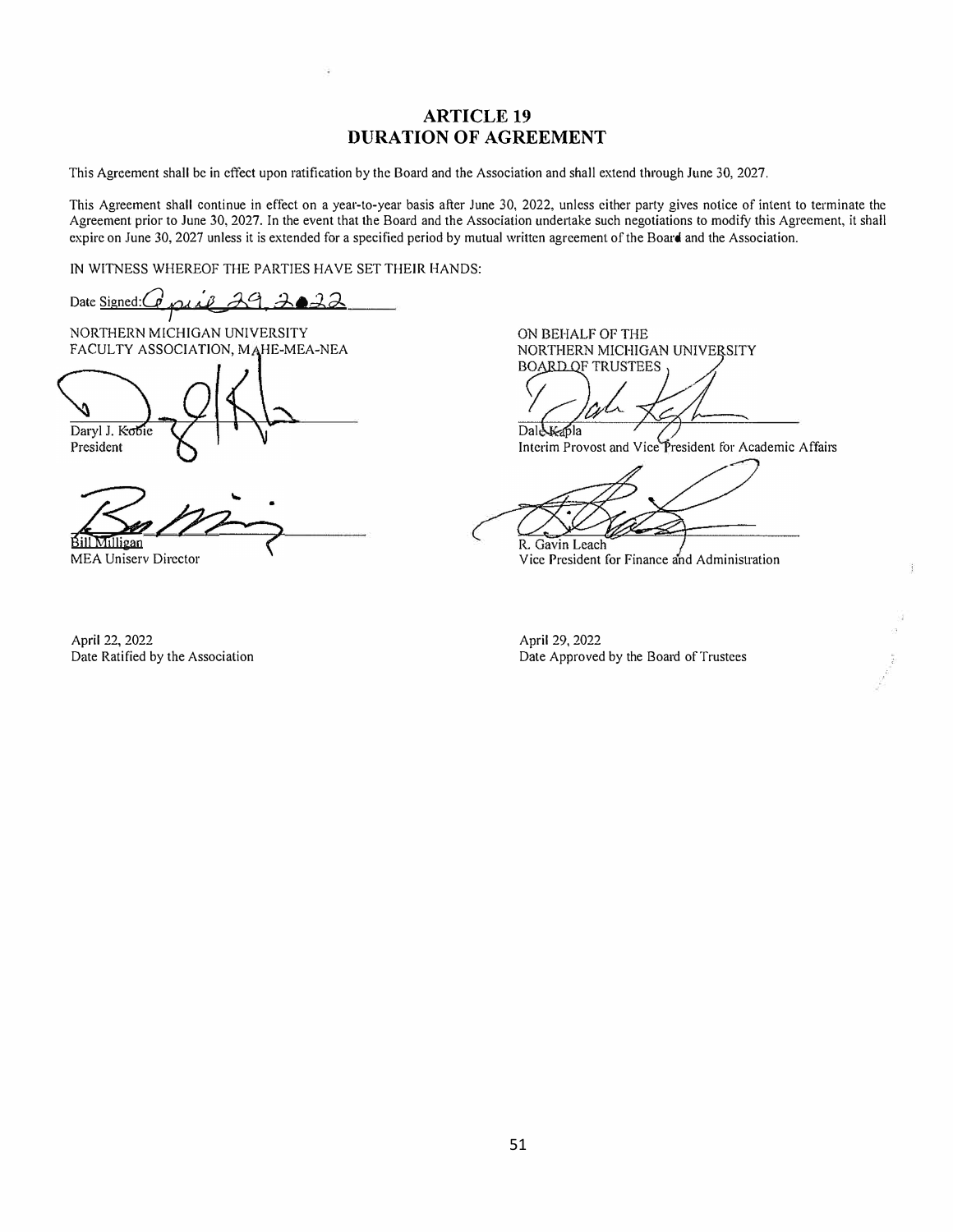## **MEMBERS OF THE NEGOTIATING TEAMS**

### NORTHERN MICHIGAN UNIVERSITY ON BEHALF OF THE FACULTY ASSOCIATION, MAHE-MEA-NEA

Mr. Daryl J. Kobie Dr. Leslie Warren President and Chief Negotiator Chief Negotiator Chief Negotiator

Ms. Denise Hudson Dr. Steven VandenAvond Dr. Steven VandenAvond Dr. Steven VandenAvond Dr. Steven VandenAvond Dr. Steven VandenAvond Dr. Steven VandenAvond Dr. Steven VandenAvond Dr. Steven VandenAvond Dr. Steven VandenAvo

Mr. Michael Andary Mr. Matthew Franti<br>Professor-TAS Finance are a set of the set of the set of the set of the set of the set of the set of the set of the set of the set of the set of the set of the set of the set of the se

Mr. Seth Figler Associate Professor-TAS BOARD OF TRUSTEES

Interim Dean – Technology & Occupational Sciences

Finance and Administration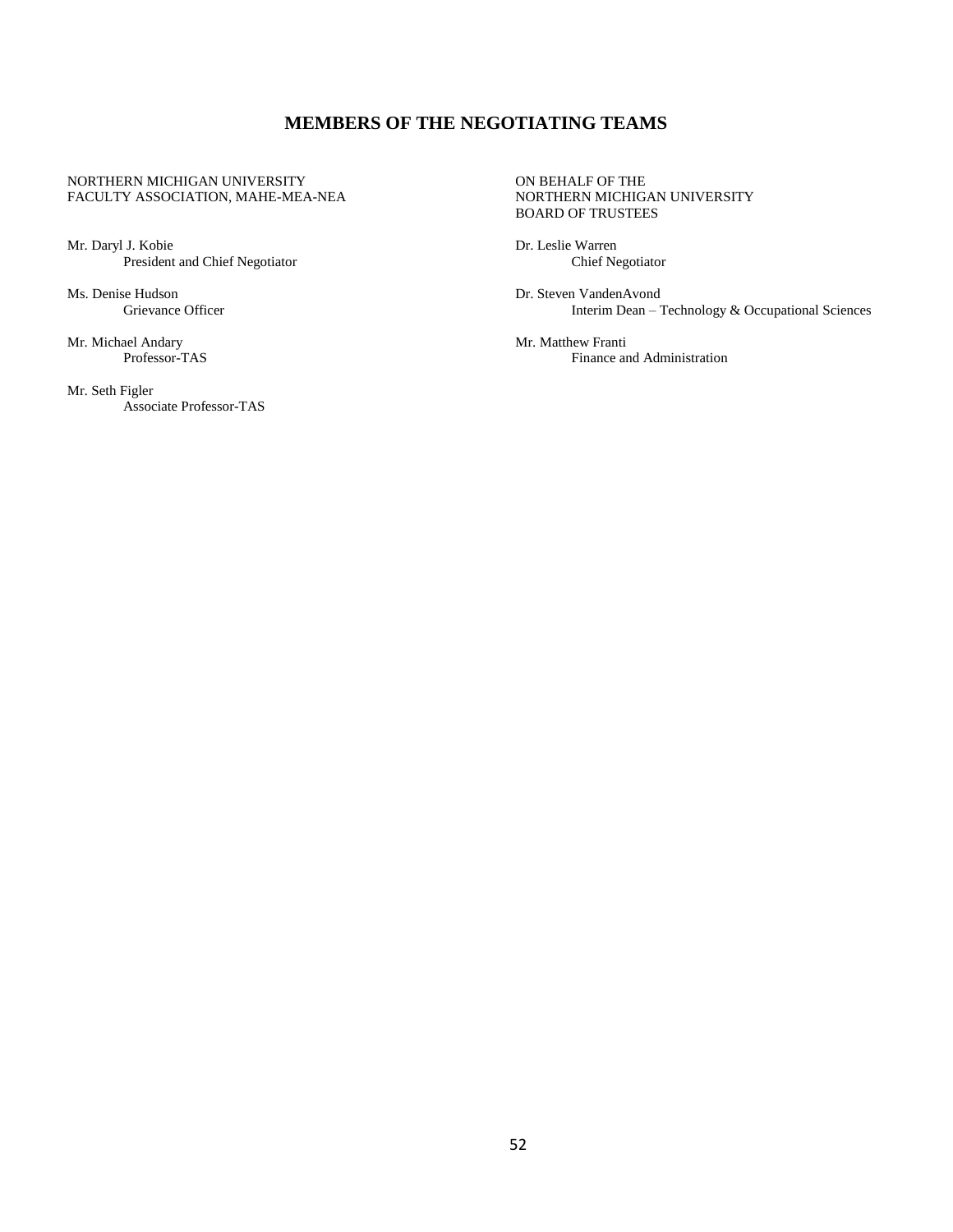### **APPENDIX A SEMESTER HOUR EQUIVALENTS**

- 1. The following educational obtainments shall be deemed equivalent to one (1) semester hour:
	- (a) Each college or university semester credit hour.
	- (b) Each one and one-half 1-1/2) college or university quarter credit hours.
	- (c) Each technical institute credit, military school credit, or vocational school credit provided that the credit I obtained after not less than sixteen (16) clock hours of classroom type instruction for each credit obtained.
	- (d) Each documented sixteen (16) clock hours of business and/or industry sponsored classroom type training programs.
	- (e) Each documented one hundred twenty-eight (128) clock hours of formalized on-the-job training provided the employer providing that training indicates a commercially satisfactory acquisition of job skills.
- 2. Only related semester hour equivalents shall be considered for purposes of hire or promotion.
- 3. Documented educational obtainments other than those listed in Section A may be accepted as semester hour equivalents at the sole discretion of the Employer after review of the content and duration of the educational obtainment.
- 4. On-the-job training semester hour equivalent credits obtained outside the University may be used for either initial hire placement or promotion, but not both.